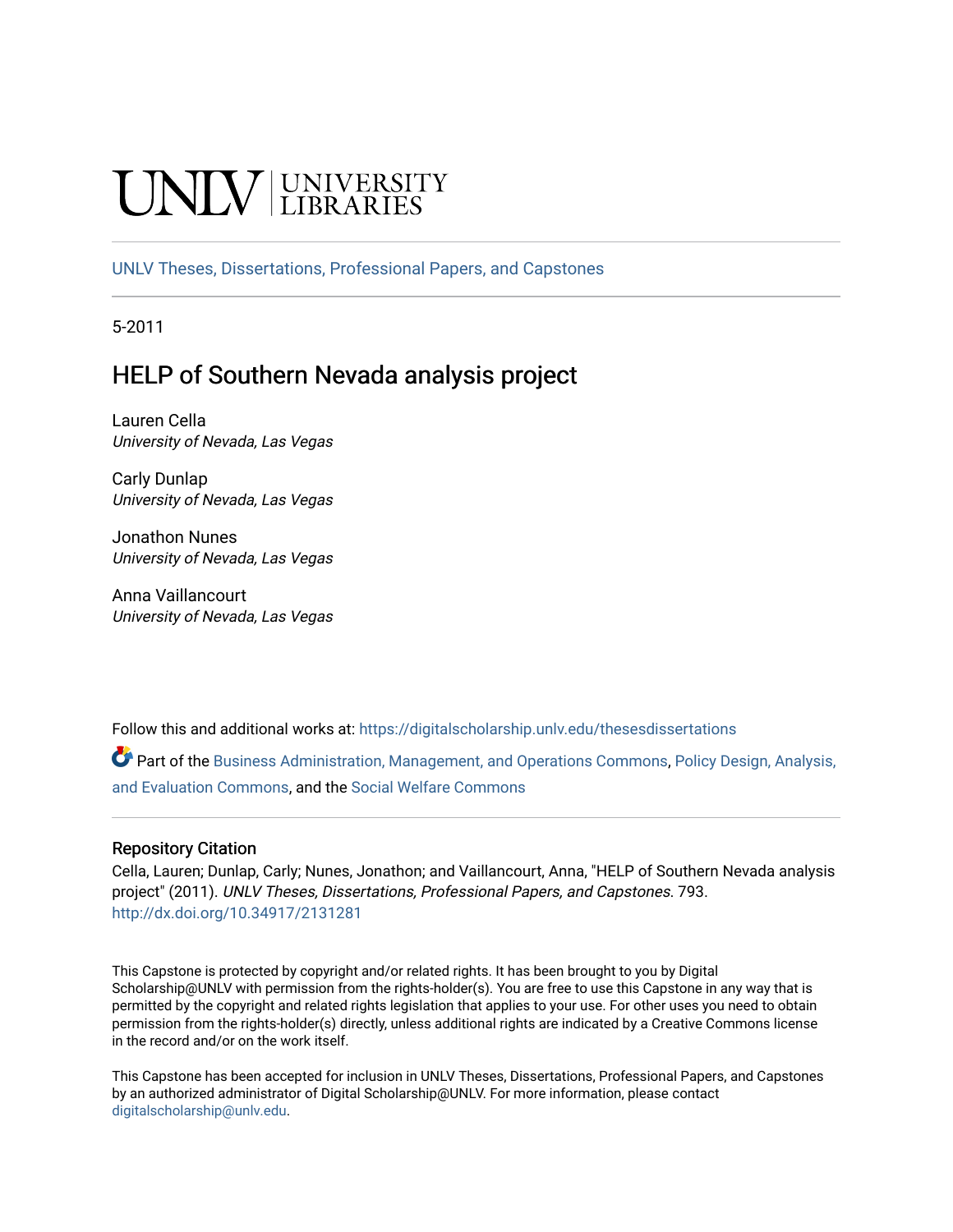HELP of Southern Nevada Analysis Project

Lauren Cella, Carly Dunlap, Jonathon Nunes, and Anna Vaillancourt

University of Nevada Las Vegas

Department of Public Administration

Final Project for the Master's in Public Administration

In partial fulfillment of PUA 791 Topics in Public Administration

Dr. Christopher Stream

May 6, 2011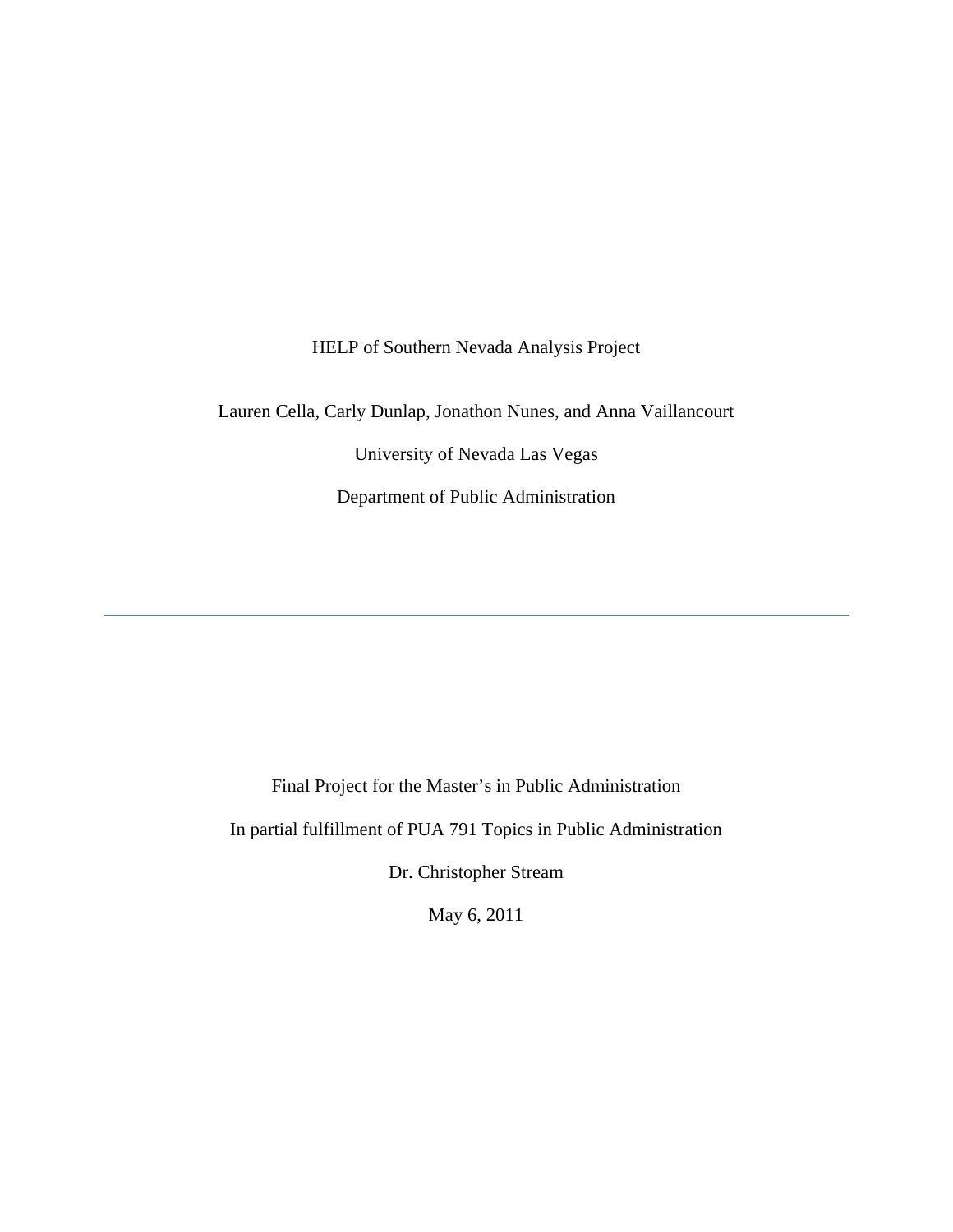## **TABLE OF CONTENTS**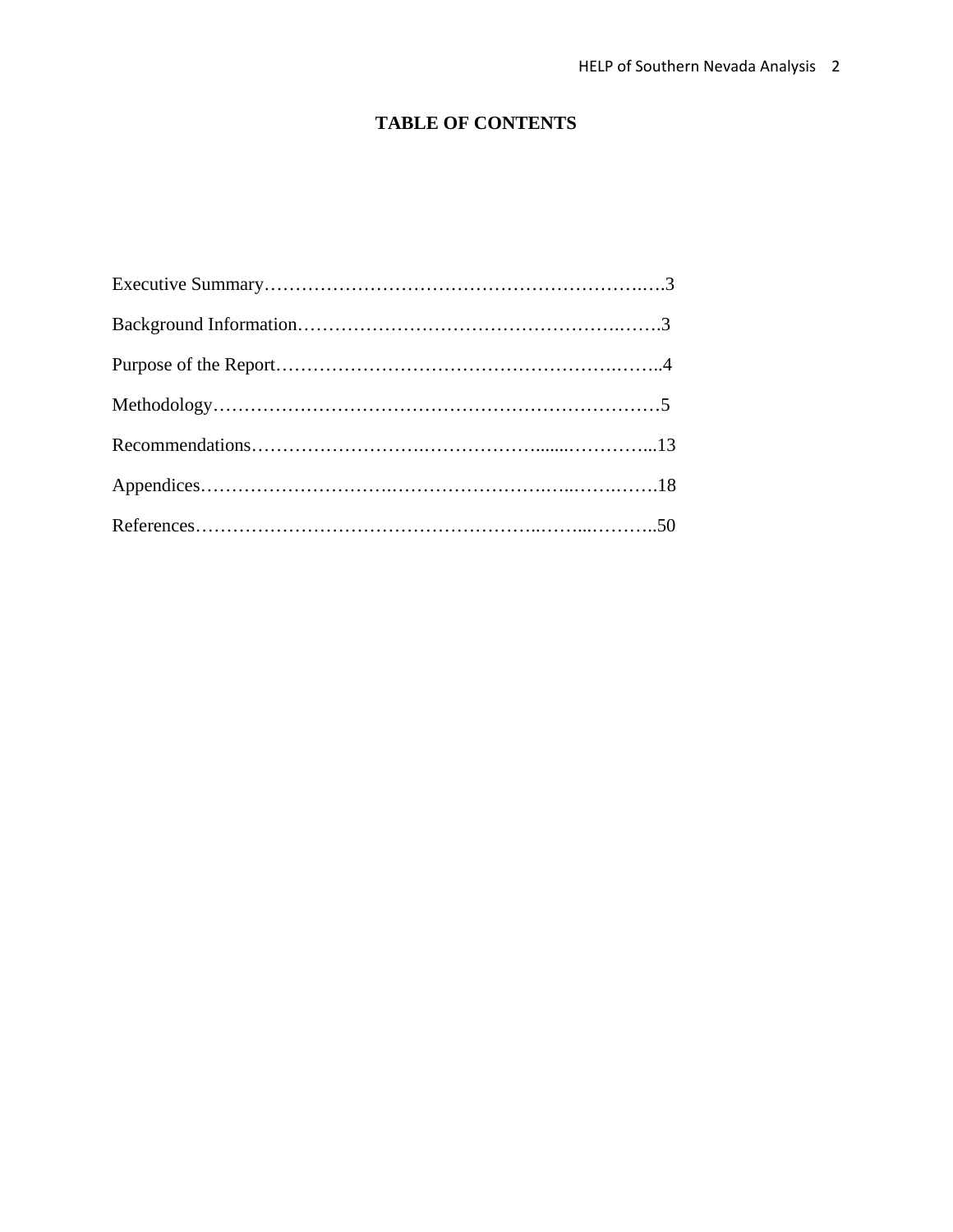#### **EXECUTIVE SUMMARY**

HELP of Southern Nevada, also referred to as HELP, is the largest non-governmental, non-faith based human service organization in Las Vegas. The organization would like to expand their services by operating a thrift store. The purpose of the thrift store would be to generate additional revenue, as well as help their current operating programs. In order to provide information in developing their thrift store model, the authors evaluate not-for-profit resale shops in the western region of the United States. Not-for-profit agencies that currently implement resale stores will be evaluated to provide data regarding common practices.

 The methodology includes a survey instrument, literature review, and interviews with key stakeholders of HELP, and other similar organizations. Information obtained through this will be analyzed and the common practices will be recommended to the stakeholders of HELP. Issues that are evaluated pertain to the implementation and ongoing practices of current thrift stores. Interpretation of the descriptive data in this exploratory study provides conclusions of current thrift store operations. The recommendations will be helpful to the stakeholders of HELP and provide information that will be able to support their decision making in their proposed thrift store plan. The individuals at the organization who are assisting in the decision making process are; Fuilala Riley, HELP's Chief Operating Officer (COO), Shelly Cook, Chief Financial Officer (CFO), and Terrie D'Antonio, President/Chief Executive Officer (CEO).

#### **HELP OF SOUTHERN NEVADA BACKGROUND**

HELP of Southern Nevada is a 501 (c) (3) organization and was incorporated in 1970. Their services have grown exponentially since their inception, currently serving over 100,000 unduplicated people each year. Some of the social services include; providing food, clothing,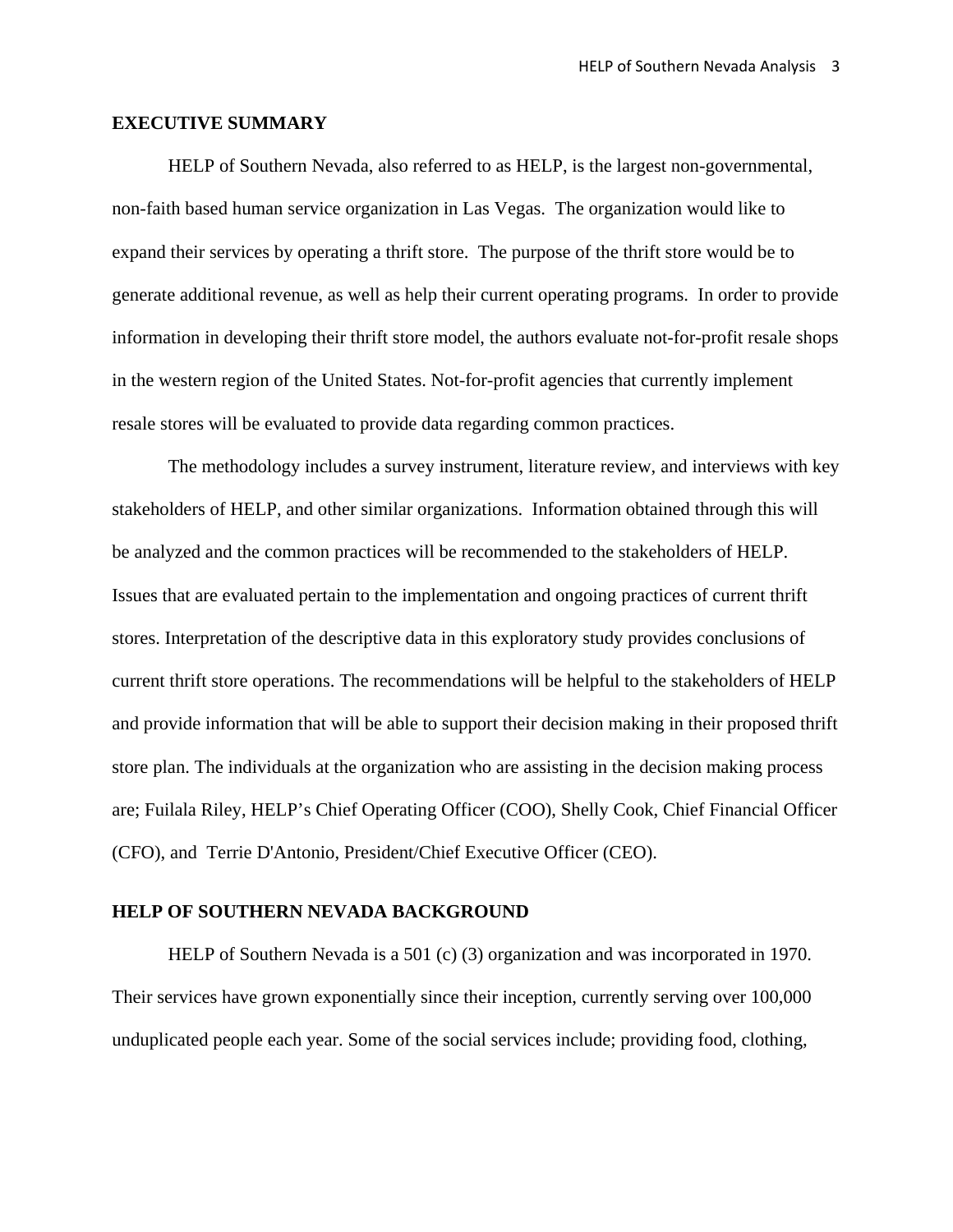shelter, bus tokens, and rental and utility assistance. The target population that they serve is those that are of low income, homeless, and those that are in crisis.

In 1969, HELP began as the Voluntary Action Center through the efforts of the Junior League of Las Vegas and the Senior Citizens Resource Center at UNLV. As the community has continued its rapid growth, HELP of Southern Nevada has grown to help serve those in need. The agency focuses their programs and services to help individuals and families increase their self-sufficiency and become less dependent on government assistance.

The best measure of proximal and distal outcomes will be the grant support provided by government, foundations and charitable organizations to support the initial and subsequent development of the thrift store. Performance measures include the fundraising goal and results within the first fiscal year of operation.

The positive impacts on HELP's programs can be measured by the number of clients served. Positive impacts include; on-the-training, program savings by eliminating vouchers to other thrift stores by providing clothing and hygiene products, and increased number of volunteers and sponsors. Mid-range goals would include contributing to the increase of jobs available in Southern Nevada. The long-term goal is to develop the thrift store as a major source of revenue. In meetings with Fuilala Riley, it was communicated that HELP desires their thrift store to be similar to the nationwide store known as Goodwill, to potentially have the ability to gain national recognition.

#### **PURPOSE OF THE REPORT**

The overall evaluation goal set forth is to provide HELP stakeholders with a benchmark from the evaluation of common practices of other not-for-profit agencies that operate thrift stores. There are a number of questions that HELP had to begin the process of starting up their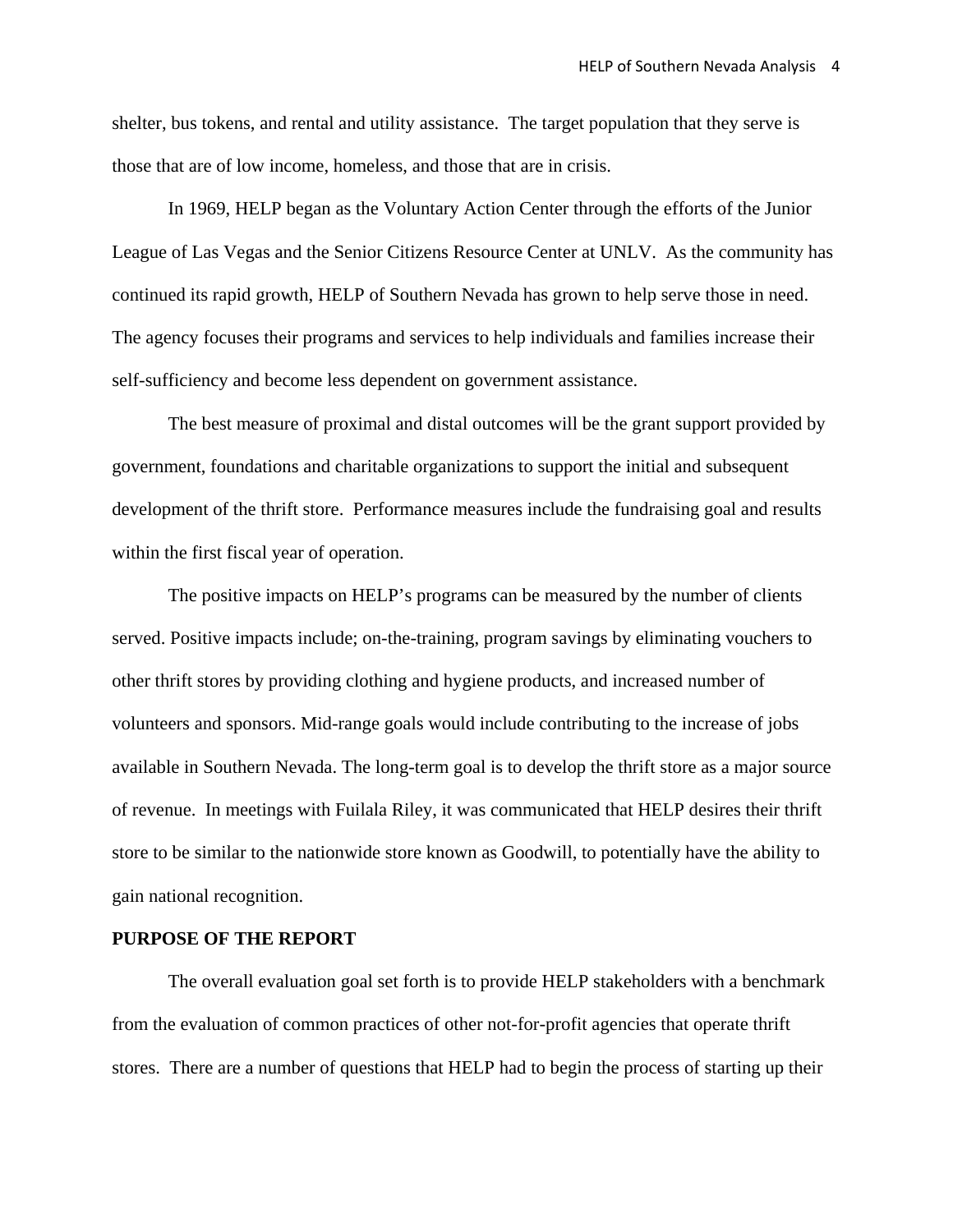ideal thrift store. These questions pertain to revenue sources, preferential location ideas, size of operating facility, staffing of facility, target consumer, how to attract donors, donation inventory, and growth potential. To help answer these questions, individuals representing not-for-profit organizations running thrift stores were sent a questionnaire that focused on these abovementioned topics. Each question asked was intended to provide the organization with recommendations based upon most common thrift store operations

#### **METHODOLOGY**

#### *Data Collection*

This study is a mixed methods exploratory study. While it is mainly qualitative the authors do provide descriptive quantitative data. Survey instruments used to collect the data include email, telephone, and in person on-site interviews and tours and an emailed questionnaire to a sample of thrift stores.

 During discussions with Fuilala Riley, the authors discussed the goals and vision of what the organization of wanted to achieve with a thrift store operation. HELP indicated several areas of concern that they were looking for insight into including the size and location of their potential facility, staffing concerns, and distribution priority of donated goods to their existing programs.

The authors conducted an informative on-site interview and tour of St. Jude's Ranch in Boulder City, Nevada, with Christina Vela. This was completed to get a first-hand look at how a mid-size thrift store operates and how they handle staffing issues, donation collection, sorting, distribution issues, and donor retention and recognition issues.

The authors conducted a western region survey instrument consisting of Nevada, California, Idaho, Arizona, Utah, Colorado, and Oregon not-for-profit thrift stores. A western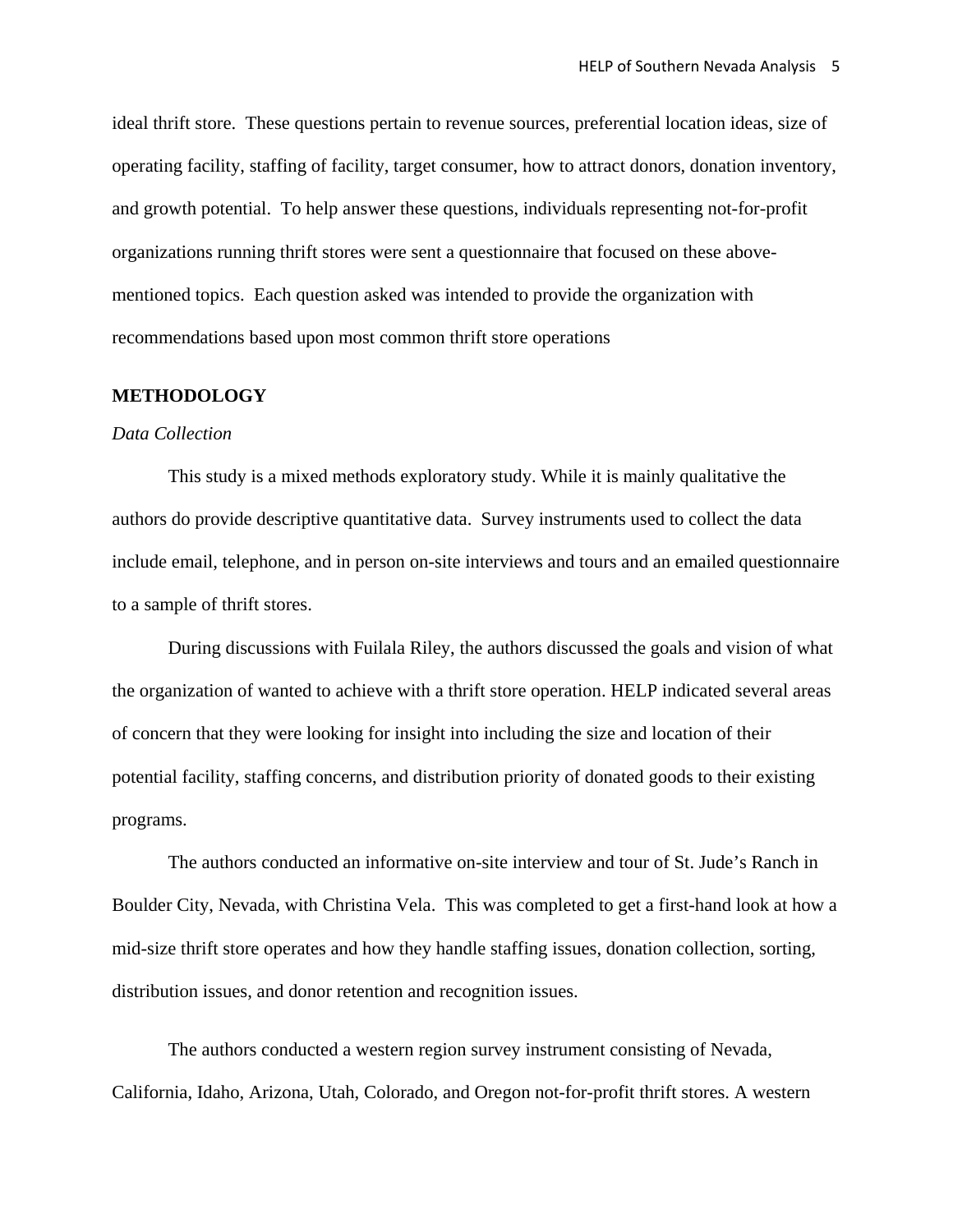region wide population was considered because it was felt that this would capture a wider range of thrift store practices as opposed to just selecting from Nevada stores. This population was compiled using the GuideStar website by searching with the term "thrift store" using the web site search feature. From this population the authors extracted a list of all organizations with email addresses, which would be the sample to receive the survey instrument. Only those organizations that had email addresses were considered due to time constraints and lack of any budget for physically mailed paper survey instruments.

A 16 question questionnaire regarding facility size, staff size, donors, and donations was created electronically using the Survey Monkey website so that a set of benchmarks could be compiled that would allow comparison of what other thrift stores practiced and dealt with regarding their thrift store operations. Most questions were created and selected based upon onsite expert interviews with Fuilala Riley and Christina Vela, after they indicated that the subject matter was important to their operation. Refer to Appendix 1 to view the full survey instrument.

Of the 54 questionnaires that were emailed, 18 full responses and 1 partial response were returned for a 33.3% response rate. Using these responses from the returned questionnaires, the authors were able to code them numerically and compile them together in SPSS so that basic descriptive frequency statistics could be viewed and analyzed. Refer to Appendix 2 for the question coding and Appendix 3 for basic descriptive statistics.

#### *Analysis*

The first three questions deal with the number of donors, donor retention rates, and donor growth rate that the organization experiences. These were included in the questionnaire because responses would be used to set goals for HELP, pertaining to these topics. The first goal to be set would be how many donors they hope to have in "x" amount of years. The second goal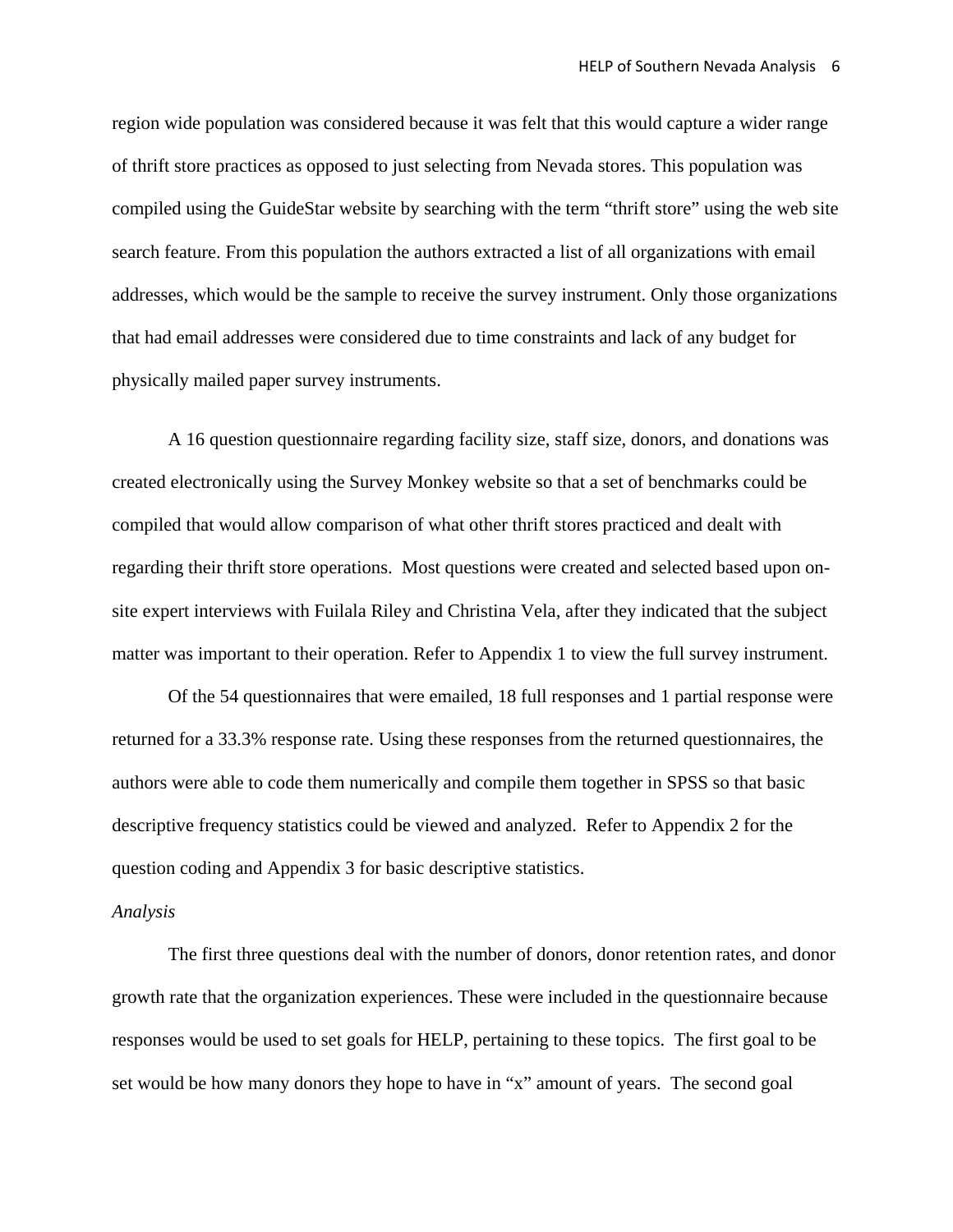would be to get them thinking about how to implement strategies regarding donor retention on a quarterly, semi-annual, and annual basis. The third purpose is to set realistic goals on the growth of the thrift store and where they would like it to be in "x" amount of years. In our discussions with Fuilala Riley, comparisons to Goodwill were frequent, and although these aspirations are admirable, starting small and examining what organizations more HELP's size are capable of are much more practical. 78.9% of respondents indicated that they have over 500 donors, 26.3% indicated that they had a 76% to 100% donor retention rate (another 26.3% did not know their donor retention rate), and 63.2% of respondents indicated that their donor base was increasing. These questions are relevant on a monetary basis because with more people donating there is more potential for a greater number of donations which can create more opportunity for saleable or useable goods.

The next two questions are regarding donation size and donation acceptance methods. These questions are important because it will allow HELP to set a baseline of the typical donation sizes and allow them to set forth some expectations. 78.9% of responses indicated that the typical donation size is approximately a trash bag full of goods. Donation size is important to think about because with greater amounts of donations comes the need for greater amounts of sorting, prioritizing, and distribution. This can be translated into the need for a larger facility and more staffing which can ultimately translate into a higher overhead cost. Larger donation sizes also provide more opportunity for saleable and useable goods. The top two methods of donation acceptance were acceptance at the main facility during open hours and through pick up with appointment. 89.5% of respondents accept donations at their main facility during open hours and 63.2% will pick up donations by appointment.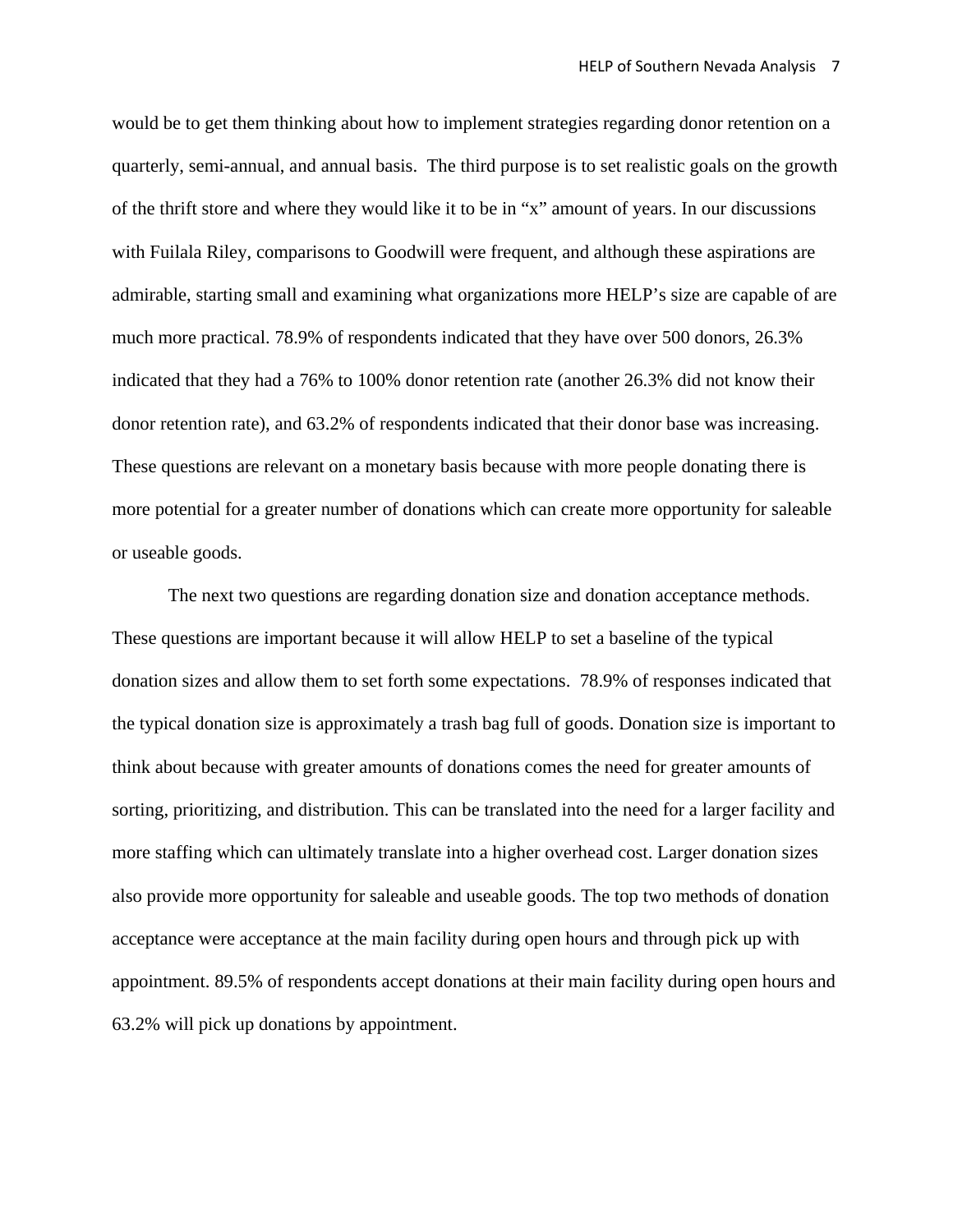| How do you accept thrift store donations?     |                     |                   |  |  |  |  |  |  |  |  |
|-----------------------------------------------|---------------------|-------------------|--|--|--|--|--|--|--|--|
| <b>Answer Options</b>                         | Response<br>Percent | Response<br>Count |  |  |  |  |  |  |  |  |
| At your main facility during open hours       | 89.5%               | 17                |  |  |  |  |  |  |  |  |
| At your main facility by drop off after hours | 47.4%               | 9                 |  |  |  |  |  |  |  |  |
| Drop off locations in the community           | 21.1%               | 4                 |  |  |  |  |  |  |  |  |
| Pick up by appointment                        | 63.2%               | 12                |  |  |  |  |  |  |  |  |
| Pick up by prearranged drive-by day           | 15.8%               | 3                 |  |  |  |  |  |  |  |  |
| Collection events                             | 31.6%               | 6                 |  |  |  |  |  |  |  |  |
| Other (please specify)                        | 5.3%                |                   |  |  |  |  |  |  |  |  |
|                                               | answered question   | 19                |  |  |  |  |  |  |  |  |
|                                               | skipped question    |                   |  |  |  |  |  |  |  |  |

The donation acceptance methods will provide ideas to the organization about how they can collect their donations. More ways to donate goods to HELP could translate into a greater amount of donated goods, but it could also raise the cost of accepting donations, depending on the methods chosen. For example, if household pick-up donations are accepted, HELP would need to fund the vehicle and staff to make the pickup, instead of just relying on donors to drop off donations at a pre-set facility.

These are followed up by a question about surplus items and what is done with them.

Surplus items can be defined as items that will not serve any purpose in the organization's thrift store. 68.4% of respondents trade or donate surplus items to other organizations.

| What do you do with surplus items that you receive and are not in need of? |                     |                   |  |  |  |  |  |  |  |  |
|----------------------------------------------------------------------------|---------------------|-------------------|--|--|--|--|--|--|--|--|
| <b>Answer Options</b>                                                      | Response<br>Percent | Response<br>Count |  |  |  |  |  |  |  |  |
| Storage                                                                    | 26.3%               | 5                 |  |  |  |  |  |  |  |  |
| Trash                                                                      | 15.8%               | 3                 |  |  |  |  |  |  |  |  |
| Recycle                                                                    | 47.4%               | 9                 |  |  |  |  |  |  |  |  |
| Trade / Donate to other organizations                                      | 68.4%               | 13                |  |  |  |  |  |  |  |  |
| Don't have surplus items.                                                  | 5.3%                |                   |  |  |  |  |  |  |  |  |
| Other (please specify)                                                     | 21.1%               | 4                 |  |  |  |  |  |  |  |  |
| answered question                                                          |                     |                   |  |  |  |  |  |  |  |  |
|                                                                            | skipped question    |                   |  |  |  |  |  |  |  |  |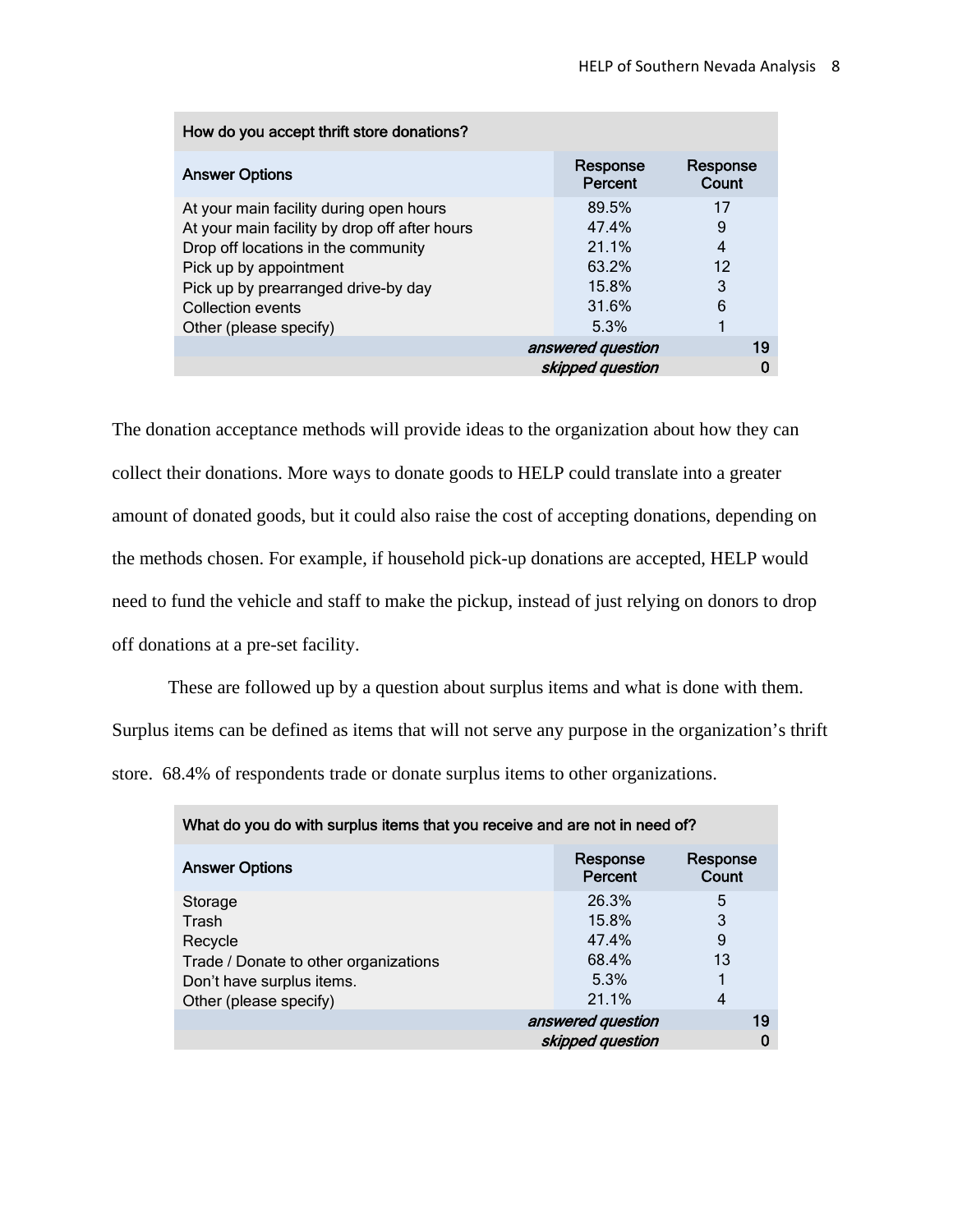It may be beneficial to use these surplus items in other programs that the organization has operating, or possibly create a relationship with another local not-for-profit agency to give these items to. These partnerships are further evaluated in the next two questions.

In talking with St. Jude's Ranch the authors found that partnering with other organizations and helping each other out can be beneficial. 78.9% of the respondents stated that they do partner with other local not-for-profit and for-profit agencies. Surplus items can be traded or donated to other organizations which can in turn lead to a return of the favor in the future. The authors ask how many other organizations are partnered with because it can motivate HELP to network with other agencies in finding out ways that other agencies can help one another achieve their goals. This is a helpful practice because it can save the organization money. An example that Christina Vela provided was that they might trade goods to another organization for the use of a delivery truck one day, hence saving the organization the cost of renting or buying a delivery truck, as well as building a social connection with the contributing agency and perhaps general public.

The authors ask a question regarding priority of distribution of items donated to the agency next. This is important because Fuilala Riley indicated that they would like to use some of the donations to benefit HELP's other programs and not rely solely on selling everything that is donated to them. St. Jude's Ranch also indicated that it is to their benefit to try and use donated items for their own programs first as opposed to trying to sell them and possibly repurchase the same items at a higher cost in the future. 8 of the 19 respondents, or 42% indicated they had some sort of internal priority of distribution of items in place.

Donor recognition programs are important tools in donor retention and loyalty which is why question number 10 inquires on if there is a donor recognition program in place. It asks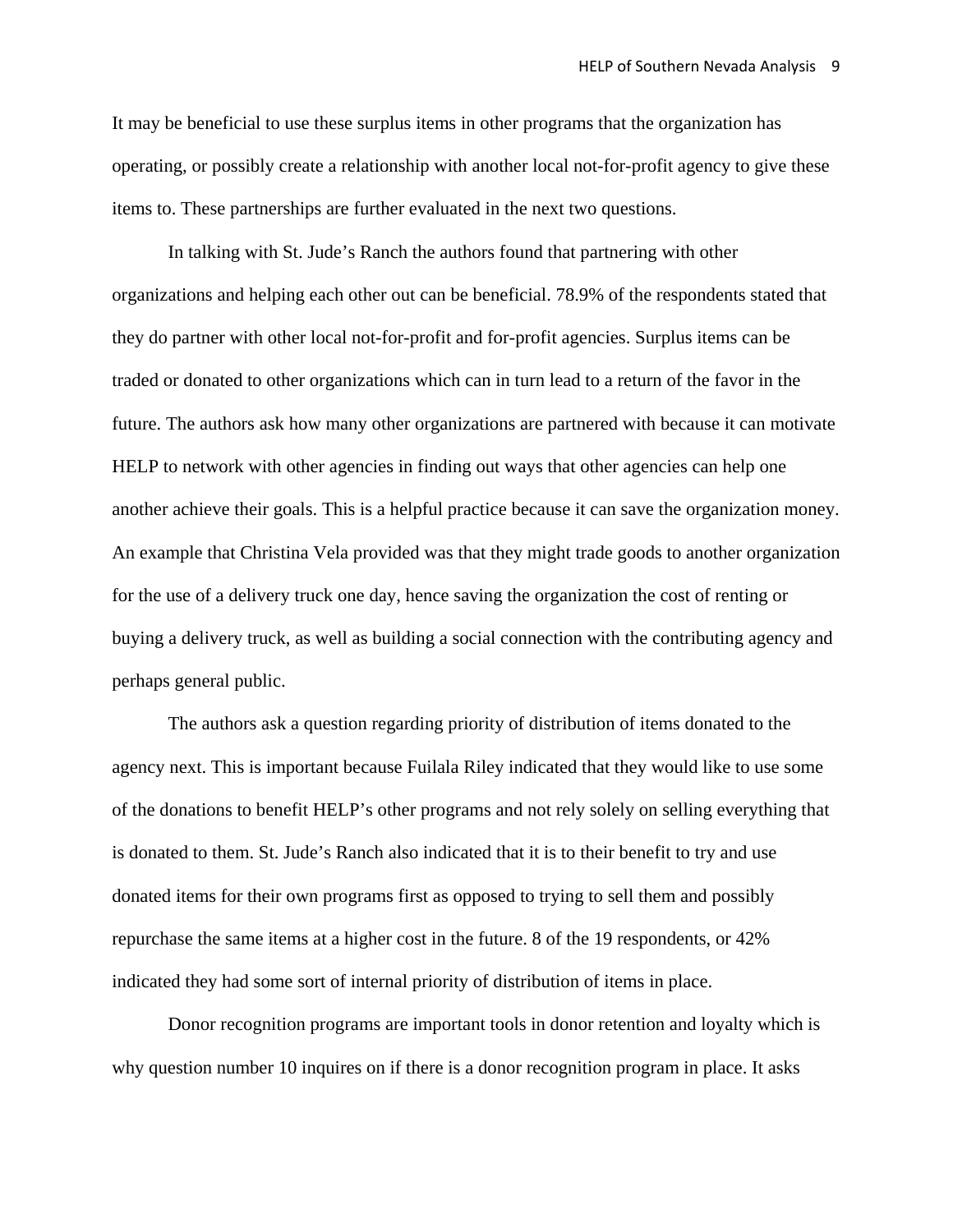"Does your organization have any policies implemented to "thank" those who donate to your organization?" St. Jude's Ranch indicated that donor recognition is so important to retaining and increasing donations that they have a policy of thanking everyone that donates, no matter the size of the donation, in one way or another. This could be just a simple phone call or an invite to a special event giving thanks to the donor. Responses indicated that 89.5% of respondents do implement some sort of donor "thank you" policy, while only 10.5% do not. According to Weinstein (2009), "The most effective way to ensure continued support for an organization is to express gratitude promptly and appropriately for the donor's investment in the organization's mission and programs" (p.121), which further supports the importance of this concept. Once again, this concept refers back to the idea that with a greater number of donors, there is the possibility for a greater number of saleable and useable donations.

Facility size and staffing are the next two questions and these are significant because based upon the other goals set forth by HELP (pertaining to number of donations hoped to be received and growth rate) these questions give the organization an idea of what type of facility is needed, as well as the number of staff to operate it. The need for a larger facility and more staff could create higher operating costs, but it should not be underestimated either. Christina Vela indicated that staffing and the way that items flowed through their processing facility was a crucial factor in making sure that goods were always on the move and not sitting unproductively, waiting to be distributed. 16 of 19 respondents, or 84.2% had at least a 1:1 ratio of paid employees to volunteer employees. Only 15% had less volunteer employees than paid employees. Although the findings may not be generalizable past a structured hospital setting, Matthew A. Liao-Troth (2001) notes that there is a similarity of job attitudes and commitment to the organization between paid and volunteer employees (pg. 423). These types of findings make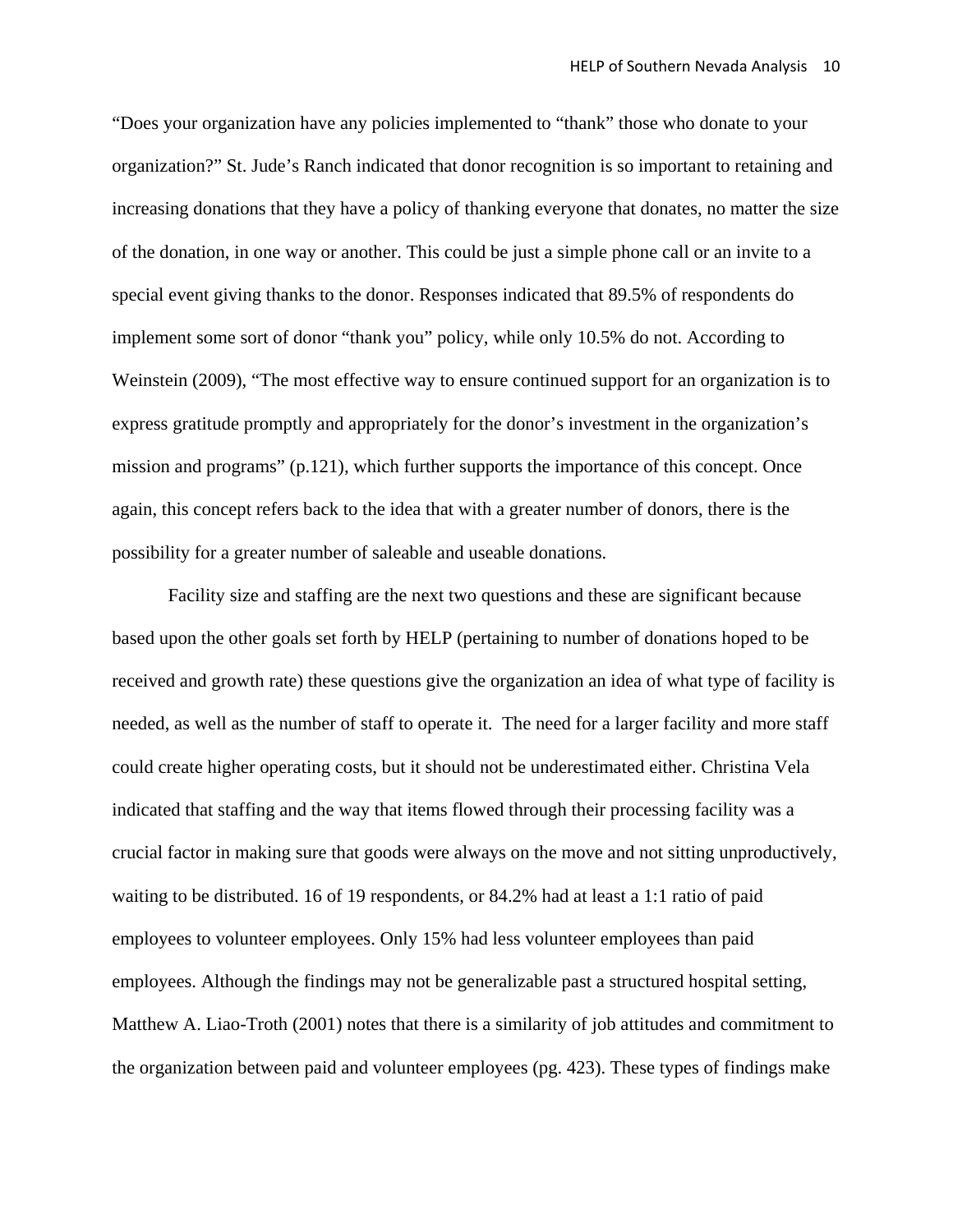it worthwhile to examine using a mix of volunteer and paid employees. The results from these questions can allow HELP to gauge what they may need to run their thrift store.

Target population can vary because of organization mission, thrift store purpose, and location. The authors ask what the target population is because different organizations focus on helping different groups of people. With that being said, it affects the types of donors they seek and the types of donations desired. The best comparison for HELP would be to focus on the organizations that are seeking clothing and personal item type donations.

Revenue goals and thrift store revenue percentage 83.3% of responses indicated that they had a revenue goal in mind for their thrift store. Returned survey instruments showed that the most frequent response for the organizations revenue from the thrift store was 11-15%, and 61.1% of the respondents' thrift stores only provided 20% or less of their organizations revenues. This is important for HELP to pay attention to because it would be detrimental to their operations if they relied too heavily on their new thrift store's revenues.

The significant steps toward growth is the last question and is a short response answer. This question is valuable because it gives the respondent the opportunity to let the authors know what they think was an important step contributing to the growth of their organization. The authors examined the responses to this question and then categorized and totaled the responses into the following chart (see chart on page 12).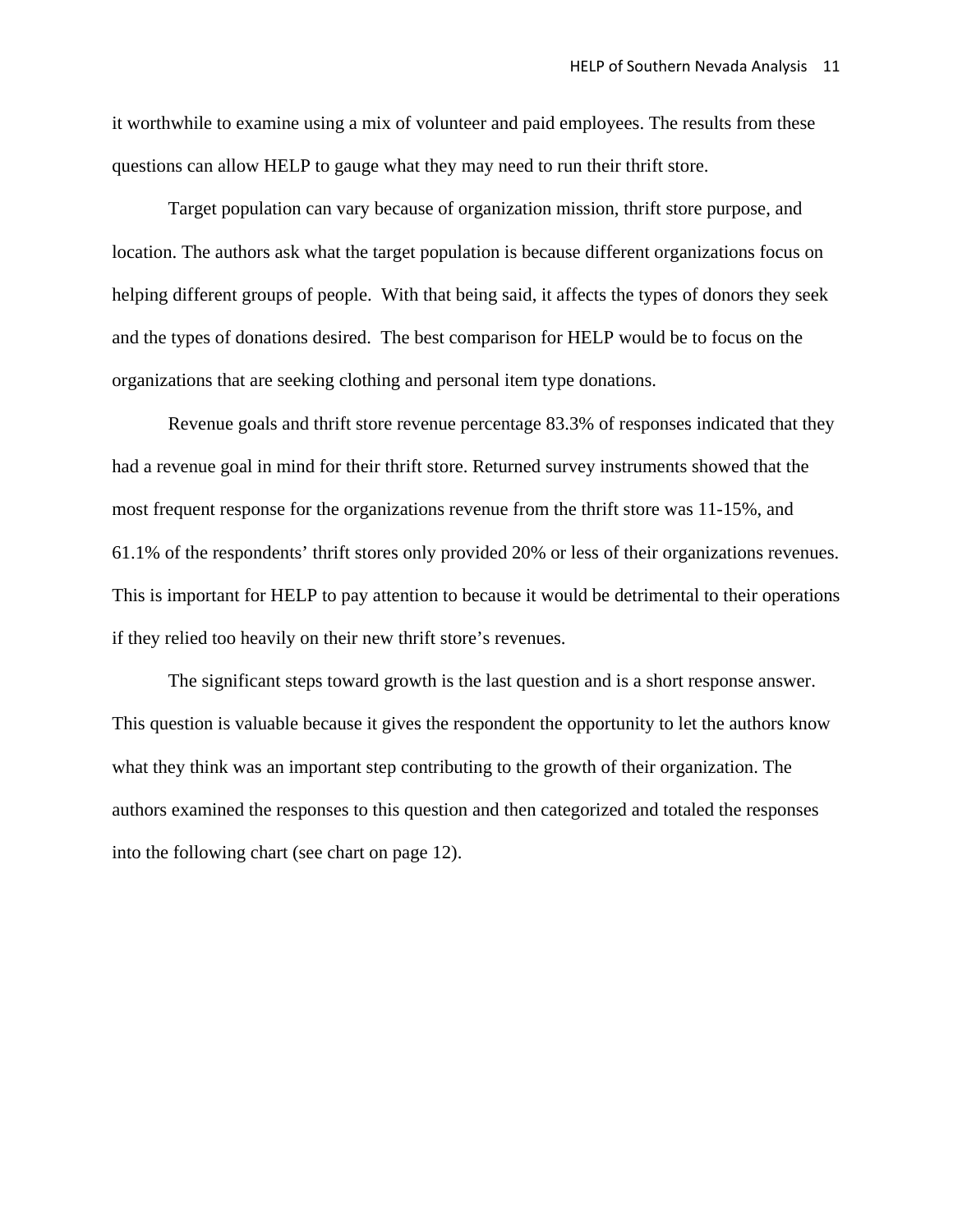

The results show that store and equipment upgrades as well as better marketing techniques proved to be the most significant steps towards the responding organizations growth.

#### *Limitations*

 Due to time constraints and no budget for mailing the survey instruments, the authors had to pick only those not-for-profit thrift stores with email addresses. The population was 910 total stores. The sample size was 54 stores from the population that had email addresses. Using the Survey System sample size calculator indicates that the confidence interval is 12.94. This confidence interval is high and perhaps in the future if revisited could be decreased by adding a physical paper mailed survey instrument to increase the sample size.

 The survey instrument design has problems of its own. Some of the likert scales used in the survey instrument do not have enough options which can create some validity problems with the answers provided. Additionally, some of the short answers provided by respondents are vague and leave the authors with issues of interpretation, which can affect validity.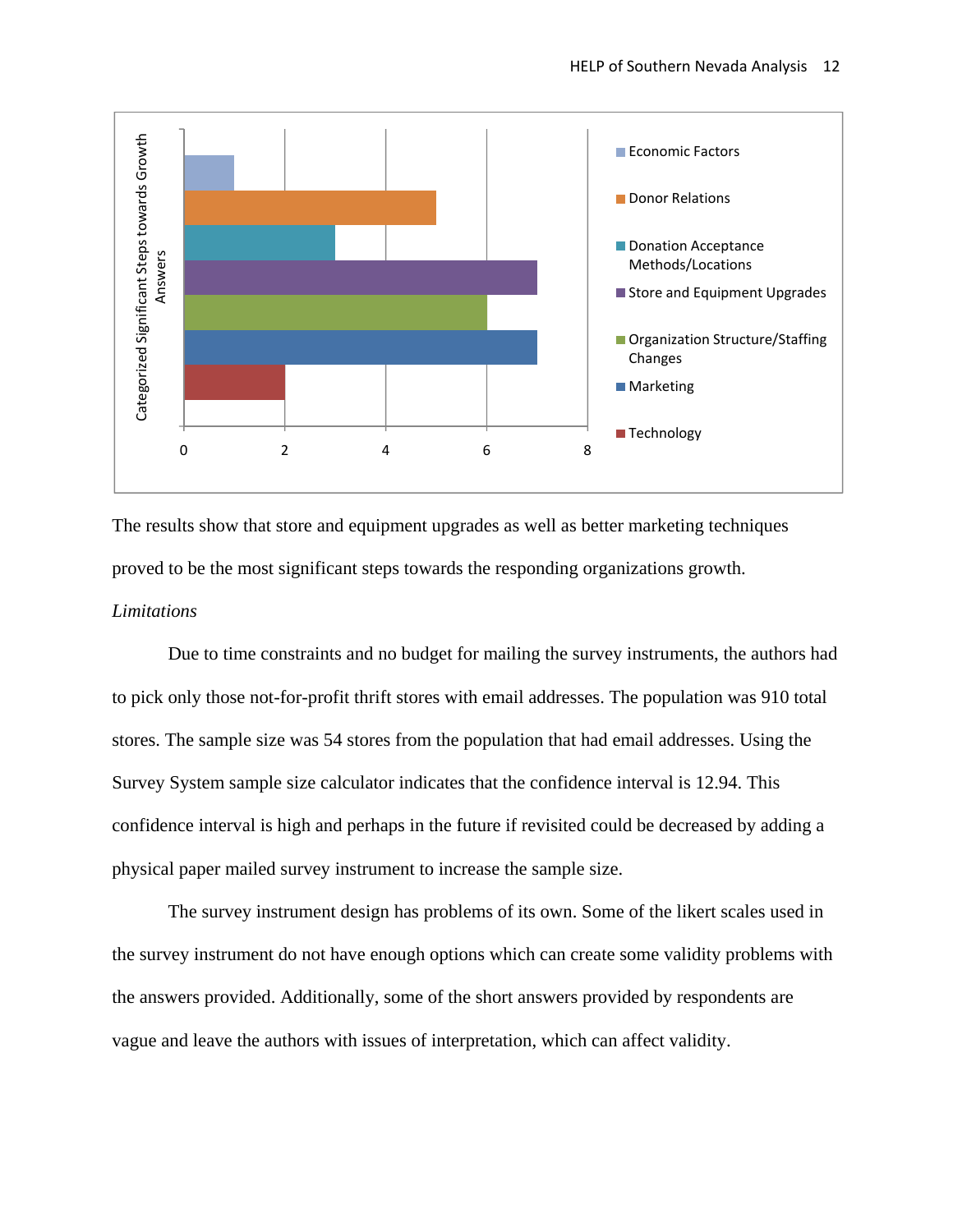Due to these issues the authors feel that the survey instrument results do carry some measurement validity because the questions do measure what was sought out to be measured (common practices of thrift stores). No regression analysis or causal relationships were explored so internal validity is not applicable. However, the low confidence interval, and design flaws in some of the questions do reduce the amount of validity that the study contains.

Reliability will also be affected with this survey instrument. Answers returned could certainly be answered differently if retaken by the same agencies at a different time period. However, the respondents' answers are a sort of snapshot of their current operations under current economic and social conditions.

The results of the questionnaire do not create a generalizable model because of the relatively small sample size and response rate. With a larger sample and response rate the results could perhaps be generalizable in the examined western region.

#### **RECOMMENDATIONS**

These below recommendations are given based upon the survey instrument results of common practices, personal interviews, and additional readings. (Please refer to appendix 5 for the literature review).

Finding donors that are able to give to the organization are more likely to increase the quantity and diversity of items available for distribution. Based on the survey instrument results, it can be seen that majority of the other not-for-profit organizations have over 200 donors and a total of 78.9% have over 500 donors. HELP may not be able to accumulate this amount of donors in a short period of time, but it is suggested that a goal be set to increase the number of donors each year. A majority of the other not-for-profit organizations have stated based on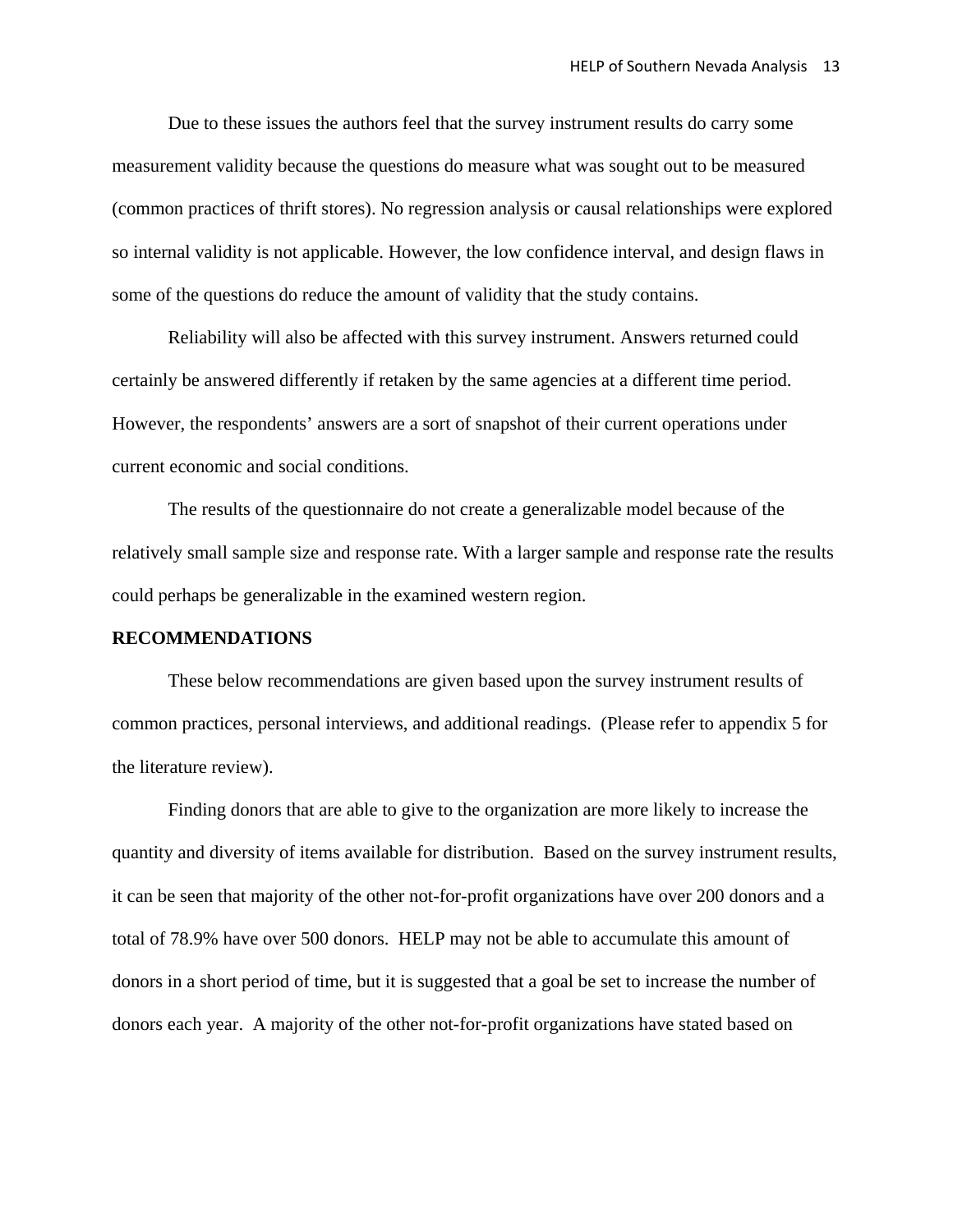survey instrument results that their number of donors are either staying the same or increasing. Networking amongst different organizations is essential to receive different types of assistance.

 Donors do not have to be defined solely as other businesses, as donors can also be defined as individuals or families. Often times, there will be drop boxes in shopping centers in which people are able to donate clothing and other personal items to. It does not require any supervision, as the boxes are locked and items become inaccessible once items are inserted into the box. By having accessible drop boxes such as these, it is likely to increase the number of donations. The survey instrument results indicated that majority of donors typically donate the size of a trash bag. According to Giving USA (2011), a report that is compiled by the American Association of Fundraising Counsel, it is stated that despite the poor economic time, donations totaled \$23.8 billion dollars in 2009. It is recommended that HELP create accessible donation opportunities to take advantage of these billions of dollars.

One way to effectively gain continued support is through proper donor acknowledgment. Donors should be promptly thanked in writing for all pledges and contributions. According to Stanly Weinstein, author of The Complete Guide to Fundraising Management, after seven days, acknowledgement letters have a greatly reduced impact (Weinstein 2009). It is suggested that HELP thank all donors within 48 hours of receiving the donation. It is also critical that HELP take the extra step to personally thank their larger and most frequent donors as a way to continue the support and show their appreciation. It's not necessarily about the size of the donation, but the continuous support over the years. While visiting St. Jude's Ranch, Christina told a story about a kid from the Bronx, NY who gave them ten dollars every month even though he was on a fixed income. They made sure to have something specially made for him as a way of showing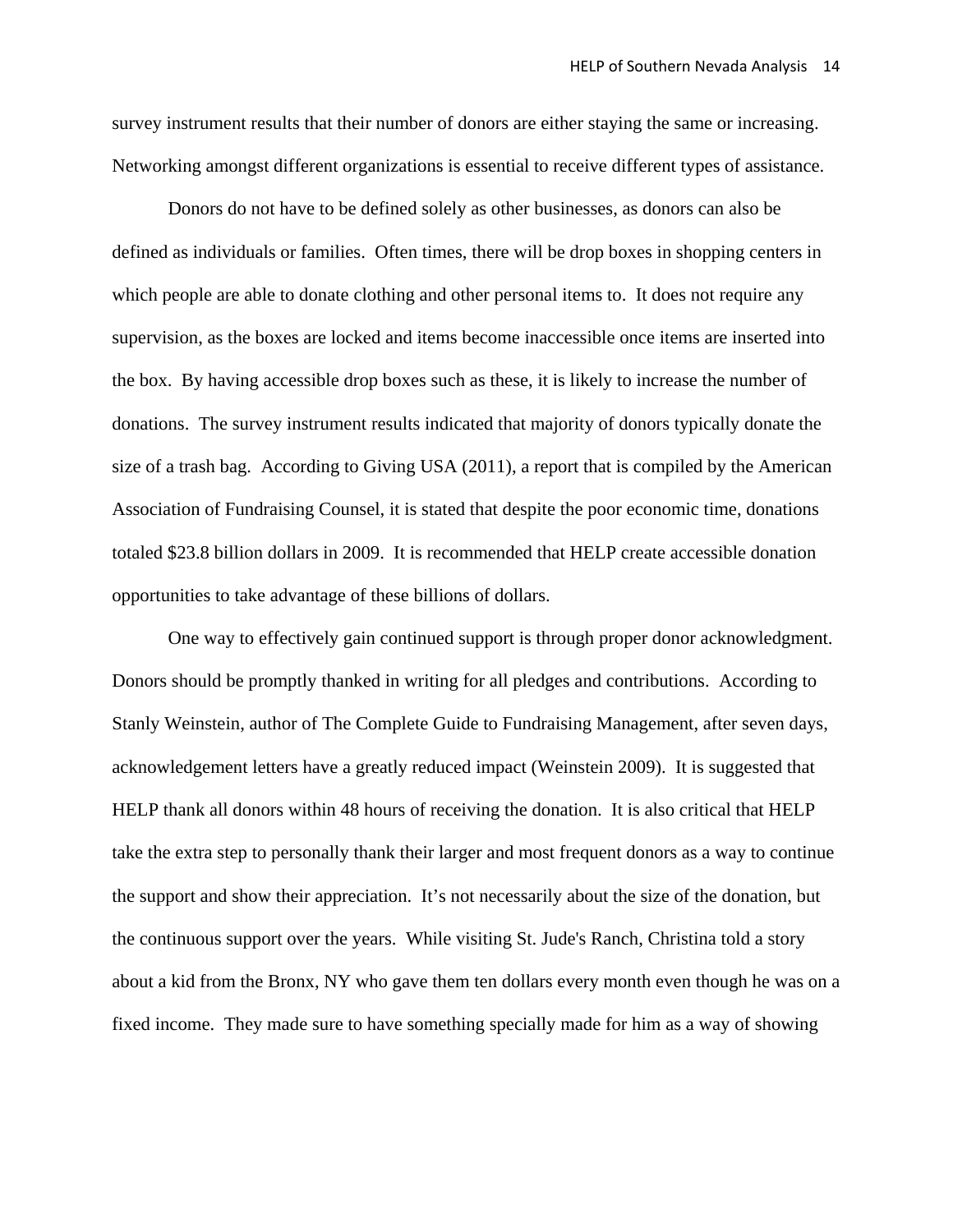their gratitude for his continued support over the years (C. Vela, personal communication, January 14, 2011).

 There are additional ways that can be implemented in order to receive donations. Some of these ways, as mentioned in the survey instrument are through dropping off at main facility of operation, arranged pick-ups, or collection events. Costs need to be factored into these other methods and although each of these methods may bring in donations, the most cost efficient ways are recommended to be chosen. A majority of the organizations arrange pick-ups or accept donations at their facility. It is recommended that HELP utilize the option of drop boxes, accepting donations at their facility, and collection events. If these methods are the most cost efficient and will allow them the opportunity to receive large quantities of donations, this is what is recommended.

Upon receipt of donations, there is always the chance that there are items in the "trash bag" that will serve no use to the thrift store. These items are defined on the survey instrument as surplus items. It must be decided upon what to do with these items, if they will serve no purpose in the mission of the thrift store. One suggestion that the authors found in a case study conducted in Oklahoma was a profitable way to get rid of donations that are useless for the thrift store. When donations are accepted that are not in good enough condition for resale, the thrift store compacts the goods into 600 pound to 1,600 pound bales and sells it to rag dealers for approximately 15 cents to 20 cents per pound. While this method will not generate large revenue, it is still providing additional income to help fund their programs (Stall-Meadows and Peek).

As mentioned earlier, there are currently many internal programs at HELP that are not only able to benefit from thrift store revenue, but can also benefit from the items. Once items are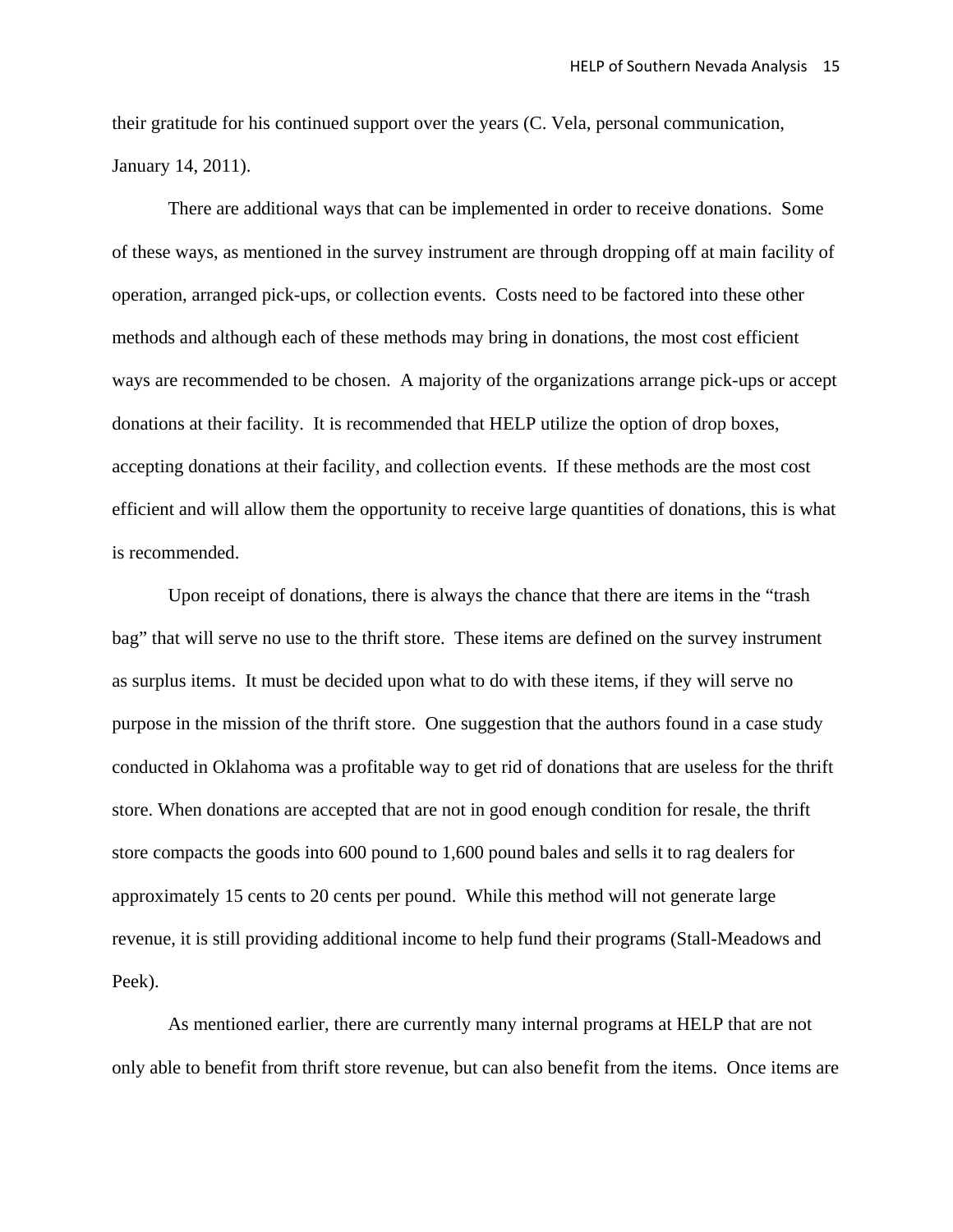collected, the distribution process must be determined as far as in distinguishing priority. HELP assists many low-income individuals with clothing and it may be beneficial that a portion of the donated goods assist these individuals. Currently, HELP partners with thrift stores by purchasing tickets for their clients to go and purchase clothing. This is an expense to HELP and by using a portion of the donated goods, it can either eliminate this expense or decrease it.

 The most typical size of the operating thrift stores of other not-for-profit agencies are over 2,000 square feet. In personal communication with Fuilala Riley, they currently have a building in mind, which would cost them \$0.88 per square foot. They estimated an annual operating cost of \$224,000 including occupancy, operating and salaries (F. Riley, personal communication, November 22, 2010). This cost could be decreased by eliminating the salaries of individuals. Instead of having a high number of paid employees, it is suggested that they incorporate more usage of volunteers, as this will be a huge cost savings for HELP. It is also recommended that some of the individuals in their programs that are looking for jobs can work at the thrift store for job experience and to enhance their skills. This not only would be benefit one of their current programs, but help their operations at the thrift store to be less expensive.

 In meetings with HELP, it was mentioned that they would like their thrift store to one day like to be seen as the "Goodwill" type of store. Because HELP has not implemented their thrift store yet, this goal may be seen as slightly unreasonable. It is recommended to HELP that they find comparisons such as St. Jude's Ranch, which they will be able to relate to better. This is not to say that they will never make it to their "Goodwill" dream, but it is more rational to set more reasonable goals. With that being said, goals do need to be distinguished pertaining to revenue and growth. Majority of the organizations, as seen in the survey instrument, have set forth these types of goals.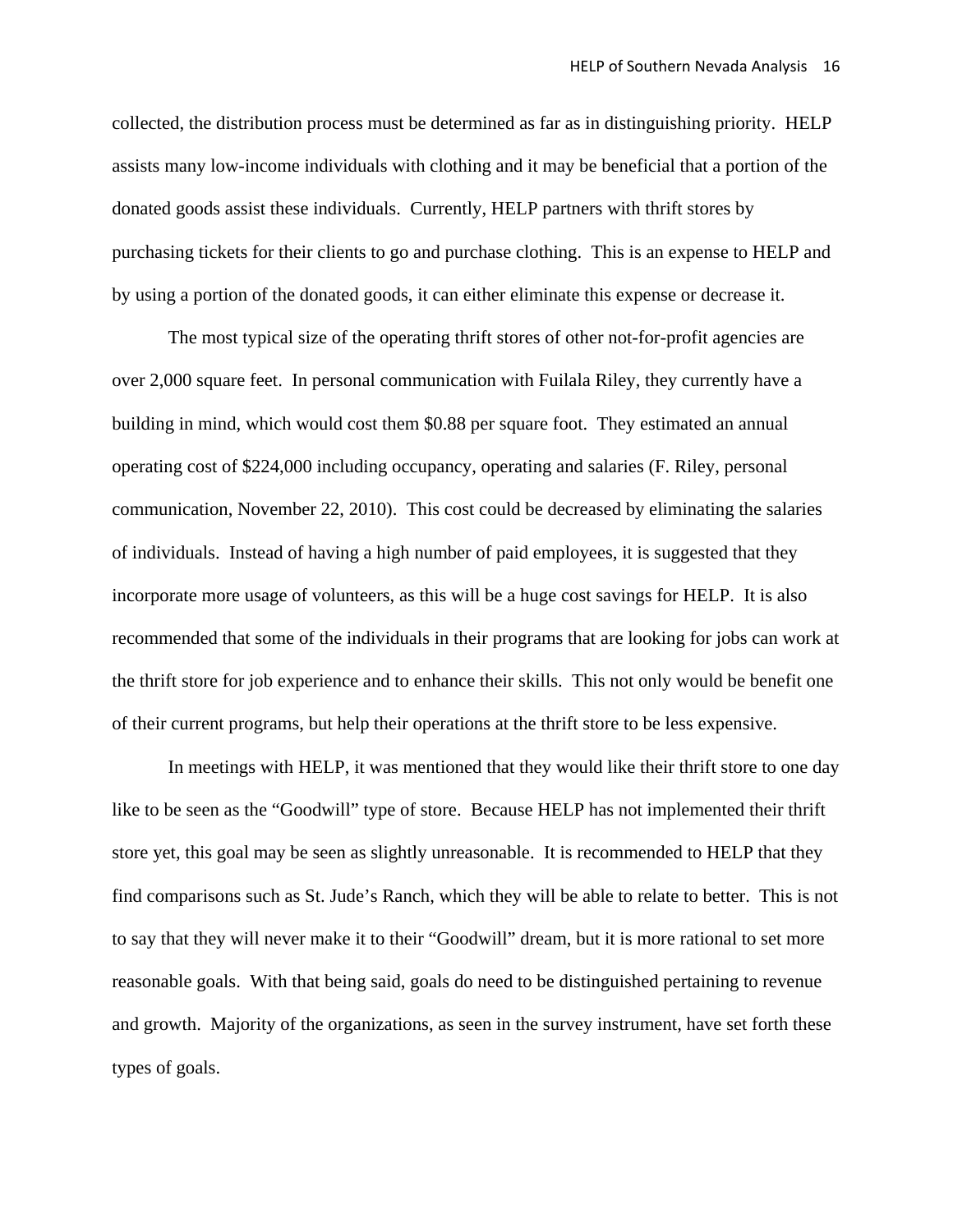First and foremost, it is recommended that HELP distinguish how much revenue they anticipate to come from their thrift store sales. 50% of the respondents said that store revenue is currently fewer than 15%. HELP should set a revenue goal, but change accordingly based on how effectively operations are once implemented. Pertaining to growth, many of the respondents stated that their growth came from marketing, partnering with other organizations, creating good donation opportunities, and hiring the right people to run the store. These items are all crucial to take into consideration for the future. Currently, HELP needs to focus on setting their own foundation and ideas to evaluate what works for them. It is suggested they take into consideration what is being discussed in these recommendations and use them in their implementation process.

 To further this research, it would be suggested to improve the design of the current survey instrument. Questions should be redesigned to generate responses that carry more validity. It would also be recommended that the sample size increase, which would improve the validity. Locations and demographical areas of other thrift stores should also be evaluated in order to provide information as to where it would be advised for HELP to operate their thrift store.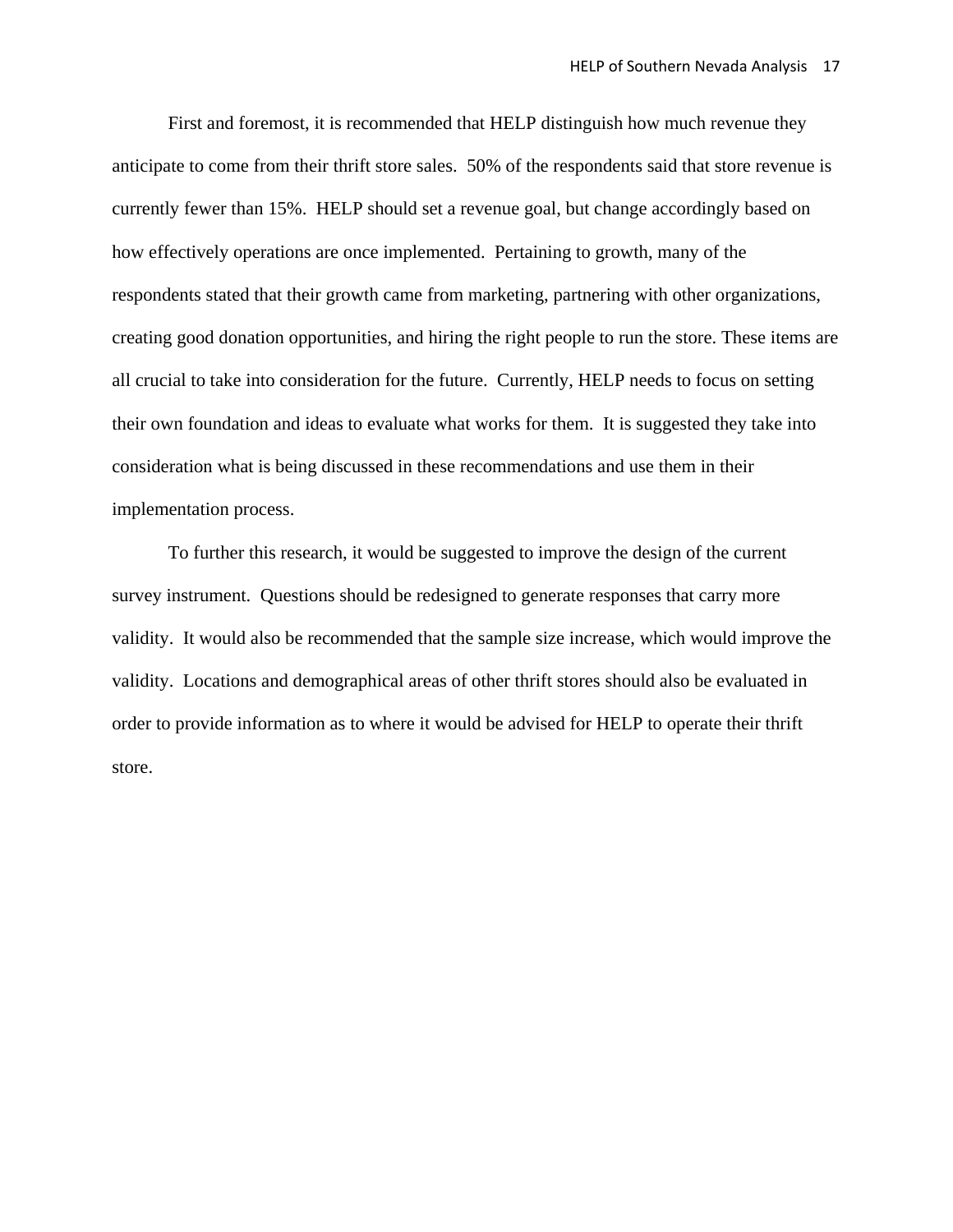## **APPENDICES**

*Appendix 1: Survey Instrument* 

| <b>Thrift Store Best Practices</b>                            |
|---------------------------------------------------------------|
| To better understand your organization's donors:              |
| * 1. Approximately how many donors give to your organization? |
| $()$ 0-50                                                     |
| 51-100                                                        |
| 101-200                                                       |
| 201-500                                                       |
| Over 500                                                      |
| * 2. What is your donor retention rate?                       |
| 0% to 20%                                                     |
| 21% to 49%<br>50% to 75%                                      |
| 76% to 100%                                                   |
| Don't know                                                    |
| * 3. Are the number of donors:                                |
| Increasing                                                    |
| Staying about the same                                        |
| Decreasing                                                    |
| Don't know                                                    |
|                                                               |
|                                                               |
|                                                               |
|                                                               |
|                                                               |
|                                                               |
|                                                               |
|                                                               |
|                                                               |
|                                                               |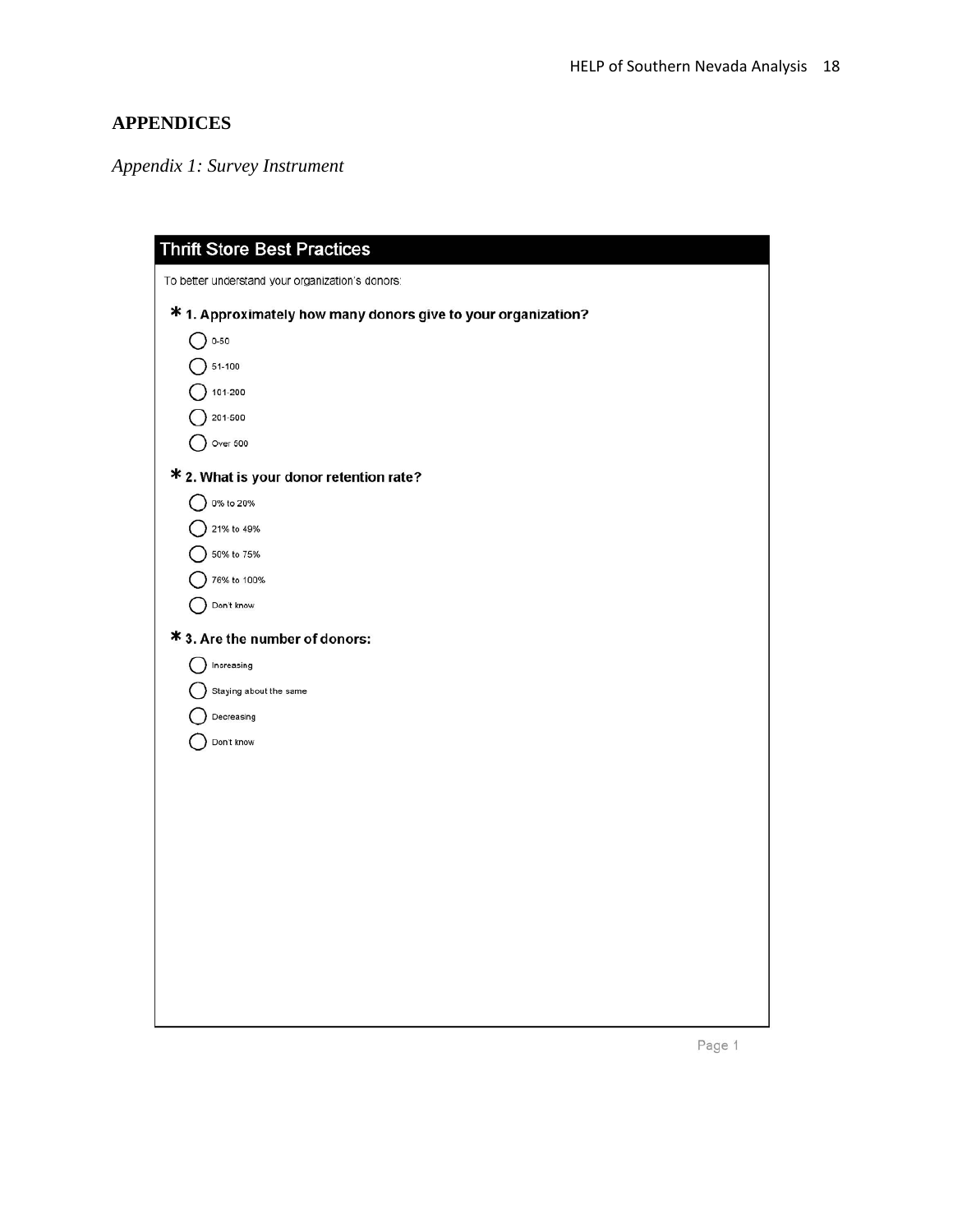| <b>Thrift Store Best Practices</b>                                              |
|---------------------------------------------------------------------------------|
| * 4. What is the typical size of tangible donations your organization receives? |
| A grocery bag                                                                   |
| A bankers box                                                                   |
| A trash bag                                                                     |
| A truckload                                                                     |
| * 5. How do you accept thrift store donations?                                  |
| At your main facility during open hours                                         |
| At your main facility by drop off after hours                                   |
| Drop off locations in the community                                             |
| Pick up by appointment                                                          |
| Pick up by prearranged drive-by day                                             |
| Collection events                                                               |
| Other (please specify)                                                          |
|                                                                                 |
| * 6. What do you do with surplus items that you receive and are not in need of? |
| Storage                                                                         |
| Trash                                                                           |
| Recycle                                                                         |
| Trade / Donate to other organizations                                           |
| Don't have surplus items.                                                       |
| Other (please specify)                                                          |
|                                                                                 |
|                                                                                 |
|                                                                                 |
|                                                                                 |
|                                                                                 |
|                                                                                 |
|                                                                                 |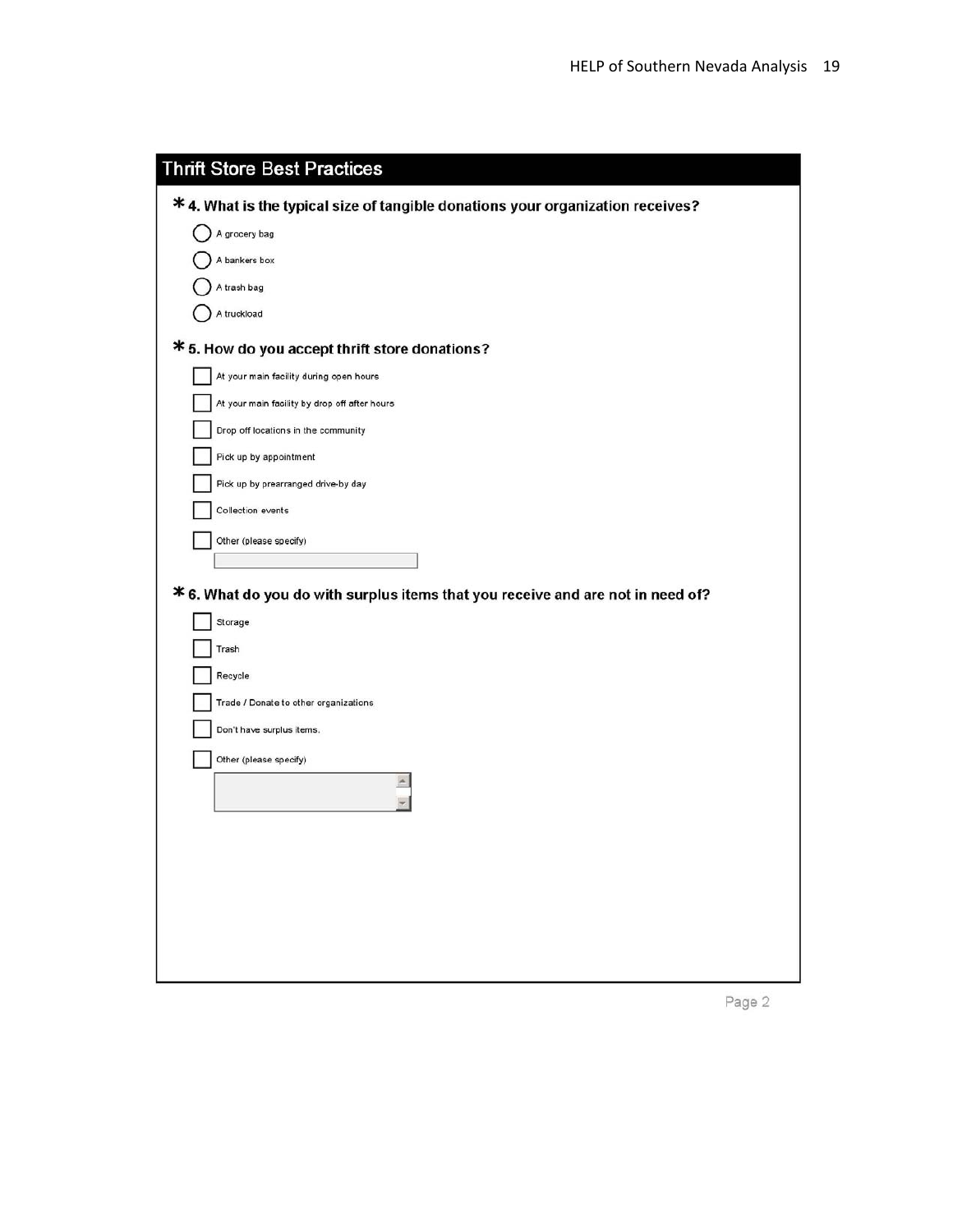| <b>Thrift Store Best Practices</b>                                                                     |
|--------------------------------------------------------------------------------------------------------|
| * 7. Does your organization partner with other local non-profit agencies or other local<br>businesses? |
| $\bigcap$ Yes<br>No                                                                                    |
|                                                                                                        |
|                                                                                                        |
|                                                                                                        |
|                                                                                                        |
|                                                                                                        |
|                                                                                                        |
|                                                                                                        |
|                                                                                                        |
|                                                                                                        |
|                                                                                                        |
|                                                                                                        |
|                                                                                                        |

Page 3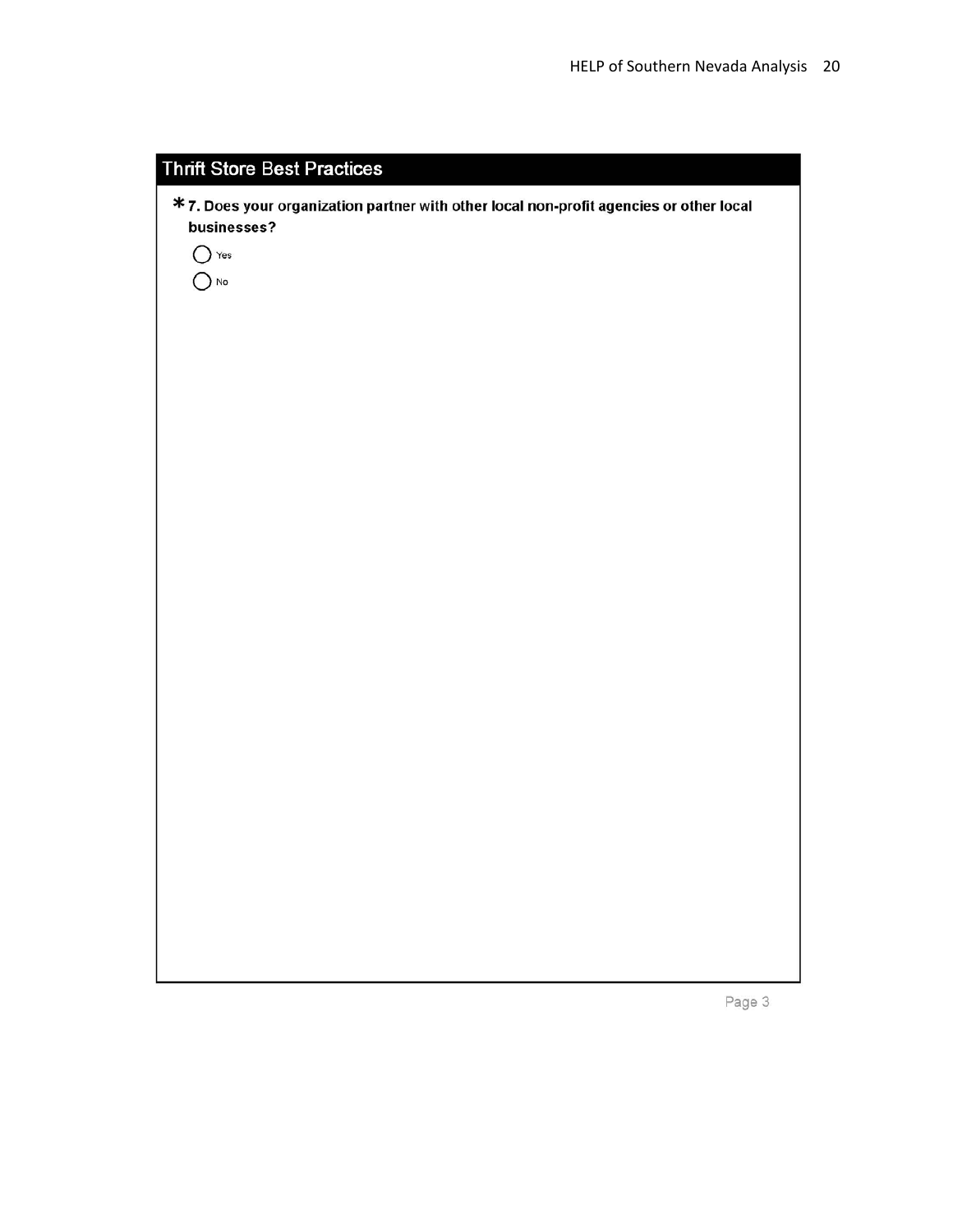| <b>Thrift Store Best Practices</b>                                        |
|---------------------------------------------------------------------------|
| * 8. How many other businesses or NPOs do you partner with for donations? |
| $\bigcirc$ o                                                              |
| $\bigcirc$ 1-5                                                            |
| $O$ 6-10                                                                  |
| $O$ 11-20                                                                 |
| $O$ 21+                                                                   |
|                                                                           |
|                                                                           |
|                                                                           |
|                                                                           |
|                                                                           |
|                                                                           |
|                                                                           |
|                                                                           |
|                                                                           |
|                                                                           |
|                                                                           |
|                                                                           |
|                                                                           |
|                                                                           |
|                                                                           |
|                                                                           |
|                                                                           |
|                                                                           |
|                                                                           |
|                                                                           |
|                                                                           |
|                                                                           |
|                                                                           |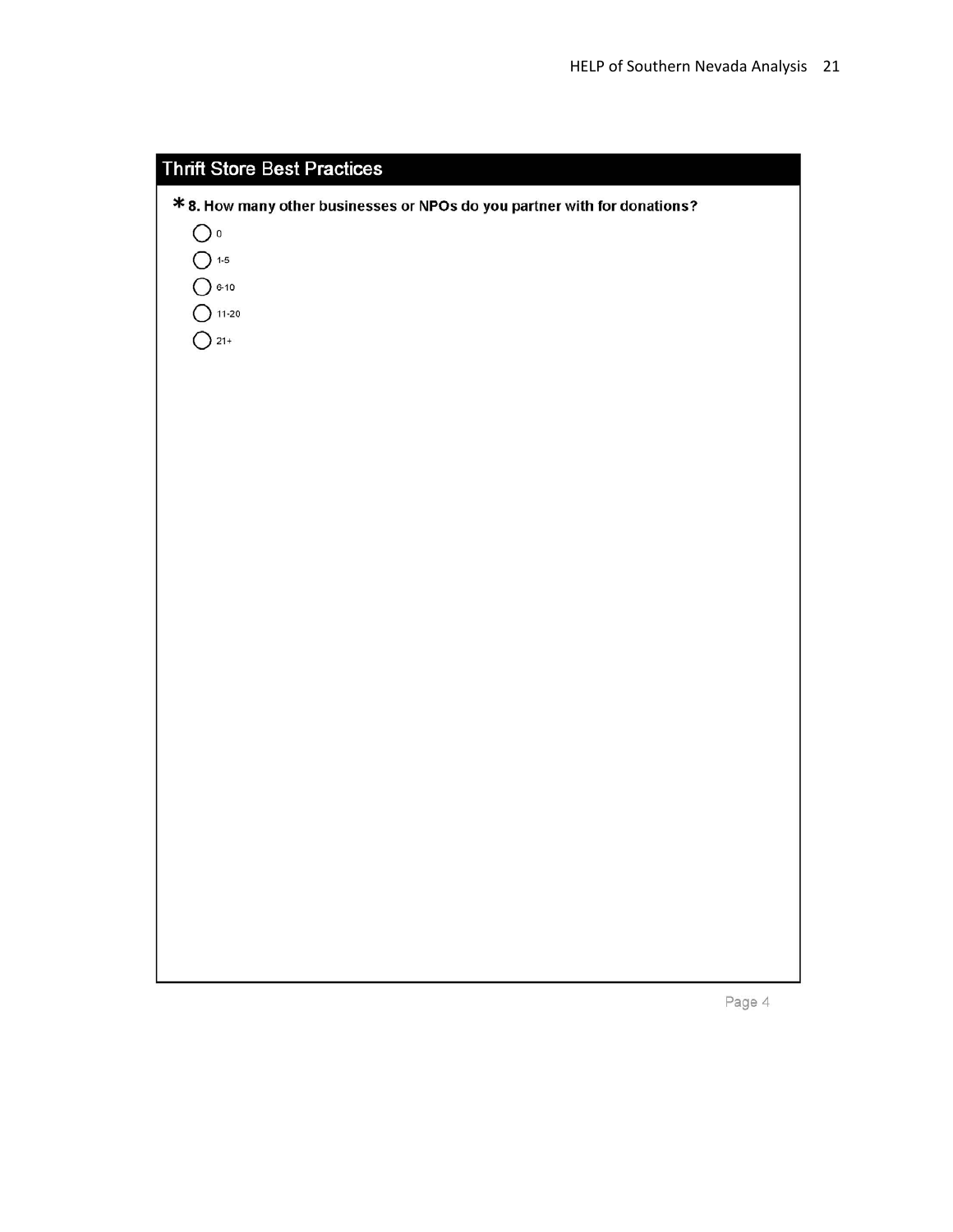| <b>Thrift Store Best Practices</b>                                                     |
|----------------------------------------------------------------------------------------|
| * 9. What is the priority for distribution of items? For example, if you have internal |
| programs, do they get first pick of donated goods?                                     |
|                                                                                        |
| * 10. Does your organization have any policies implemented to "thank" those who donate |
| to your organization?                                                                  |
| Yes                                                                                    |
| No                                                                                     |
|                                                                                        |
|                                                                                        |
|                                                                                        |
|                                                                                        |
|                                                                                        |
|                                                                                        |
|                                                                                        |
|                                                                                        |
|                                                                                        |
|                                                                                        |
|                                                                                        |
|                                                                                        |
|                                                                                        |
|                                                                                        |
|                                                                                        |
|                                                                                        |
|                                                                                        |
|                                                                                        |
|                                                                                        |
|                                                                                        |

Page 5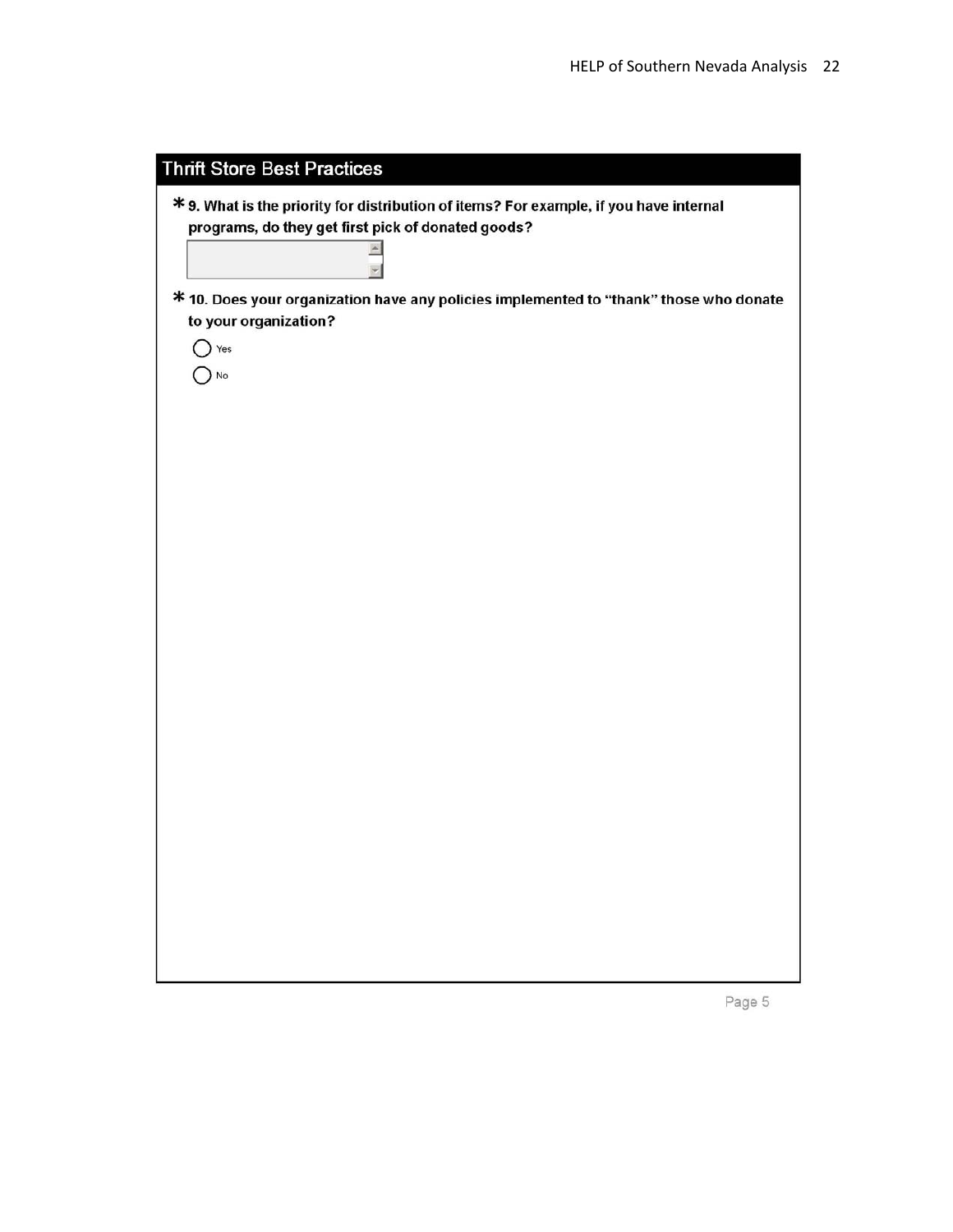| <b>Thrift Store Best Practices</b>                                 |                |                                                                                          |
|--------------------------------------------------------------------|----------------|------------------------------------------------------------------------------------------|
|                                                                    |                | * 11. What is the approximate square footage of your facilities where items are stored,  |
| sorted, and distributed?                                           |                |                                                                                          |
| less than 500 square feet                                          |                |                                                                                          |
| 500 - 1000 square feet                                             |                |                                                                                          |
| 1001-2000 square feet                                              |                |                                                                                          |
| 2001-3000 square feet                                              |                |                                                                                          |
| 3001-4000 square feet                                              |                |                                                                                          |
| 4001-5000 square feet                                              |                |                                                                                          |
| greater than 5000 square feet                                      |                |                                                                                          |
|                                                                    |                | * 12. How many paid employees and volunteers are working in the facility? Please specify |
| the number of each.                                                |                |                                                                                          |
|                                                                    | Paid Employees | Volunteers                                                                               |
| Number of Employees                                                |                |                                                                                          |
| * 13. What is the target population that your thrift store serves? |                |                                                                                          |
|                                                                    |                |                                                                                          |
|                                                                    |                |                                                                                          |
|                                                                    |                |                                                                                          |
|                                                                    |                |                                                                                          |
|                                                                    |                |                                                                                          |
|                                                                    |                |                                                                                          |
|                                                                    |                |                                                                                          |
|                                                                    |                |                                                                                          |
|                                                                    |                |                                                                                          |
|                                                                    |                |                                                                                          |
|                                                                    |                |                                                                                          |
|                                                                    |                |                                                                                          |
|                                                                    |                |                                                                                          |
|                                                                    |                |                                                                                          |
|                                                                    |                |                                                                                          |
|                                                                    |                |                                                                                          |
|                                                                    |                |                                                                                          |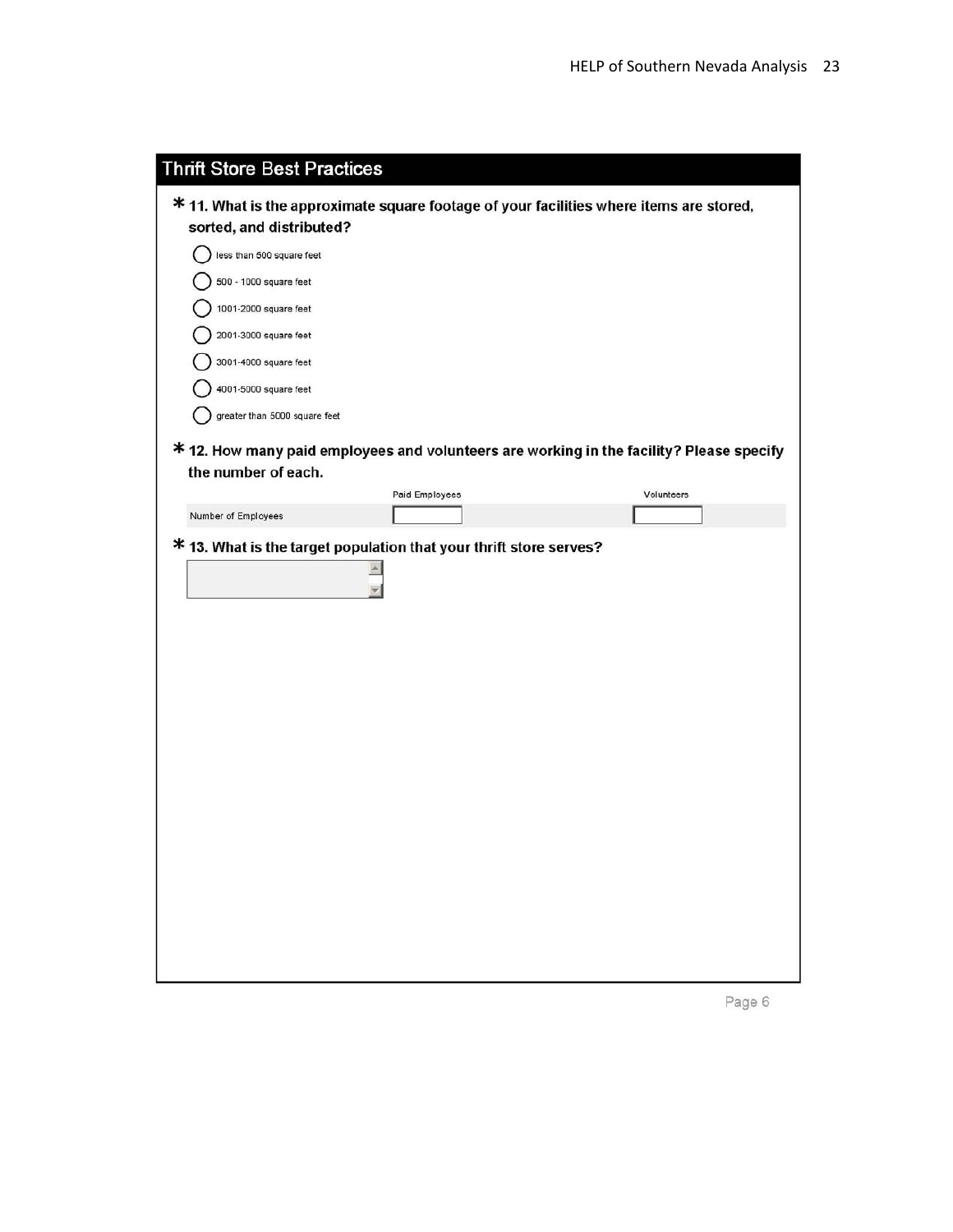| <b>Thrift Store Best Practices</b>                                                        |
|-------------------------------------------------------------------------------------------|
| * 14. Does your organization set an annual thrift store revenue goal?                     |
| Yes                                                                                       |
| $\bigcap$ No                                                                              |
| * 15. What is the approximate percentage of your revenue that is from thrift store sales? |
|                                                                                           |
| * 16. What significant steps did your organization take to grow to the size you are now?  |
|                                                                                           |
|                                                                                           |
|                                                                                           |
|                                                                                           |
|                                                                                           |
|                                                                                           |
|                                                                                           |
|                                                                                           |
|                                                                                           |
|                                                                                           |
|                                                                                           |
|                                                                                           |
|                                                                                           |
|                                                                                           |
|                                                                                           |

Page 7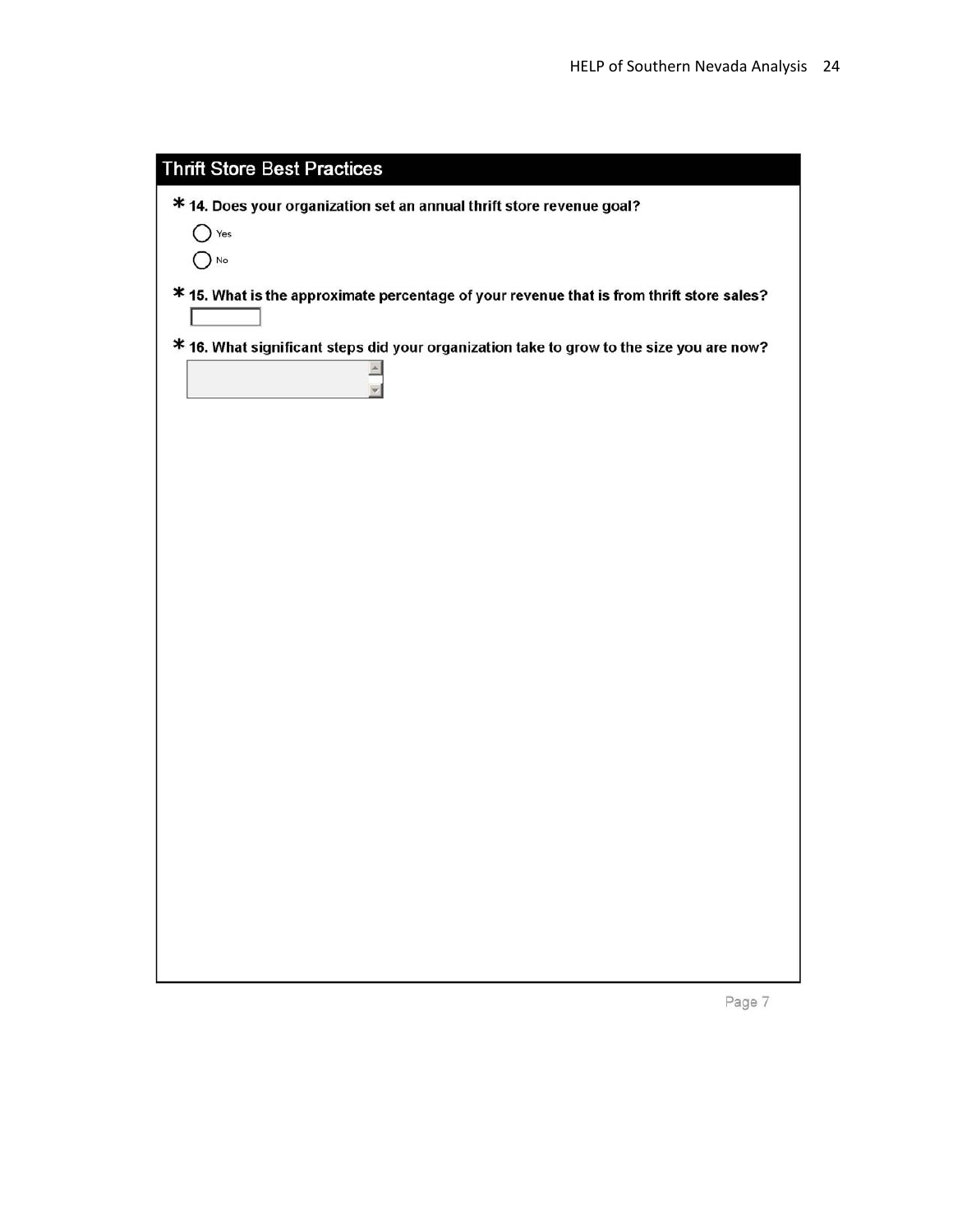|                | Q              | Q              | Q            | Q              | Q | Q | Q              | Q              | Q | Q            | Q              | Q  | Q  | Q              | Q              | Q  |
|----------------|----------------|----------------|--------------|----------------|---|---|----------------|----------------|---|--------------|----------------|----|----|----------------|----------------|----|
| Respondent     | $\mathbf{1}$   | $\overline{2}$ | 3            | 4              | 5 | 6 | $\overline{7}$ | 8              | 9 | 10           | 11             | 12 | 13 | 14             | 15             | 16 |
| $\mathbf{1}$   | 5              | 5              | 0            | 3              |   |   | 1              | 4              |   | $\mathbf{1}$ | $\overline{7}$ |    |    | $\mathbf{1}$   | 4              |    |
| $\overline{2}$ | $\overline{2}$ | $\mathbf{1}$   | $\mathbf{1}$ | 4              |   |   | $\mathbf{1}$   | $\overline{2}$ |   | $\mathbf{1}$ | $\overline{7}$ |    |    | $\mathbf{1}$   | 9              |    |
| 3              | 5              | 5              | $\mathbf 0$  | $\overline{3}$ |   |   | $\mathbf{1}$   | $\overline{2}$ |   | $\mathbf{1}$ | $\overline{7}$ |    |    | $\mathbf{1}$   | 3              |    |
| 4              | 5              | 4              | $\mathbf{1}$ | $\overline{3}$ |   |   | $\mathbf{1}$   | $\Omega$       |   | $\mathbf{1}$ | $\overline{7}$ |    |    | $\mathbf{1}$   | 5              |    |
| 5              | 5              | 4              | $\Omega$     | 4              |   |   | $\Omega$       | 5              |   | $\mathbf{0}$ | $\mathbf{1}$   |    |    | 0              | $\mathbf{1}$   |    |
| 6              | 5              | 3              | $\mathbf{1}$ | 3              |   |   | 0              | 5              |   | $\mathbf{1}$ | $\overline{2}$ |    |    | $\mathbf{1}$   | 14             |    |
| $\overline{7}$ | 5              | 5              | $\mathbf{1}$ | $\overline{3}$ |   |   | $\mathbf{1}$   | 3              |   | $\mathbf{1}$ | $\overline{7}$ |    |    | $\mathbf{1}$   | 18             |    |
| 8              | 5              | $\mathbf{1}$   | $\mathbf 0$  | 4              |   |   | $\mathbf{1}$   | 5              |   | $\mathbf{1}$ | $\overline{7}$ |    |    | $\mathbf{1}$   | $\overline{3}$ |    |
| 9              | 4              | 3              | $\Omega$     | $\overline{3}$ |   |   | 1              | $\overline{2}$ |   | $\mathbf{1}$ | $\overline{7}$ |    |    | 1              | $\overline{2}$ |    |
| 10             | 5              | 4              | $\mathbf{1}$ | 3              |   |   | $\mathbf{1}$   | 3              |   | $\mathbf{1}$ | 4              |    |    | 1              | 3              |    |
| 11             | 5              | 3              | $\mathbf{1}$ | 3              |   |   | $\mathbf{1}$   | $\overline{2}$ |   | $\mathbf{1}$ | 3              |    |    | $\mathbf{1}$   | $\overline{2}$ |    |
| 12             | 5              | 4              | $\mathbf{1}$ | $\overline{3}$ |   |   | $\mathbf{1}$   | $\overline{2}$ |   | $\mathbf{1}$ | 4              |    |    | $\mathbf{1}$   | $\mathbf{1}$   |    |
| 13             | 5              | $\overline{2}$ | $\mathbf{1}$ | $\overline{3}$ |   |   | 1              | $\overline{2}$ |   | $\mathbf{1}$ | $\overline{7}$ |    |    | $\mathbf{1}$   | 3              |    |
| 14             | 4              | 4              | $\Omega$     | 3              |   |   | $\Omega$       | 5              |   | $\mathbf{1}$ | 4              |    |    | 0              | 12             |    |
| 15             | 5              | $\overline{2}$ | $\mathbf{1}$ | 4              |   |   | 0              | 5              |   | $\mathbf{1}$ | $\overline{2}$ |    |    | $\mathbf{1}$   | 4              |    |
| 16             | $\mathbf{1}$   | $\overline{2}$ | $\mathbf{1}$ | $\overline{3}$ |   |   | $\mathbf{1}$   | $\overline{2}$ |   | $\mathbf 0$  | $\overline{2}$ |    |    | $\overline{0}$ | $\overline{2}$ |    |
| 17             | 5              | 3              | $-1$         | 3              |   |   | $\mathbf{1}$   | $\overline{2}$ |   | $\mathbf{1}$ | 3              |    |    | Χ              | X              |    |
| 18             | 5              | 5              | $\mathbf{1}$ | $\overline{3}$ |   |   | $\mathbf{1}$   | 4              |   | $\mathbf{1}$ | $\overline{7}$ |    |    | $\mathbf{1}$   | 17             |    |
| 19             | 5              | 5              | $\mathbf{1}$ | 3              |   |   | 1              | $\overline{2}$ |   | $\mathbf{1}$ | $\mathbf{1}$   |    |    | $\mathbf{1}$   | 6              |    |

## *Appendix 2: Coded questions "Cube"*

X= No response

Blank Cells are not coded questions.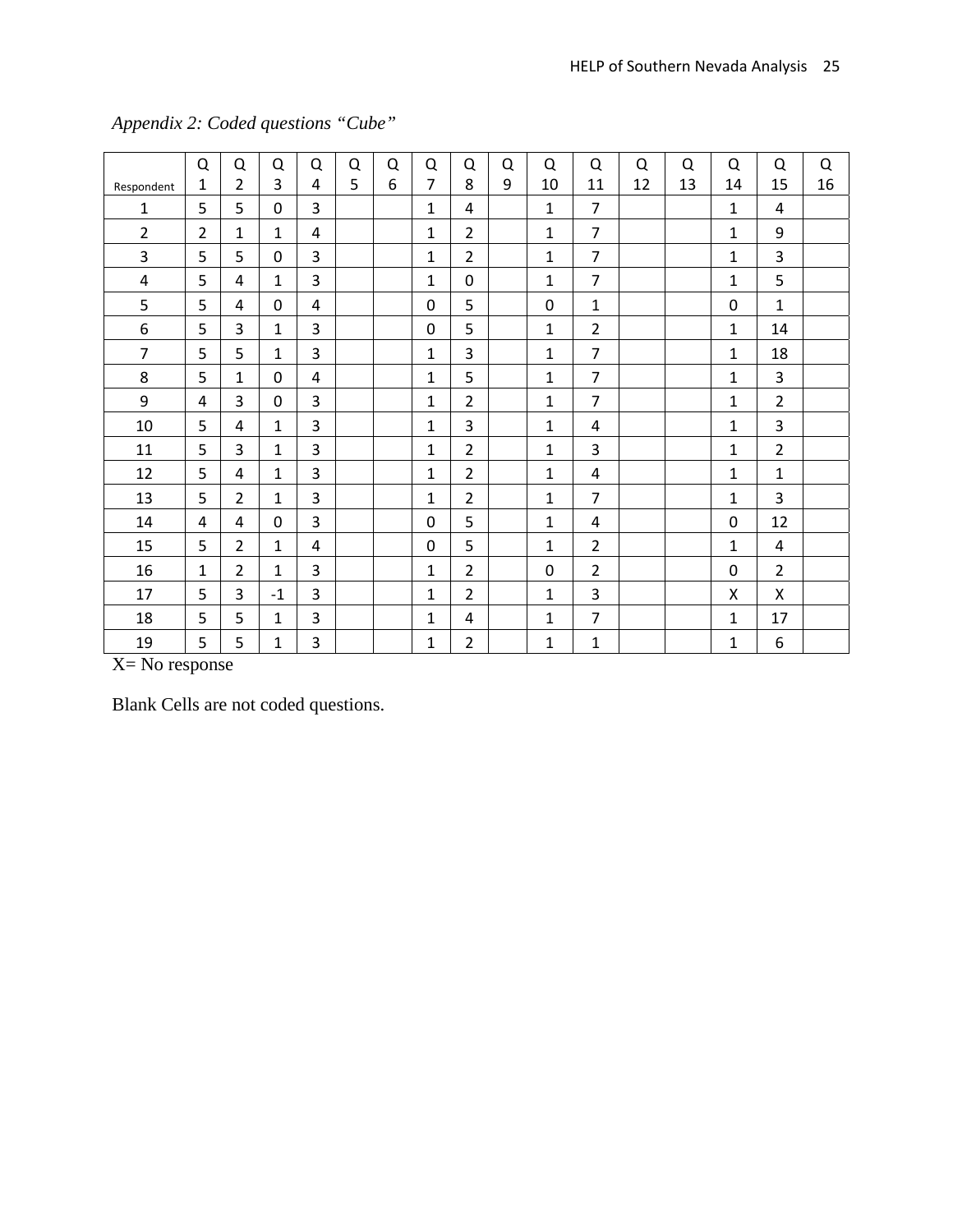|                       | <b>Descriptive Statistics</b> |                            |           |                 |        |                     |               |           |                                        |           |               |           |               |
|-----------------------|-------------------------------|----------------------------|-----------|-----------------|--------|---------------------|---------------|-----------|----------------------------------------|-----------|---------------|-----------|---------------|
|                       | N                             | Range                      |           | Minimum Maximum | Sum    | Mean                |               |           | Variance Skewness<br>Std.<br>Deviation |           |               | Kurtosis  |               |
|                       |                               | <b>Statistic Statistic</b> | Statistic | Statistic       |        | Statistic Statistic | Std.<br>Error | Statistic | Statistic                              | Statistic | Std.<br>Error | Statistic | Std.<br>Error |
| Q <sub>1</sub>        | 19                            | 4.00                       | 1.00      | 5.00            | 86.00  | 4.5263              | .25784        | 1.12390   | 1.263                                  | $-2.566$  | .524          | 5.974     | 1.014         |
| Q2                    | 19                            | 4.00                       | 1.00      | 5.00            | 65.00  | 3.4211              | .30889        | 1.34643   | 1.813                                  | $-423$    | .524          | $-.912$   | 1.014         |
| Q <sub>3</sub>        | 19                            | 2.00                       | $-1.00$   | 1.00            | 11.00  | .5789               | .13925        | .60698    | .368                                   | $-1.168$  | .524          | .582      | 1.014         |
| Q4                    | 19                            | 1.00                       | 3.00      | 4.00            | 61.00  | 3.2105              | .09609        | .41885    | .175                                   | 1.545     | .524          | .419      | 1.014         |
| Q7                    | 19                            | 1.00                       | .00       | 1.00            | 15.00  | .7895               | .09609        | .41885    | .175                                   | $-1.545$  | .524          | .419      | 1.014         |
| Q8                    | 19                            | 5.00                       | .00       | 5.00            | 57.00  | 3.0000              | .34199        | 1.49071   | 2.222                                  | .112      | .524          | $-.870$   | 1.014         |
| Q10                   | 19                            | 1.00                       | .00       | 1.00            | 17.00  | .8947               | .07234        | .31530    | .099                                   | $-2.798$  | .524          | 6.509     | 1.014         |
| Q11                   | 19                            | 6.00                       | 1.00      | 7.00            | 89.00  | 4.6842              | .55173        | 2.40492   | 5.784                                  | $-.253$   | .524          | $-1.718$  | 1.014         |
| Q14                   | 18                            | 1.00                       | .00       | 1.00            | 15.00  | .8333               | .09039        | .38348    | .147                                   | $-1.956$  | .536          | 2.040     | 1.038         |
| Q <sub>15</sub>       | 18                            | 17.00                      | 1.00      | 18.00           | 109.00 | 6.0556              | 1.29975       | 5.51439   | 30.408                                 | 1.247     | .536          | .241      | 1.038         |
| Valid N<br>(listwise) | 18                            |                            |           |                 |        |                     |               |           |                                        |           |               |           |               |

## *Appendix 3: Descriptive Statistics*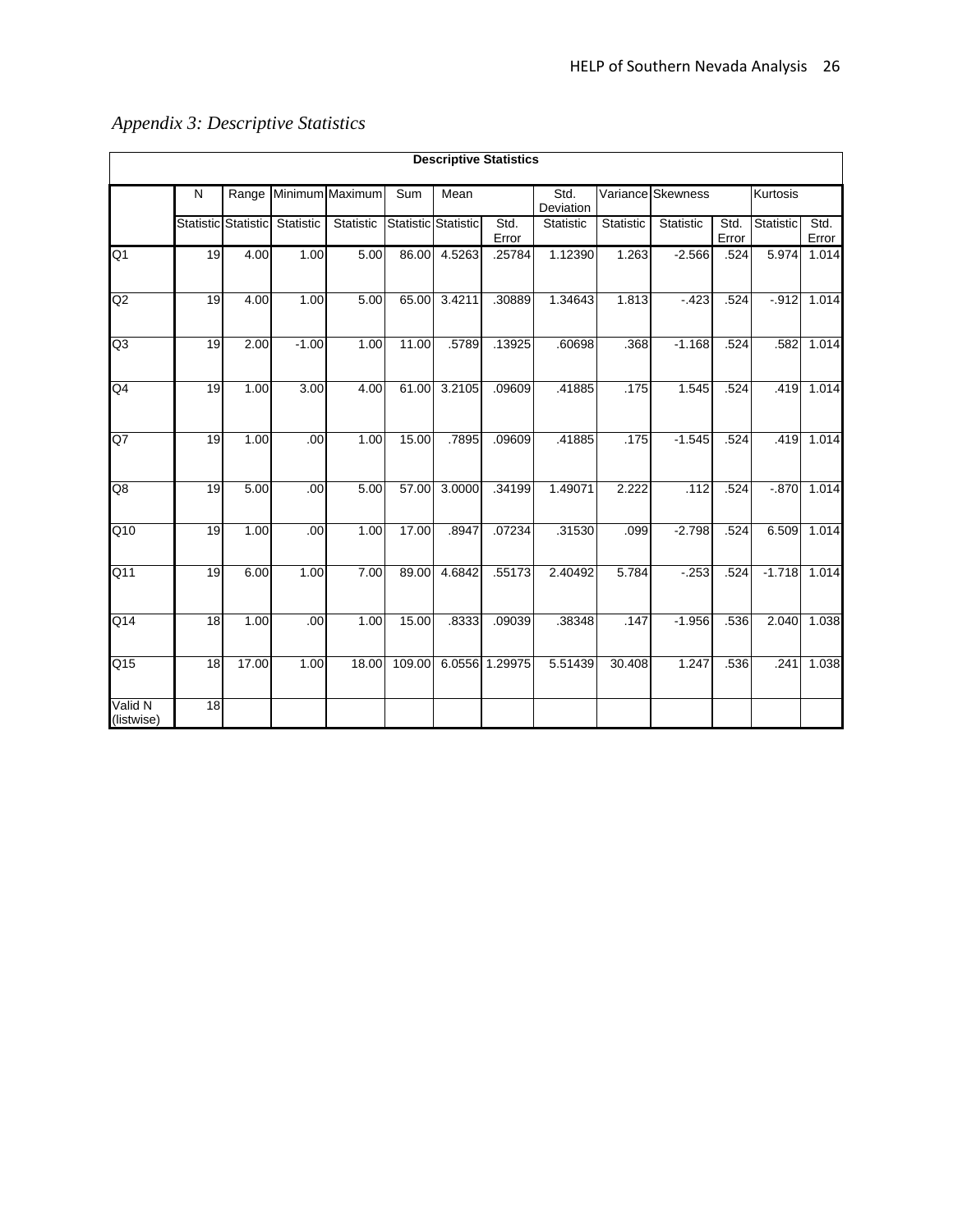*Appendix 4: Individual Question Responses* 

| Approximately how many donors give to your organization? |        |                     |                                |                   |
|----------------------------------------------------------|--------|---------------------|--------------------------------|-------------------|
| <b>Answer Options</b>                                    | Coding | Response<br>Percent | <b>Cumulative</b><br>Frequency | Response<br>Count |
| $0 - 50$                                                 |        | 5.3%                | 5.3%                           |                   |
| 51-100                                                   | 2      | 5.3%                | 10.6%                          |                   |
| 101-200                                                  | 3      | $0.0\%$             | 10.6%                          | $\mathbf 0$       |
| 201-500                                                  | 4      | 10.5%               | 21.1%                          | 2                 |
| <b>Over 500</b>                                          | 5      | 78.9%               | 100.0%                         | 15                |
|                                                          |        | answered question   |                                | 19                |
|                                                          |        | skipped question    |                                | 0                 |

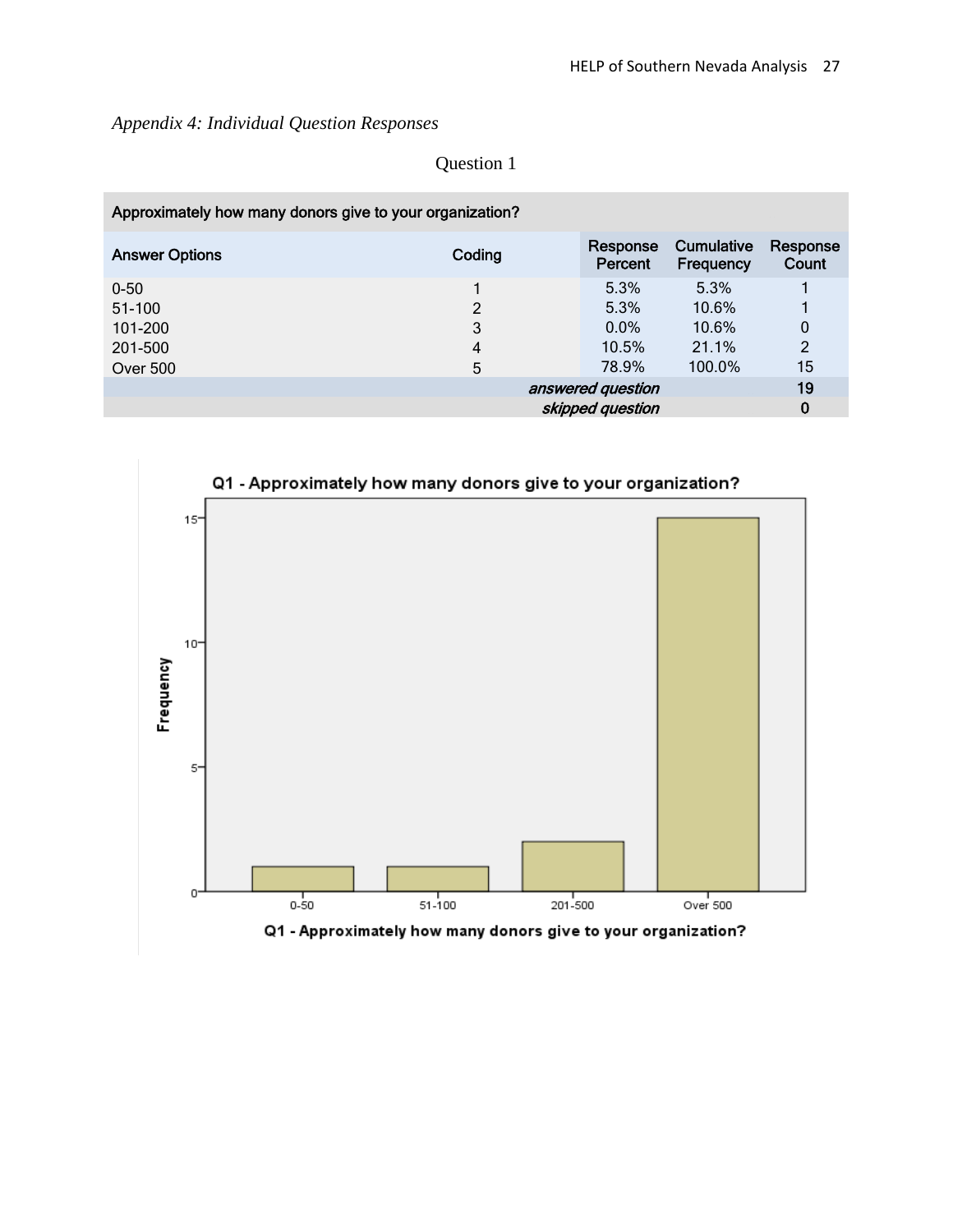| What is your donor retention rate? |                |                     |                                |                   |
|------------------------------------|----------------|---------------------|--------------------------------|-------------------|
| <b>Answer Options</b>              | Coding         | Response<br>Percent | <b>Cumulative</b><br>Frequency | Response<br>Count |
| 0% to 20%                          |                | 10.5%               | 10.5%                          | $\overline{2}$    |
| 21% to 49%                         | $\overline{2}$ | 15.8%               | 26.3%                          | 3                 |
| 50% to 75%                         | 3              | 21.1%               | 47.4%                          | 4                 |
| 76% to 100%                        | 4              | 26.3%               | 73.7%                          | 5                 |
| Don't know                         | X              | 26.3%               | 100.0%                         | 5                 |
|                                    |                | answered question   |                                | 19                |
|                                    |                | skipped question    |                                | 0                 |

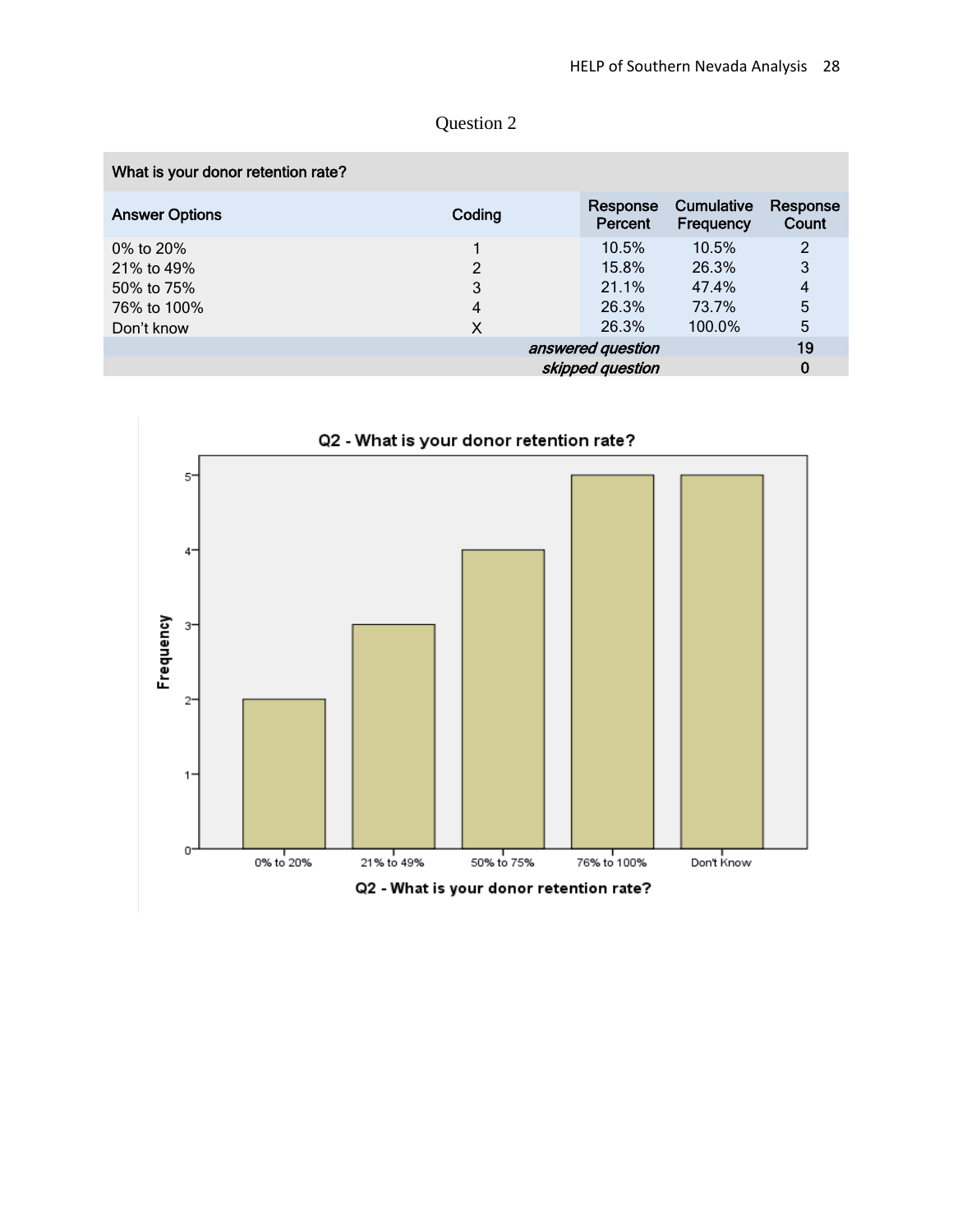| Coding | Response<br>Percent | <b>Cumulative</b><br>Frequency        | Response<br>Count |
|--------|---------------------|---------------------------------------|-------------------|
|        | 63.2%               | 63.2%                                 | 12                |
| 0      | 31.6%               | 94.8%                                 | 6                 |
| $-1$   | 5.3%                | 100.1%                                |                   |
| X      | $0.0\%$             | $100.1\%$                             | 0                 |
|        |                     |                                       | 19                |
|        |                     |                                       | 0                 |
|        |                     | answered question<br>skipped question |                   |

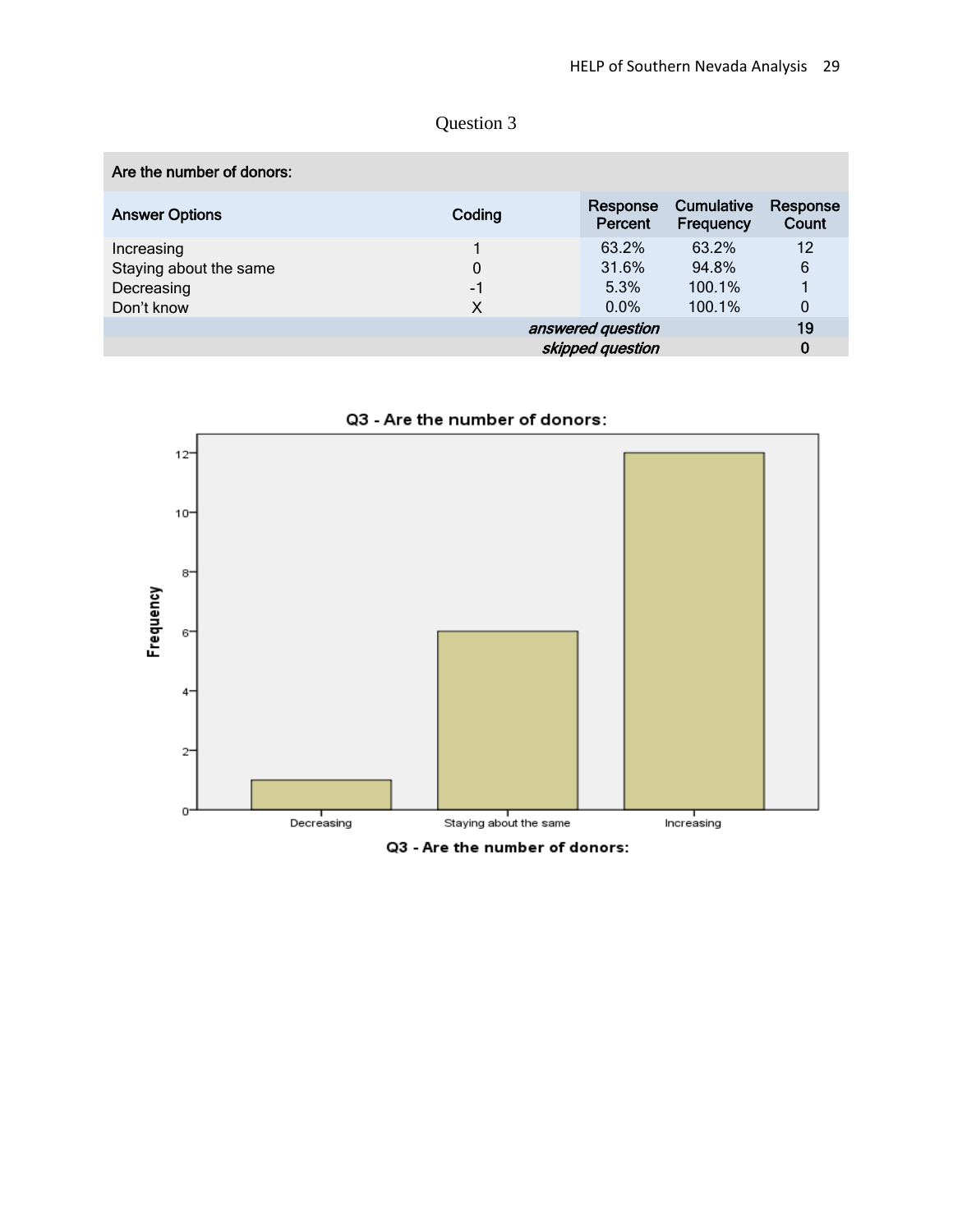| Coding | Response<br>Percent | Cumulative<br>Frequency                                                                                             | Response<br>Count |
|--------|---------------------|---------------------------------------------------------------------------------------------------------------------|-------------------|
|        | $0.0\%$             | $0.0\%$                                                                                                             | 0                 |
| 2      | $0.0\%$             | $0.0\%$                                                                                                             | $\mathbf 0$       |
| 3      | 78.9%               | 78.9%                                                                                                               | 15                |
| 4      | 21.1%               | 100.0%                                                                                                              | $\overline{4}$    |
|        |                     |                                                                                                                     | 19                |
|        |                     |                                                                                                                     | 0                 |
|        |                     | What is the typical size of tangible donations your organization receives?<br>answered question<br>skipped question |                   |

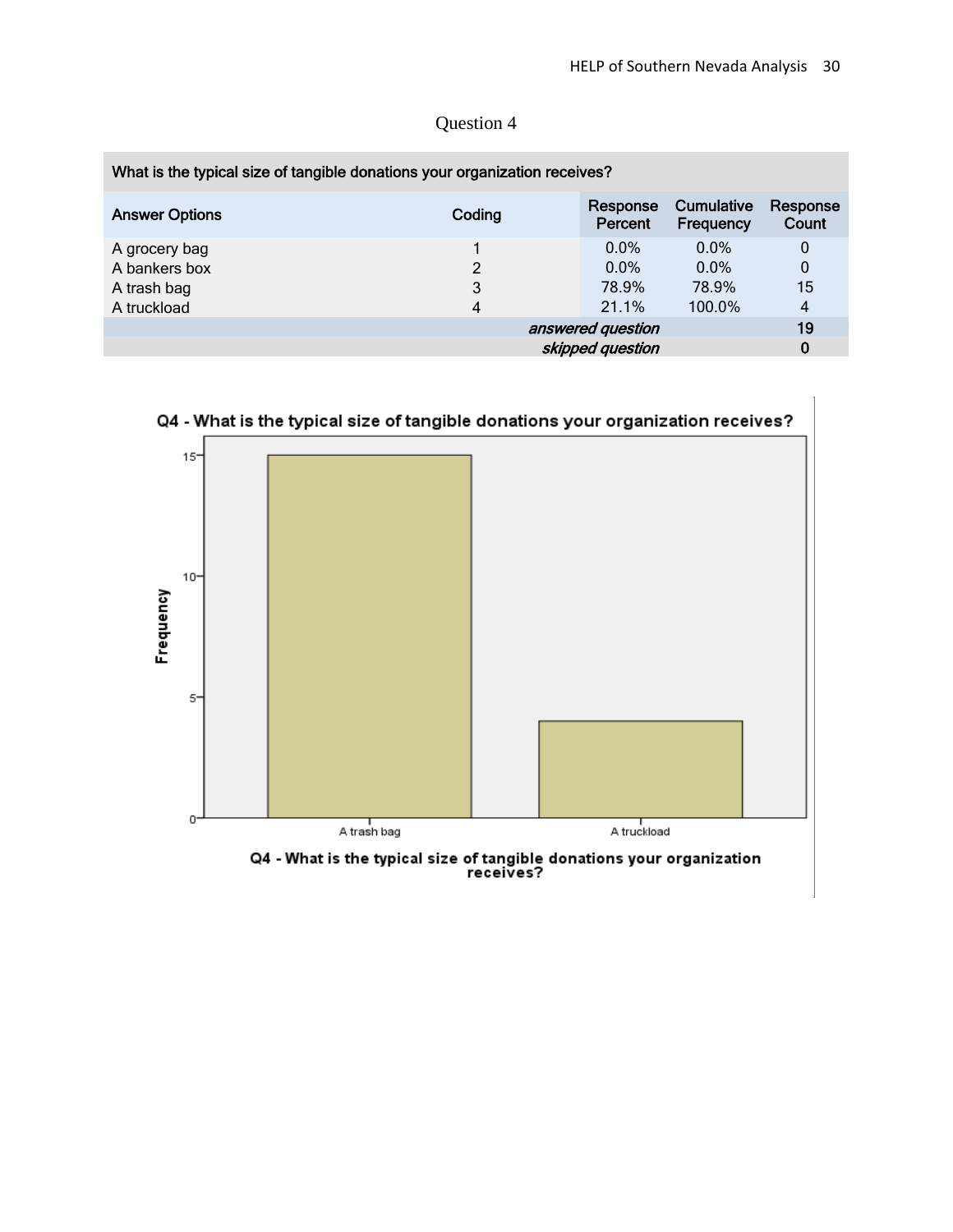| Question 5 |  |
|------------|--|
|------------|--|

| How do you accept thrift store donations?     |                     |                   |
|-----------------------------------------------|---------------------|-------------------|
| <b>Answer Options</b>                         | Response<br>Percent | Response<br>Count |
| At your main facility during open hours       | 89.5%               | 17                |
| At your main facility by drop off after hours | 47.4%               | 9                 |
| Drop off locations in the community           | 21.1%               | 4                 |
| Pick up by appointment                        | 63.2%               | 12                |
| Pick up by prearranged drive-by day           | 15.8%               | 3                 |
| Collection events                             | 31.6%               | 6                 |
| Other (please specify)                        | 5.3%                |                   |
|                                               | answered question   | 19                |
|                                               | skipped question    |                   |



\*\*Open ended response: "mail-recycled cards". This answer is in regards to a program where people can donate used holiday cards to be repurposed by the organization.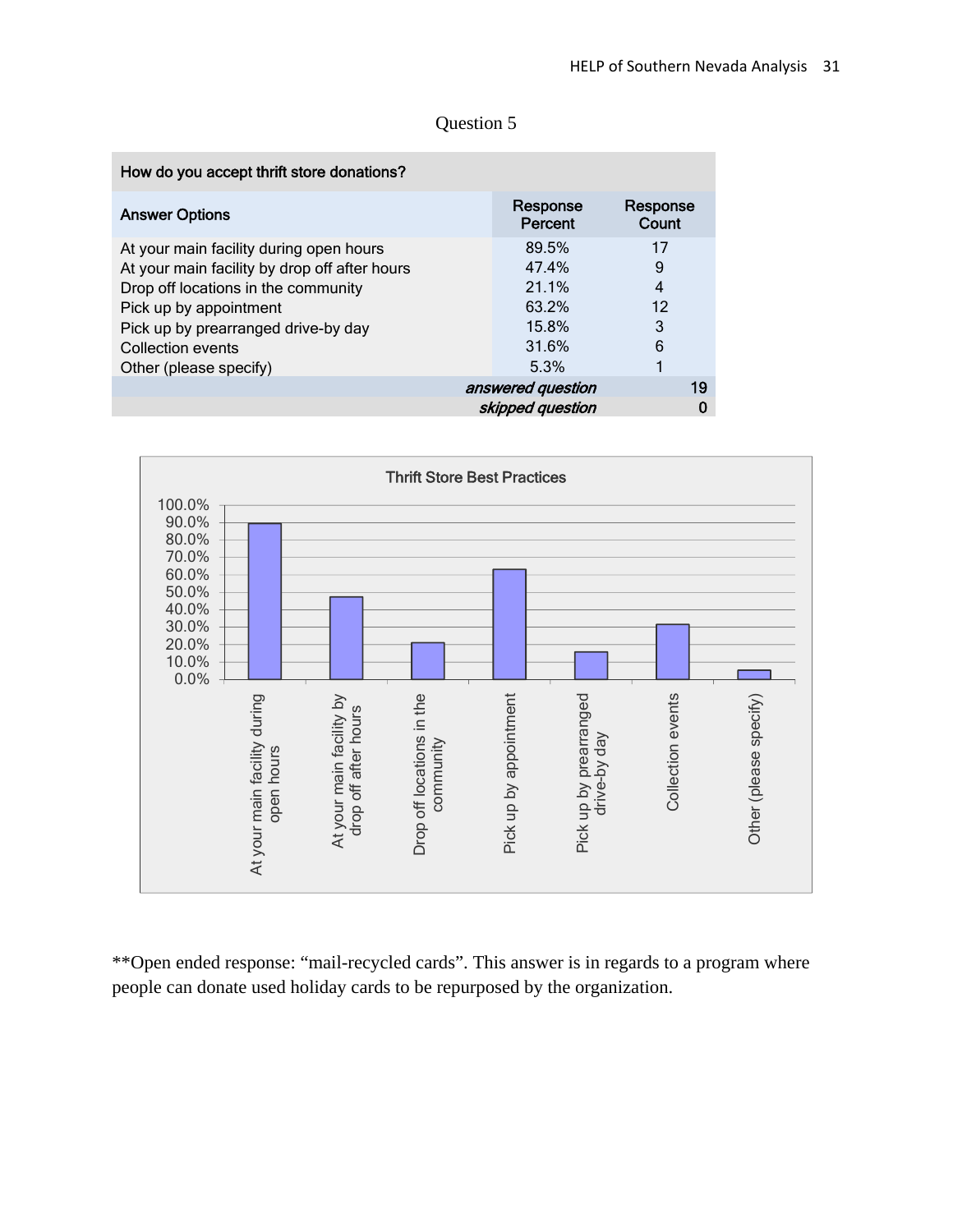| What do you do with surplus items that you receive and are not in need of? |                     |                   |
|----------------------------------------------------------------------------|---------------------|-------------------|
| <b>Answer Options</b>                                                      | Response<br>Percent | Response<br>Count |
| Storage                                                                    | 26.3%               | 5                 |
| Trash                                                                      | 15.8%               | 3                 |
| Recycle                                                                    | 47.4%               | 9                 |
| Trade / Donate to other organizations                                      | 68.4%               | 13                |
| Don't have surplus items.                                                  | 5.3%                |                   |
| Other (please specify)                                                     | 21.1%               | 4                 |
|                                                                            | answered question   | 19                |
|                                                                            | skipped question    | 0                 |



\*\*Open ended responses:

| <b>Auction</b>                                                          |  |
|-------------------------------------------------------------------------|--|
| 2. Give to other charities                                              |  |
| 3. We develop third party markets - salvage. Very little goes to trash. |  |
| 4. Sell to another organization.                                        |  |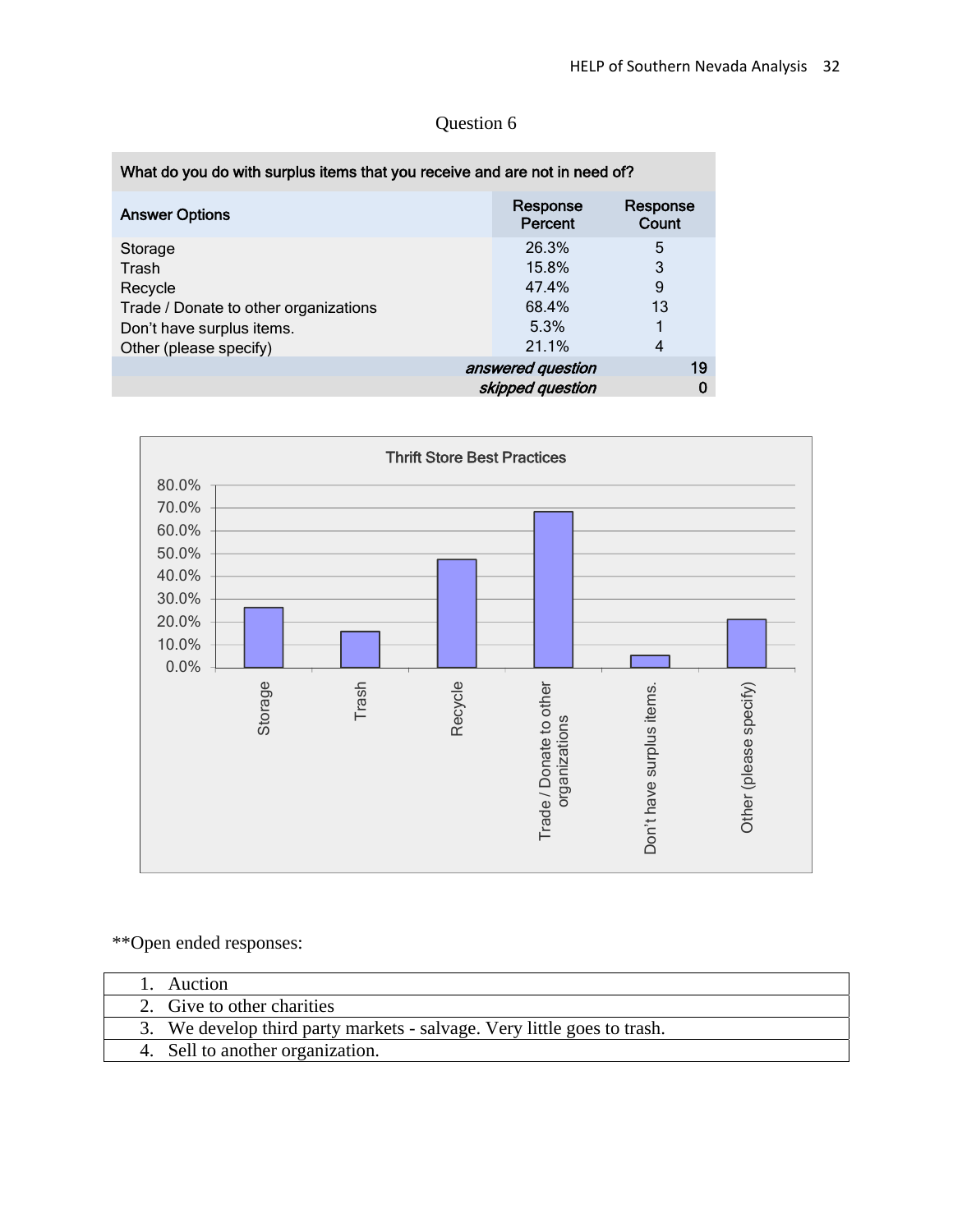| Question 7 |  |
|------------|--|
|            |  |

| Does your organization partner with other local non-profit agencies or other local<br>businesses? |        |                     |                         |                   |
|---------------------------------------------------------------------------------------------------|--------|---------------------|-------------------------|-------------------|
| <b>Answer Options</b>                                                                             | Coding | Response<br>Percent | Cumulative<br>Frequency | Response<br>Count |
| Yes                                                                                               |        | 78.9%               | 78.9%                   | 15                |
| No.                                                                                               | 0      | 21.1%               | 100.0%                  | 4                 |
|                                                                                                   |        | answered question   |                         | 19                |
|                                                                                                   |        | skipped question    |                         | 0                 |

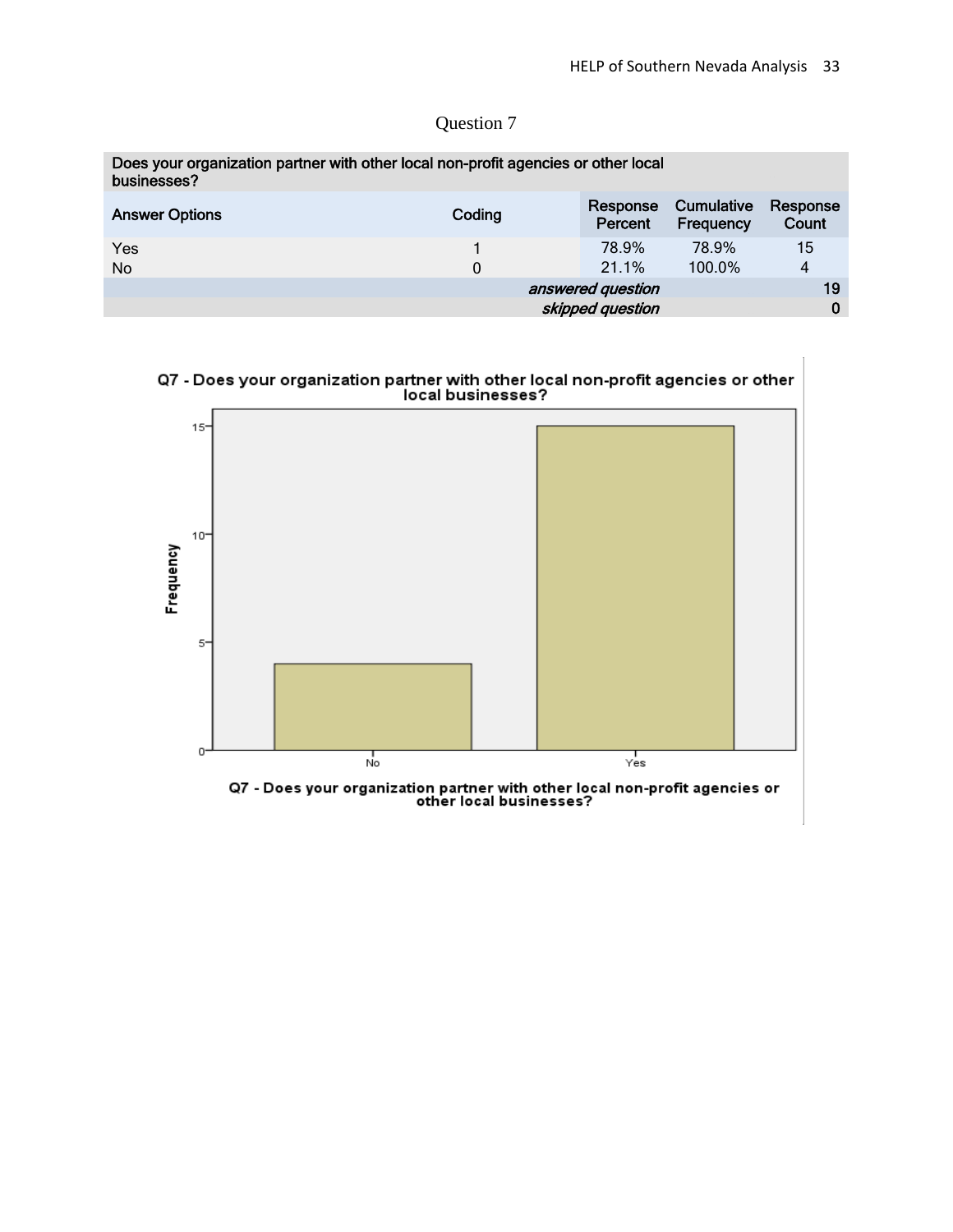| How many other businesses or non-profit organizations do you partner with for donations? |        |                     |                         |                   |
|------------------------------------------------------------------------------------------|--------|---------------------|-------------------------|-------------------|
| <b>Answer Options</b>                                                                    | Coding | Response<br>Percent | Cumulative<br>Frequency | Response<br>Count |
| $\mathbf 0$                                                                              |        | 13.3%               | 13.3%                   | 2                 |
| $1-5$                                                                                    | 2      | 60.0%               | 73.3%                   | 9                 |
| $6 - 10$                                                                                 | 3      | 13.3%               | 86.6%                   | $\overline{2}$    |
| $11-20$                                                                                  | 4      | 13.3%               | 99.9%                   | $\overline{2}$    |
| $21+$                                                                                    | 5      | $0.0\%$             | 99.9%                   | $\boldsymbol{0}$  |
|                                                                                          |        | answered question   |                         | 19                |
|                                                                                          |        | skipped question    |                         | 0                 |

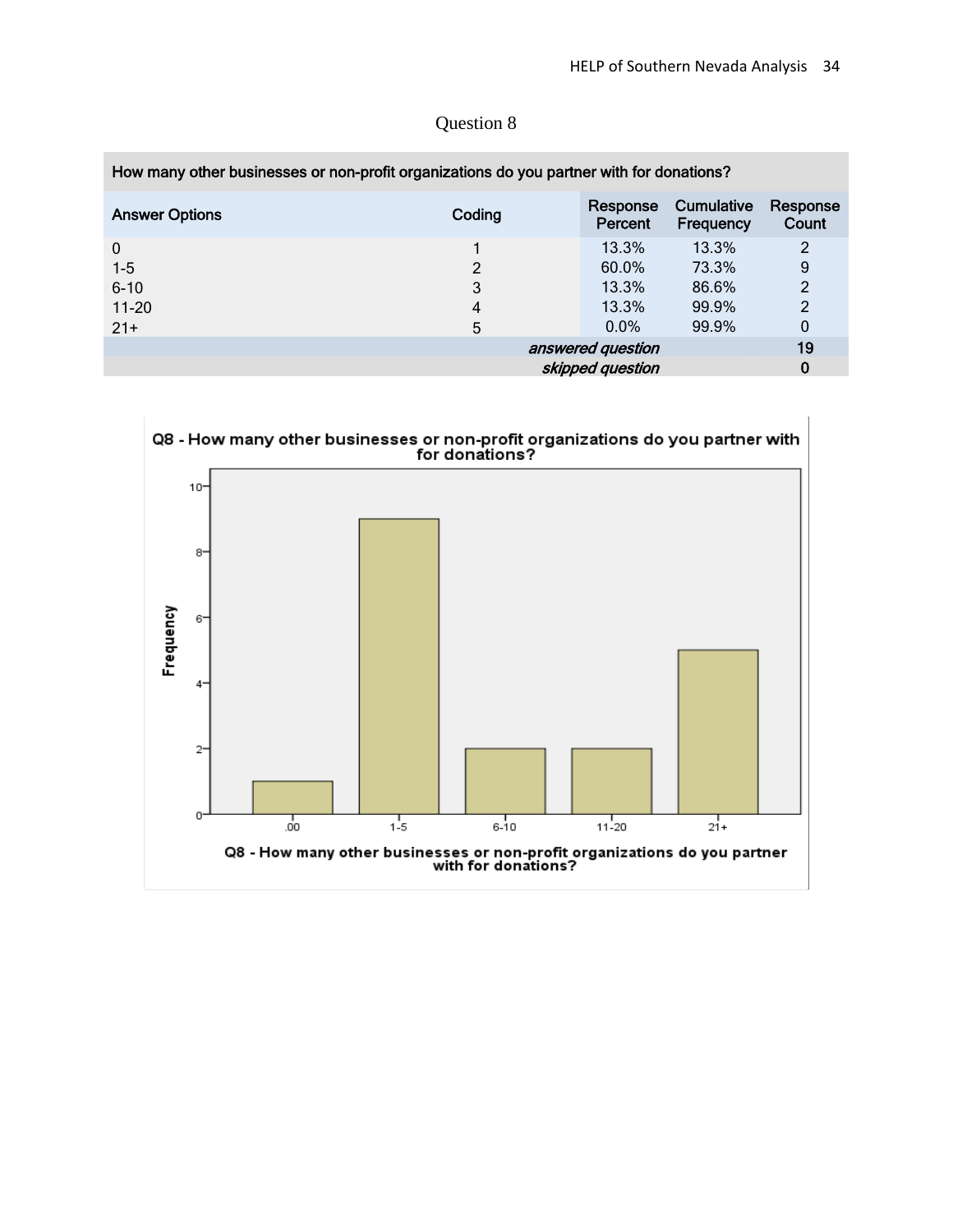#### What is the priority for distribution of items? For example, if you have internal programs, do they get first pick of donated goods?

| <b>Answer Options</b> | <b>Response Count</b> |
|-----------------------|-----------------------|
|                       | 19                    |
| answered question     | 19                    |
| skipped question      |                       |

| Open-Ended Responses:                                                                                   |
|---------------------------------------------------------------------------------------------------------|
| Construction program has option to take donated goods.<br>$1_{\cdot}$                                   |
| Internal programs have vouchers that they give to their participants. The voucher value is<br>2.        |
| generally \$50. This system has been the best for several reasons, "clients" can shop on their own      |
| and can pick out items they need and there is an accounting for all the items.                          |
| Program needs serving clients Internal department needs Sale to public at Thrift Store<br>3.            |
| Community at Large<br>4.                                                                                |
| We do not have internal program. All donations are placed on the sales floor for customers.<br>5.       |
| Donations either go to the stores, some books get listed on Amazon and collectables get listed on<br>6. |
| Shopgoodwill.com                                                                                        |
| We are a supporting organization for another nonprofit and they get first pick.<br>7.                   |
| Everything salable goes out. We give clients vouchers to shop for clothing, shoes, and household<br>8.  |
| items off the sales floor.                                                                              |
| priority: children placed on campus home needs gift shop donation to other organizations<br>9.          |
| 10. Residential clients first, indigent non- residents and the general public                           |
| 11. 90% given away free to people in need                                                               |
| 12. Not necessarily; we offer free blankets and coats to our clients for free year round, and if an     |
| internal program is in need of a specific item, they can choose from the stock on hand.                 |
| 13. We sell all except items the kids earn                                                              |
| 14. animal items stay for the animals and items for events we need we keep                              |
| 15. First come first serve                                                                              |
| 16. depends on item an what sells well in the store i.e. woman's suits or house wares, will donate      |
| men's apparel to another org.                                                                           |
| 17. We distribute to our sixteen stores.                                                                |
| 18. We sell all items.                                                                                  |
| 19. Internal programs do get priority, but not first pick.                                              |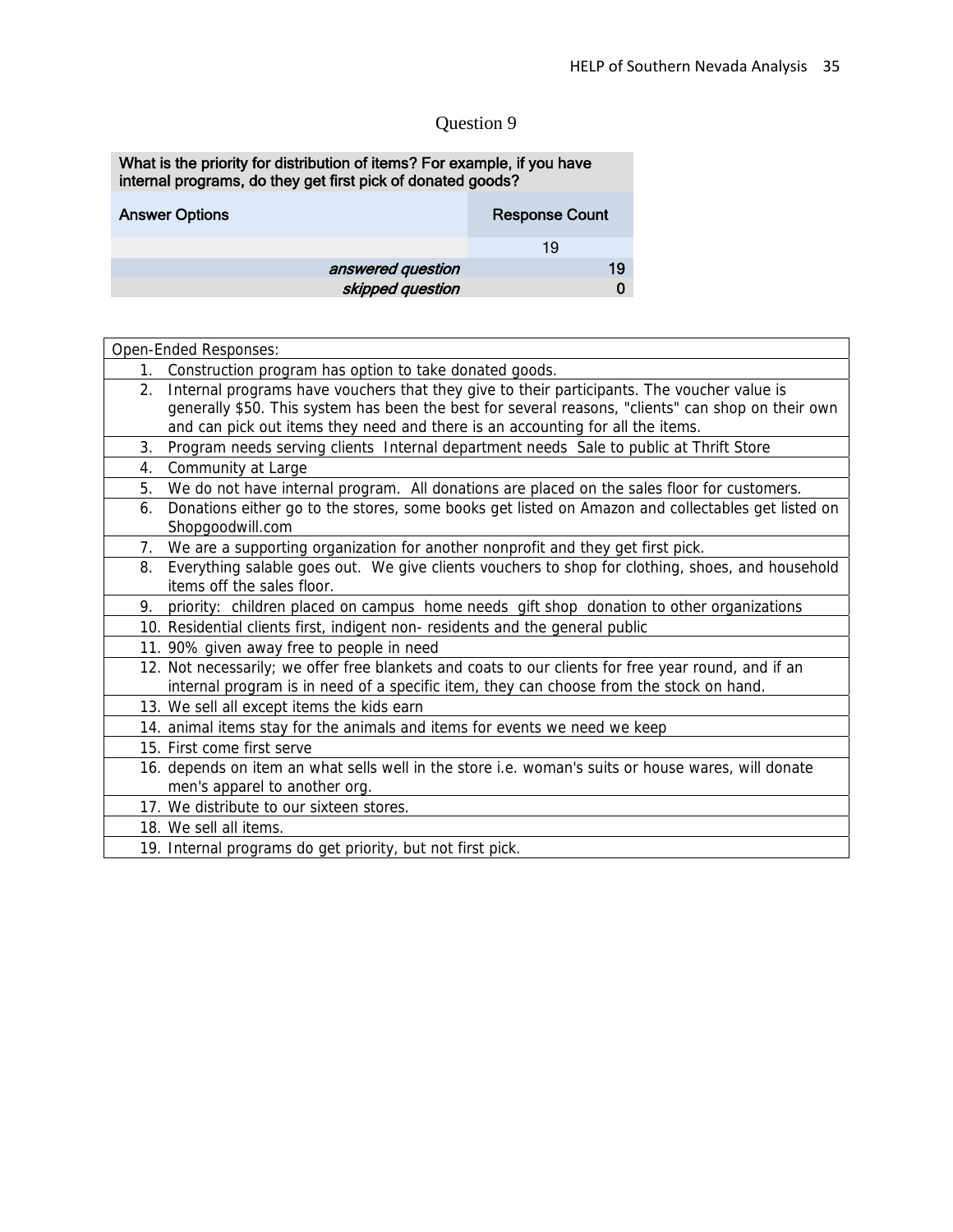| Does your organization have any policies implemented to "thank" those who donate to your<br>organization? |        |                     |                         |                   |
|-----------------------------------------------------------------------------------------------------------|--------|---------------------|-------------------------|-------------------|
| <b>Answer Options</b>                                                                                     | Coding | Response<br>Percent | Cumulative<br>Frequency | Response<br>Count |
| Yes                                                                                                       |        | 89.5%               | 89.5%                   | 17                |
| <b>No</b>                                                                                                 | 0      | 10.5%               | 100.0%                  | 2                 |
|                                                                                                           |        | answered question   |                         | 19                |
|                                                                                                           |        | skipped question    |                         | 0                 |

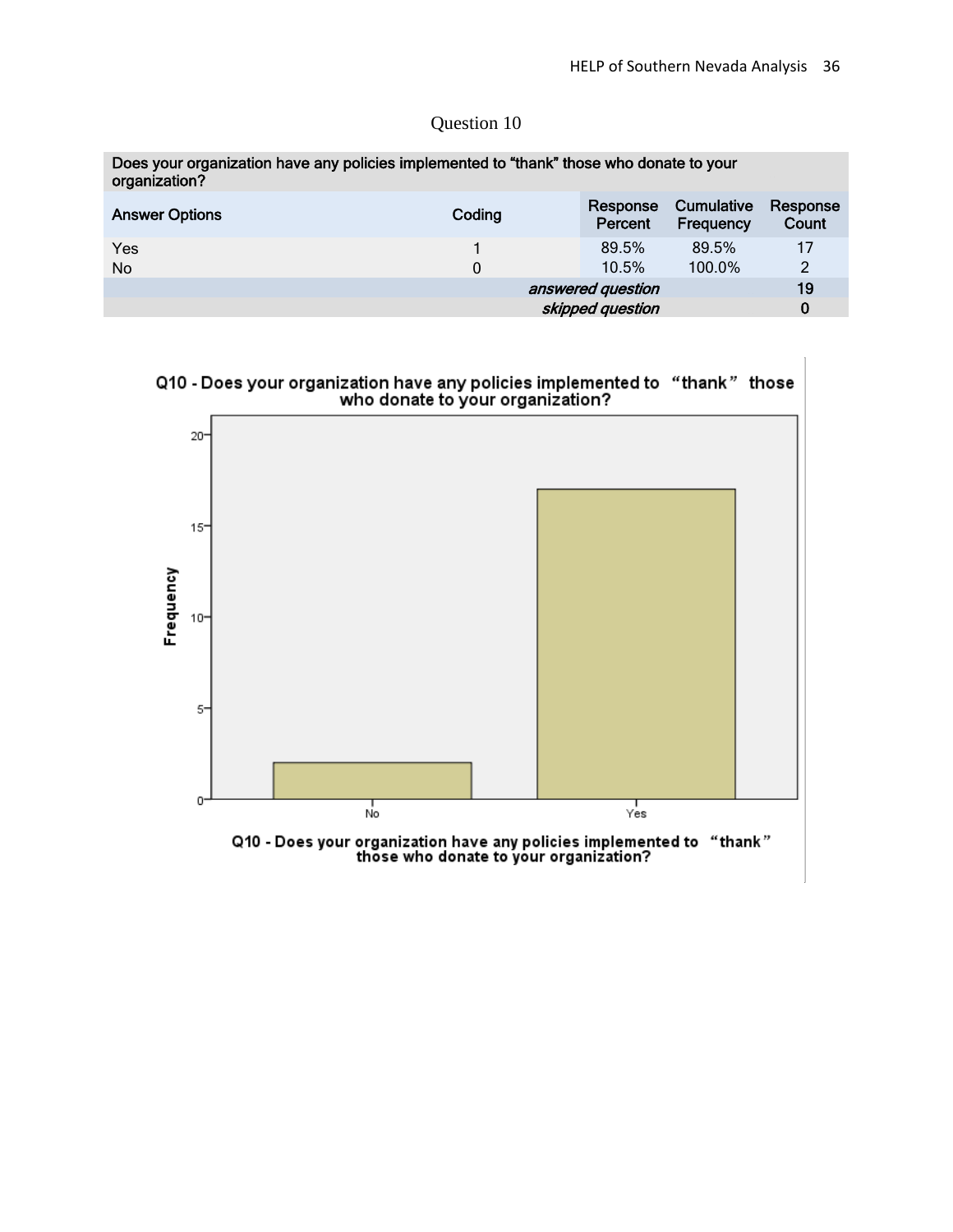| distributed?                  |        |                     |                                |                   |
|-------------------------------|--------|---------------------|--------------------------------|-------------------|
| <b>Answer Options</b>         | Coding | Response<br>Percent | <b>Cumulative</b><br>Frequency | Response<br>Count |
| less than 500 square feet     |        | 10.5%               | 10.5%                          | 2                 |
| 500 - 1000 square feet        | 2      | 15.8%               | 26.3%                          | 3                 |
| 1001-2000 square feet         | 3      | 10.5%               | 10.5%                          | 2                 |
| 2001-3000 square feet         | 4      | 15.8%               | 52.6%                          | 3                 |
| 3001-4000 square feet         | 5      | $0.0\%$             | 52.6%                          | 0                 |
| 4001-5000 square feet         | 6      | $0.0\%$             | 52.6%                          | 0                 |
| greater than 5000 square feet |        | 47.4%               | 100.0%                         | 9                 |
|                               |        | answered question   |                                | 19                |
|                               |        | skipped question    |                                | 0                 |

## What is the approximate square footage of your facilities where items are stored, sorted, and

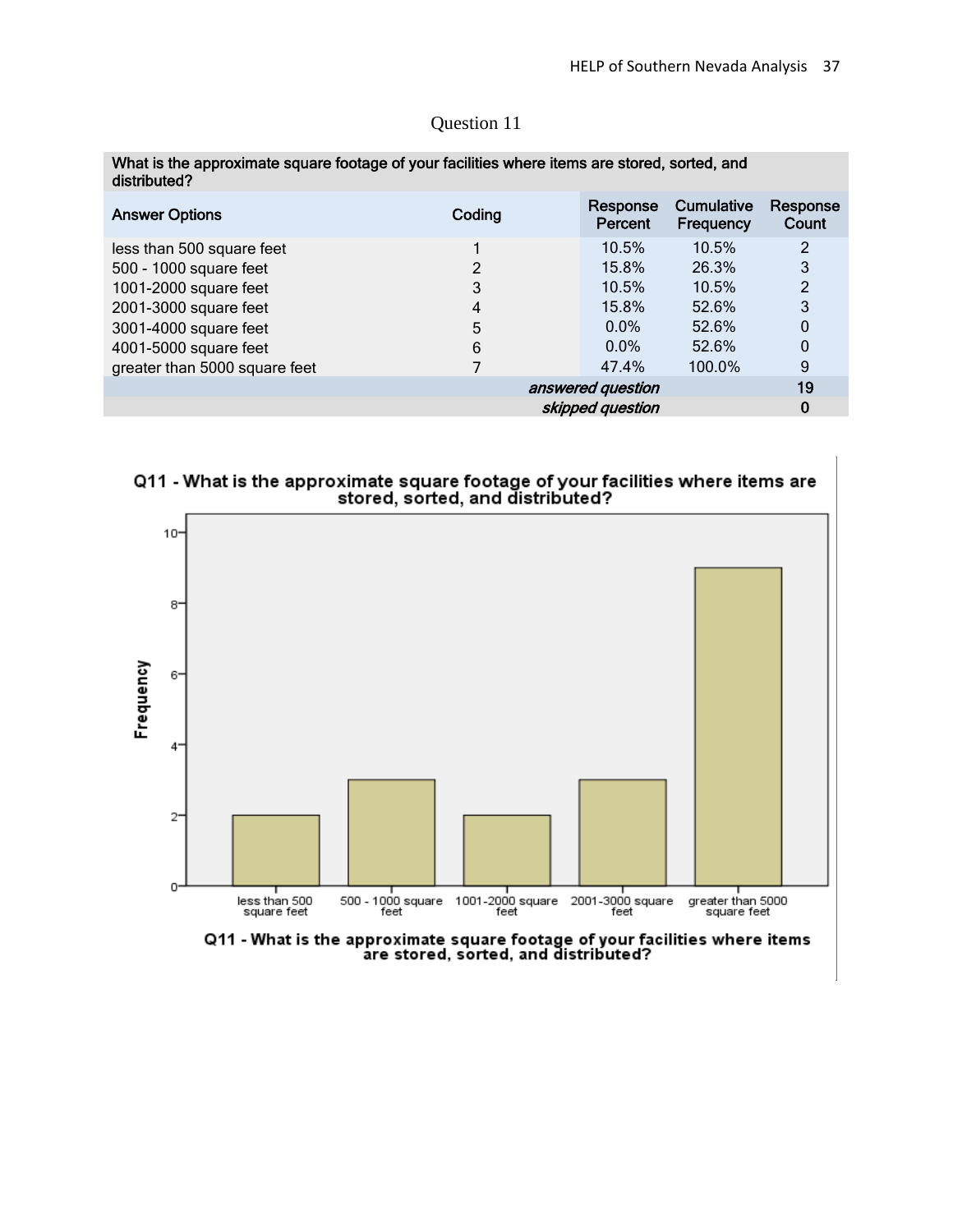| How many paid employees and volunteers are working in the facility? Please specify the number of each. |                |                |                |                |          |                    |                           |
|--------------------------------------------------------------------------------------------------------|----------------|----------------|----------------|----------------|----------|--------------------|---------------------------|
| <b>Paid Employees</b>                                                                                  |                |                |                |                |          |                    |                           |
| Answer<br><b>Options</b>                                                                               | $\bf{0}$       | 1 to $5$       | 6 to 10        | 11 to 20       | 21 to 30 | Greater<br>than 30 | Response<br>Count         |
| Number of<br>Employees                                                                                 | $\overline{2}$ | 8              | 3              | $\overline{2}$ | 1        | 3                  | 19                        |
|                                                                                                        |                |                |                |                |          |                    |                           |
| <b>Volunteers</b>                                                                                      |                |                |                |                |          |                    |                           |
| Answer<br><b>Options</b>                                                                               | $\bf{0}$       | $1$ to $5$     | 6 to 10        | 11 to 20       | 21 to 30 | Greater<br>than 30 | Response<br>Count         |
| Number of<br>Employees                                                                                 | $\mathbf 0$    | $\overline{4}$ | $\overline{4}$ | 6              | 3        | $\overline{2}$     | 19                        |
|                                                                                                        |                |                |                |                |          |                    |                           |
|                                                                                                        |                |                |                |                |          |                    | <b>Question</b><br>Totals |
|                                                                                                        |                |                |                |                |          | answered question  | 19                        |
|                                                                                                        |                |                |                |                |          | skipped question   | $\bf{0}$                  |

Ratio of Paid Employees to Volunteer Employees

| Number of Paid Employees | Number of Volunteer Employees - | Ratio  |
|--------------------------|---------------------------------|--------|
| 3                        | 3                               | 1:1    |
| 2                        | 2                               | 1:1    |
| 4                        | 4                               | 1:1    |
| 4                        | 4                               | 1:1    |
|                          | 4                               | 1:4    |
| 5                        | 6                               | 1:1.2  |
| 6                        | 4                               | 1: .67 |
| $\overline{2}$           | $\overline{2}$                  | 1:1    |
| $\overline{c}$           | 3                               | 1:1.5  |
| 6                        | 5                               | 1: .83 |
| $\overline{c}$           | $\overline{2}$                  | 1:1    |
| $\overline{2}$           | 4                               | 1:2    |
| 3                        | 5                               | 1:1.67 |
| 3                        | 3                               | 1:1    |
| $\overline{2}$           | 3                               | 1:1.5  |
| $\overline{2}$           | $\overline{\mathbf{c}}$         | 1:1    |
|                          | 5                               | 1:5    |
| 6                        | 4                               | 1: .67 |
| 2                        | 6                               | 1:3    |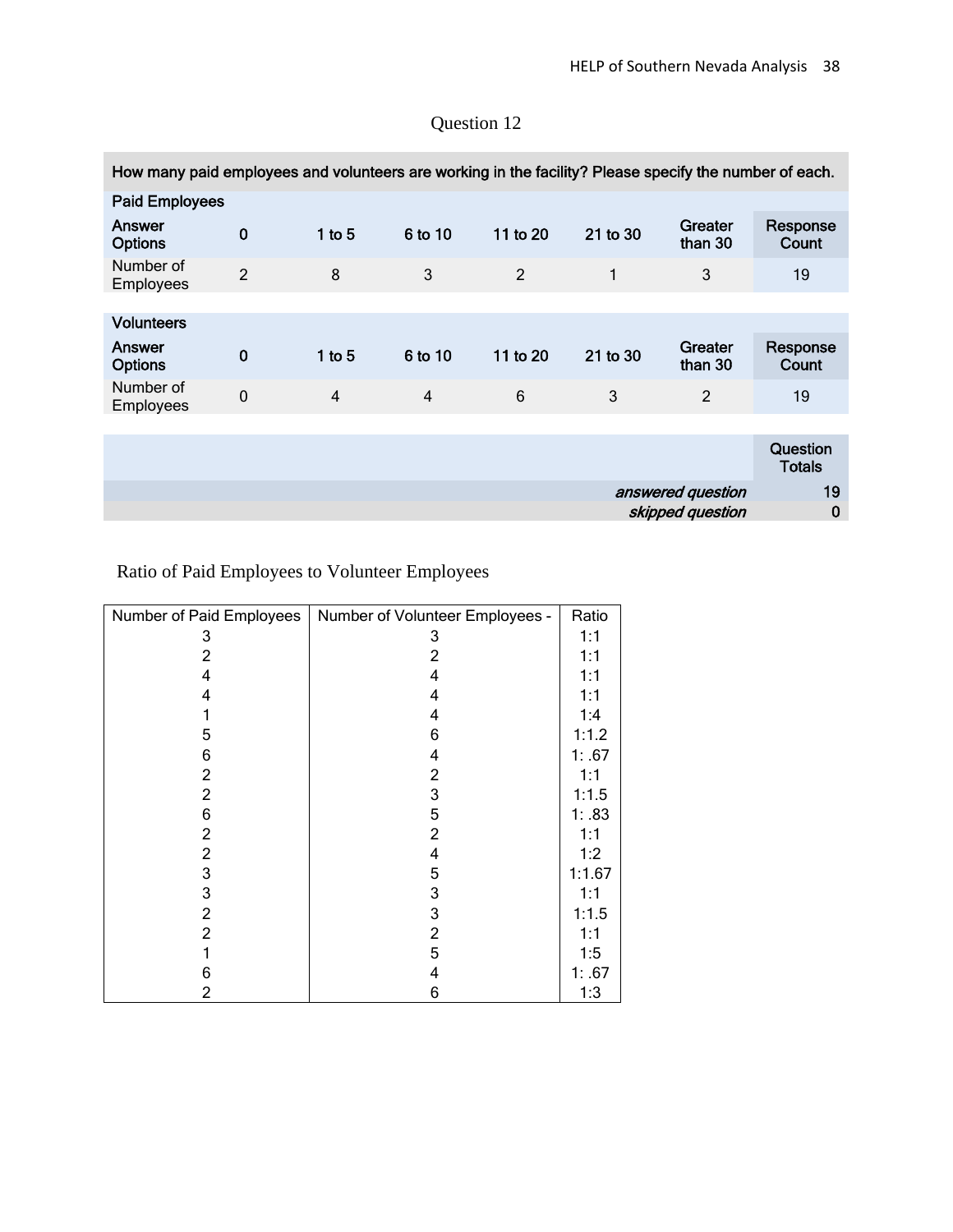| What is the target population that your thrift store serves? |                   |
|--------------------------------------------------------------|-------------------|
| <b>Answer Options</b>                                        | Response<br>Count |
|                                                              | 19                |
| answered question                                            | 19                |
| skipped question                                             |                   |

| Open-Ended Responses:                                                                                                           |
|---------------------------------------------------------------------------------------------------------------------------------|
| public<br>1.                                                                                                                    |
| 2.<br>??                                                                                                                        |
| 3.<br><b>General Public</b>                                                                                                     |
| All Ages<br>4.                                                                                                                  |
| 5.<br>We have six locations; Alamo, Antioch, Concord, Danville, Dublin and Walnut Creek. We serve<br>more than 6,000 customers. |
| We feel that everyone is a potential customer.<br>6.                                                                            |
| 25,000 total county population plus tourist visitors from around the U.S.<br>7.                                                 |
| victims of domestic violence and sexual assault<br>8.                                                                           |
| 9.<br>community, travelers, tour bus stop                                                                                       |
| 10. Homeless and addicted                                                                                                       |
| 11. Low income families and the homeless                                                                                        |
| 12. All populations; students, those who need help our donors.                                                                  |
| 13. People who bicycle                                                                                                          |
| 14. never tracked                                                                                                               |
| 15. Whole Community                                                                                                             |
| 16. depends on area of thrift store, there are 75 of them                                                                       |
| 17. Bargain conscious families                                                                                                  |
| 18. Geographic area                                                                                                             |
| 19. Working poor and treasure-hunters                                                                                           |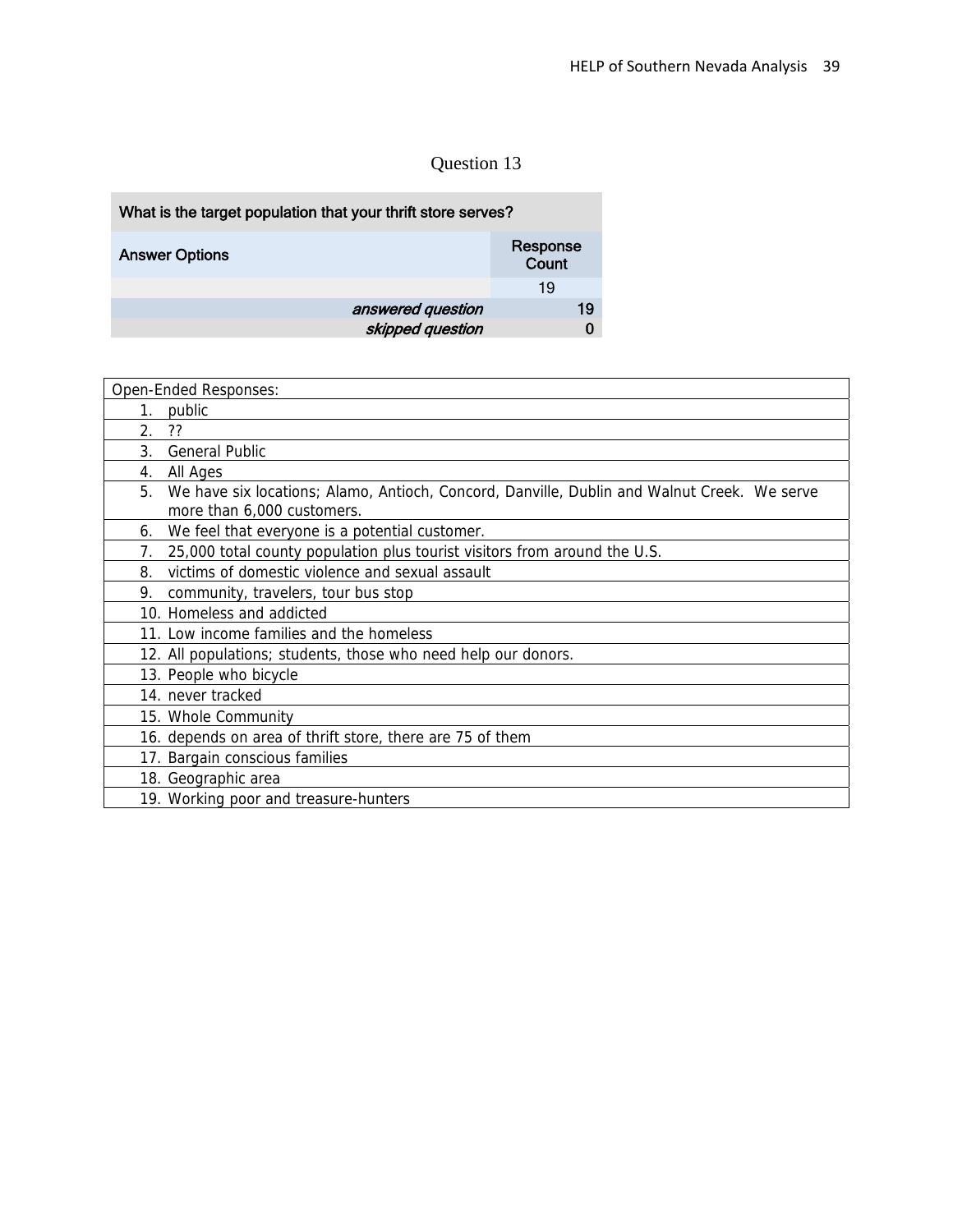| Question 14 |  |
|-------------|--|
|-------------|--|

| Does your organization set an annual thrift store revenue goal? |        |                     |                         |                   |
|-----------------------------------------------------------------|--------|---------------------|-------------------------|-------------------|
| <b>Answer Options</b>                                           | Coding | Response<br>Percent | Cumulative<br>Frequency | Response<br>Count |
| Yes                                                             |        | 83.3%               | 83.3%                   | 15                |
| No                                                              | 0      | 16.7%               | 100.0%                  | 3                 |
|                                                                 |        | answered question   |                         | 18                |
|                                                                 |        | skipped question    |                         |                   |

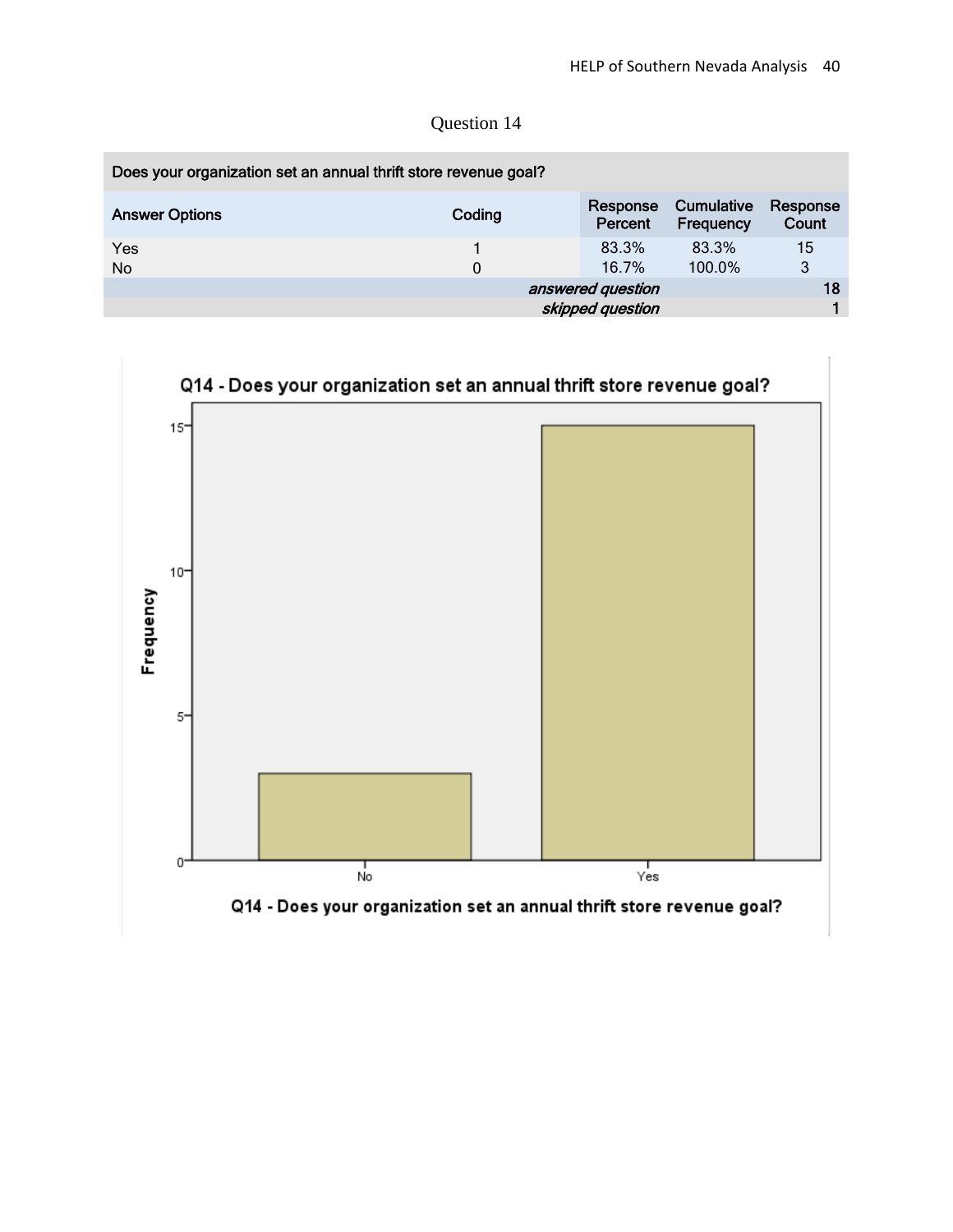| What is the approximate percentage of your revenue that is from thrift store sales? |                         |                     |                         |                         |
|-------------------------------------------------------------------------------------|-------------------------|---------------------|-------------------------|-------------------------|
| <b>Answer Options</b>                                                               | Coding                  | Response<br>Percent | Cumulative<br>Frequency | Response<br>Count       |
| $0 - 5%$                                                                            | 1                       | 11.1%               | 11.1%                   | $\overline{2}$          |
| 6-10%                                                                               | $\overline{2}$          | 16.7%               | 27.8%                   | 3                       |
| 11-15%                                                                              | 3                       | 22.2%               | 50.0%                   | $\overline{\mathbf{4}}$ |
| 16-20%                                                                              | $\overline{\mathbf{4}}$ | 11.1%               | 61.1%                   | $\overline{2}$          |
| 21-25%                                                                              | 5                       | 5.6%                | 66.7%                   | 1                       |
| 26-30%                                                                              | 6                       | 5.6%                | 72.3%                   | 1                       |
| 31-35%                                                                              | 7                       | 0.0%                | 72.3%                   | $\pmb{0}$               |
| 36-40%                                                                              | 8                       | 0.0%                | 72.3%                   | $\mathbf 0$             |
| 41-45%                                                                              | $\mathsf g$             | 5.6%                | 77.9%                   |                         |
| 46-50%                                                                              | 10                      | 0.0%                | 77.9%                   | $\mathbf 0$             |
| 51-55%                                                                              | 11                      | 0.0%                | 77.9%                   | $\mathbf 0$             |
| 56-60%                                                                              | 12                      | 5.6%                | 83.5%                   | 1                       |
| 61-65%                                                                              | 13                      | 0.0%                | 83.5%                   | $\mathbf 0$             |
| 66-70%                                                                              | 14                      | 5.6%                | 89.1%                   | 1                       |
| 71-75%                                                                              | 15                      | 0.0%                | 89.1%                   | 0                       |
| 76-80%                                                                              | 16                      | 0.0%                | 89.1%                   | $\mathbf 0$             |
| 81-85%                                                                              | 17                      | 5.6%                | 94.7%                   |                         |
| 86-90%                                                                              | 18                      | 5.6%                | 100.3%                  | 1                       |
| 91-95%                                                                              | 19                      | 0.0%                | 100.3%                  | $\mathbf 0$             |
| 96-100%                                                                             | 20                      | 0.0%                | 100.3%                  | $\mathbf 0$             |
|                                                                                     |                         | answered question   |                         | 18                      |
|                                                                                     |                         | skipped question    |                         | 1                       |

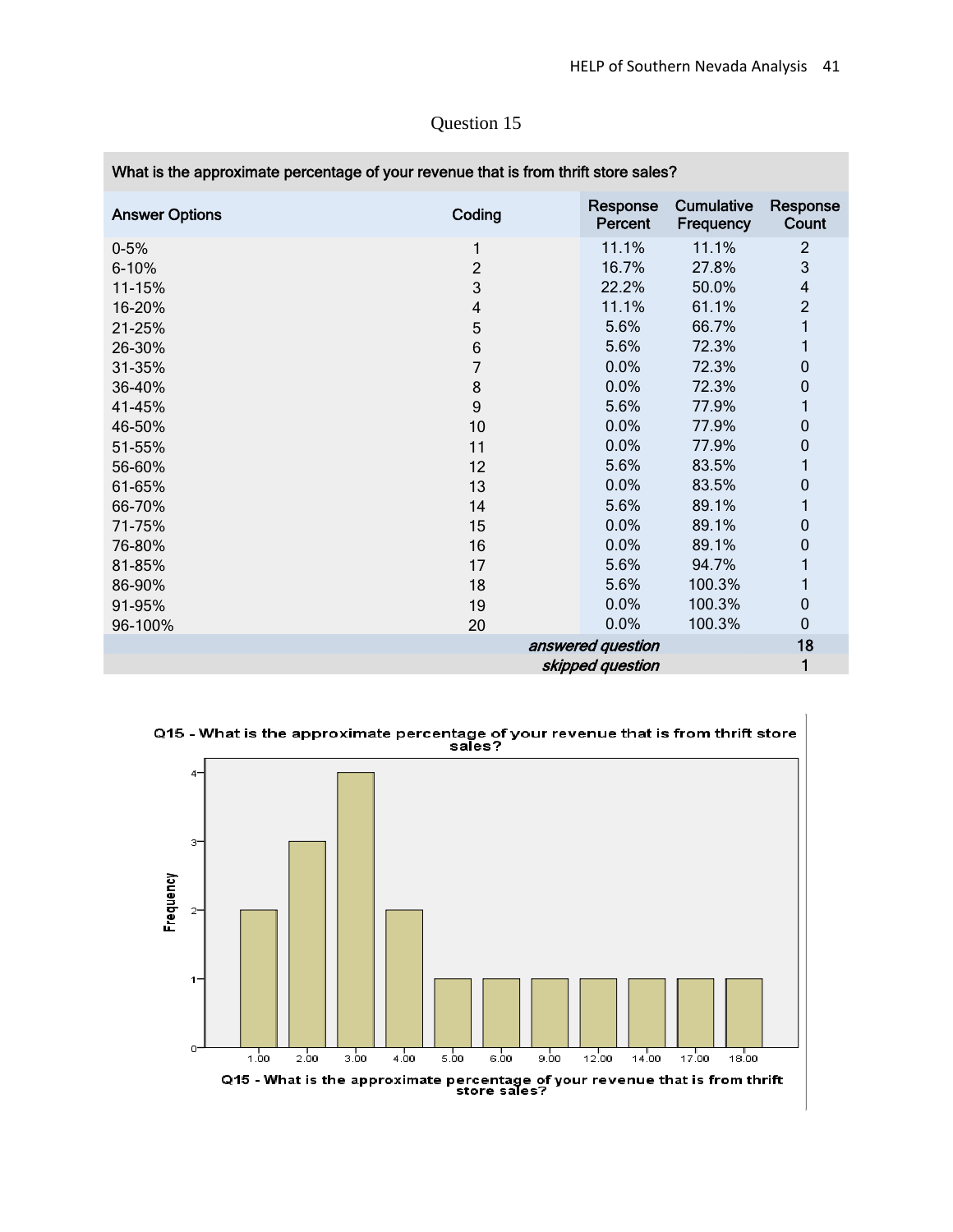| What significant steps did your organization take to grow to the size<br>you are now? |                   |
|---------------------------------------------------------------------------------------|-------------------|
| <b>Answer Options</b>                                                                 | Response<br>Count |
|                                                                                       | 18                |
| answered question                                                                     | 18                |
| skipped question                                                                      |                   |

|     | Open-Ended Responses:                                                                                  |
|-----|--------------------------------------------------------------------------------------------------------|
| 1.  | Online marketing, expo's, radio                                                                        |
| 2.  | Re-branding 3 years ago.                                                                               |
| 3.  | Actively solicit in-kind donations Develop Excellent Customer Service Develop Excellent                |
|     | Shopping Experience/Merchandising                                                                      |
| 4.  | Signage, Ads                                                                                           |
| 5.  | Restructured organization, marketing, networking, hiring the right people.                             |
| 6.  | Increase our donor base and open new stores                                                            |
| 7.  | We found a large niche market in excess building materials and acquired the equipment and              |
|     | skilled labor to handle it.                                                                            |
| 8.  | Negotiated good lease price during economic downturn. Reinvested profits in store to buy a             |
|     | moving van, make improvements, and hire more staff.                                                    |
| 9.  | Relationship building community awareness of our work clear and direct request for support             |
|     | through donations great process for tracking donors follow up and relationship with donor,             |
|     | policy for thank you's.                                                                                |
|     | 10. Committed to having a thrift store and hired person to operate it.                                 |
|     | 11. New facility (1997)                                                                                |
|     | 12. Hiring the right staff, making the store shopper friendly, offering pick up within 48 hours,       |
|     | opening a vintage section for higher end items.                                                        |
|     | 13. Just took one step at a time since 1995                                                            |
|     | 14. None                                                                                               |
|     | 15. Gain a donation partner.                                                                           |
| 16. |                                                                                                        |
|     | 17. Create convenient donation opportunities; operate clean bright friendly stores; all stores kept in |
|     | good repair.                                                                                           |
|     | 18. Marketing                                                                                          |
|     | 19. Opened more stores, centralized processing, added trucks for pick-ups and call center              |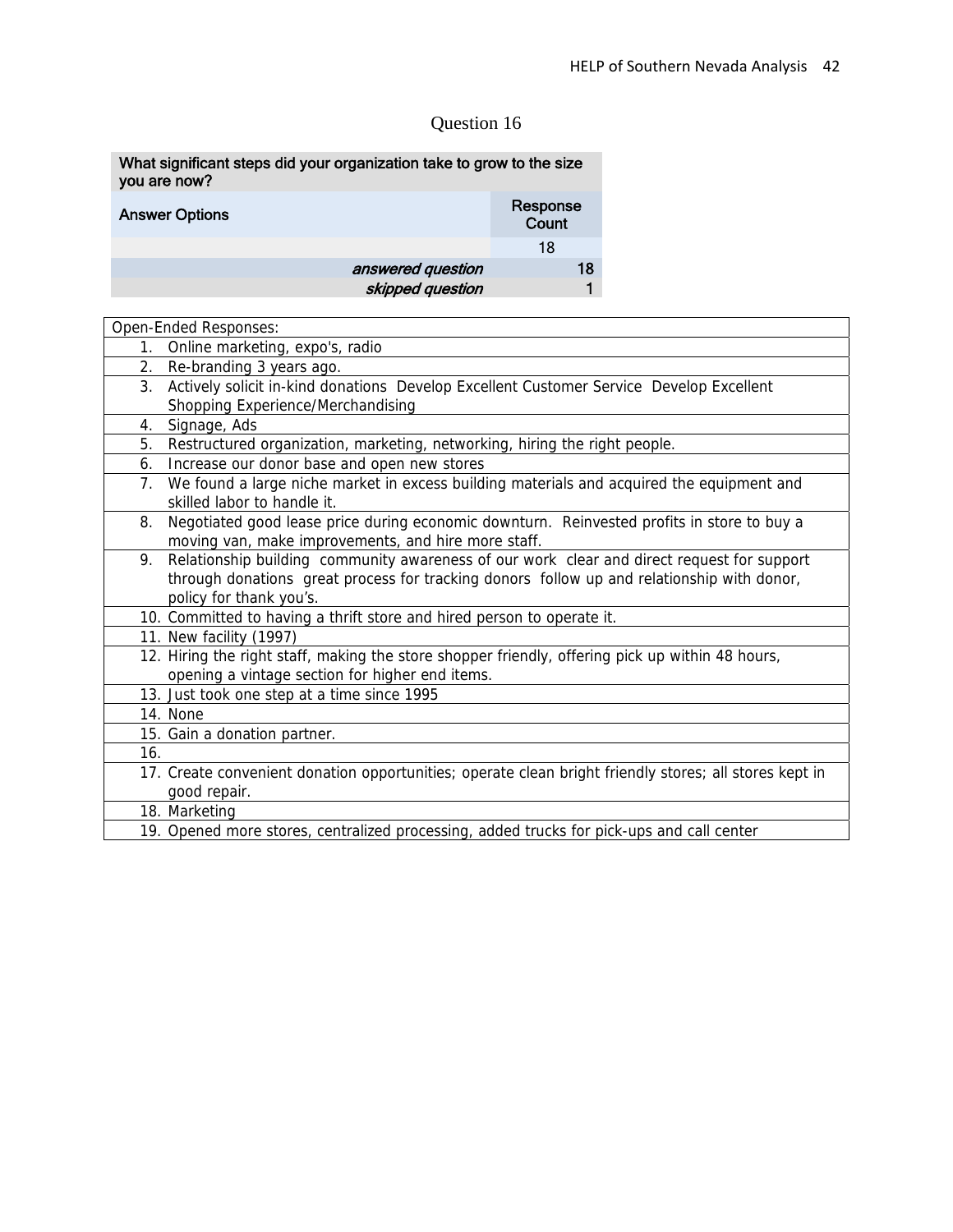

## Categorized Question 16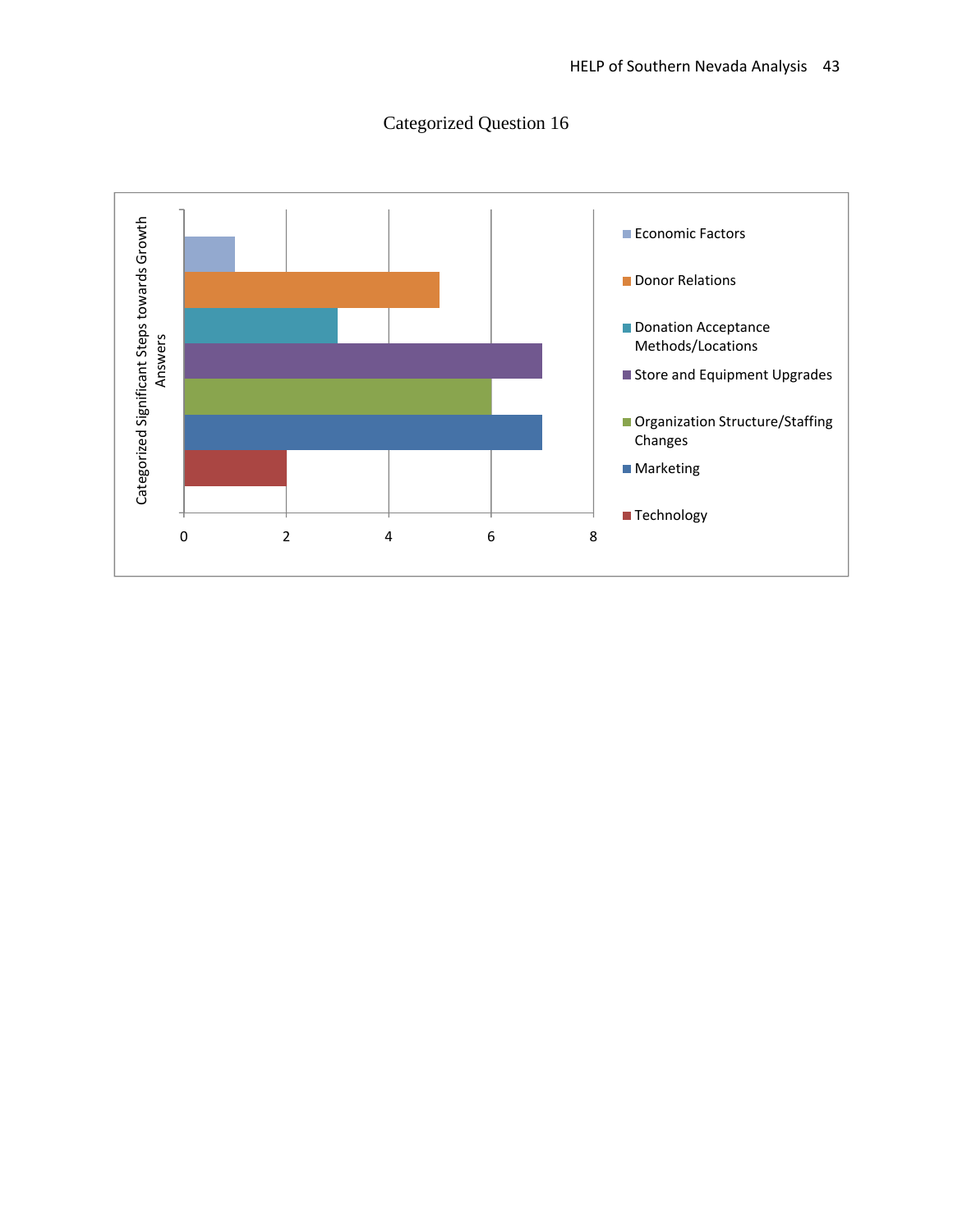#### *Appendix 5: Literature Review*

Previous research has been conducted among students as well as professionals who are seeking common practices for developing successful thrift stores. As mentioned earlier, Fuilala Riley originally wanted a business plan which the authors were unable to do. However, it will be beneficial to look at other business plans for thrift stores as another way of creating new ideas for HELP. After looking at previous studies done on thrift store development, the authors will be able to provide further recommendations for HELP in addition to the survey instrument.

 In one study, students from Athens, Ohio created a business plan to help start up a thrift store for Salvation Army. They focused on three target populations for the majority of their store sales. These three groups consisted of college students, mothers, and senior citizens. Athens, Ohio is home to a large number of college students who would potentially make up a large shopper and donor base. As mentioned in the business plan, vintage is a growing trend and providing cheap clothing to college students will gain customer loyalty among this target group. Another important reason to get college students involved is to receive furniture donations. Students generally tend to get rid of their furniture upon graduation which would be a great way for HELP to stock up on donations.

 The second group the students chose to target was mothers in the area. They believe this is a good population to target since they shop for themselves as well as their children. According to a study they found on newmommie.com, shopping at thrift stores is an attractive alternative because it's cheap and children grow out of clothing so fast they rarely want to invest a lot of money on clothes. Additionally, mothers who tend to shop at thrift stores will often donate clothing back after their children grow out of them.

The third group the students chose to target was senior citizens. They believe this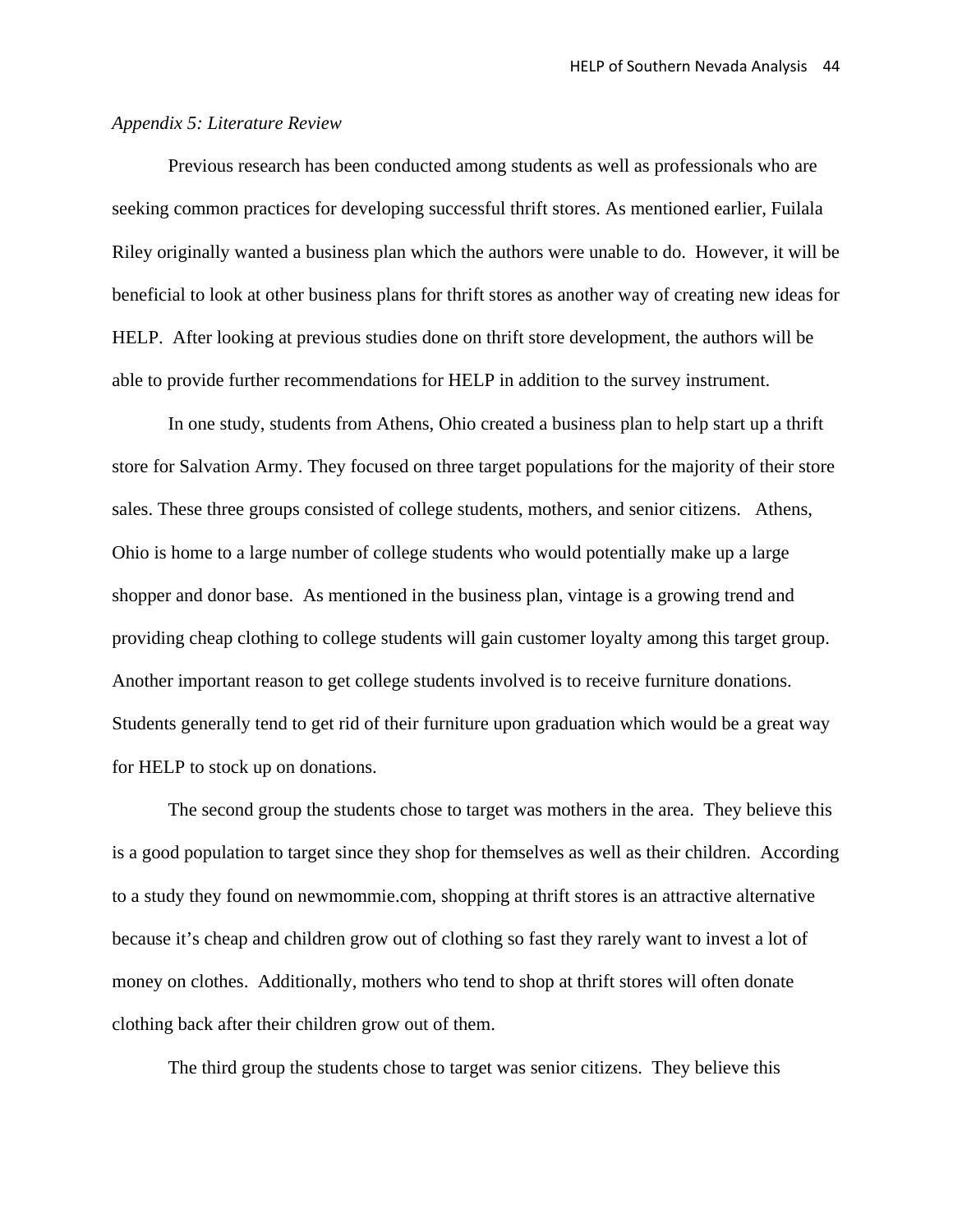population is crucial because they enjoy shopping for cheap antiques and little knick knacks which make up a large portion of thrift store donations. Again there is a belief that this group will donate back to the thrift store with clothing and furniture upon a change of living environment.

Overall, the business plan showed confidence that the high number of students in Athens would contribute to a large portion of their sales. Since college students have more money than the average person in poverty, they suggest the thrift store have slightly higher retail prices on trendy, vintage style clothing and invest extra money making the store look more appealing. They were confident this would not hurt sales because they are offering much cheaper prices on trendy "retro" items that would typically sell for much more at popular stores such as Urban Outfitters and American Apparel. They also suggest designer clothing and name brands be more expensive and keeping the non-name brands and more worn clothing at a much cheaper price. For example, they would price the donated items anywhere from \$.25 to \$5.00 according to the overall quality. Another incentive they include in the business plan is to have weekly sales that would attract shoppers from the three main target groups mentioned earlier. The store would have Sundays for mother's day which would provide 50% off all children's and women's clothing. On Tuesdays, all students who present a valid college ID would receive 20% off the entire store, and Wednesday would provide senior citizens with 30% off. The Athens thrift store used this benchmark from other Salvation Army's in the surrounding area that found this method to be very successful. The Athens Salvation Army thrift store also planned to install a donation bin out front for donations during non store hours and a comment drop box for any suggestions on improvements that could be made.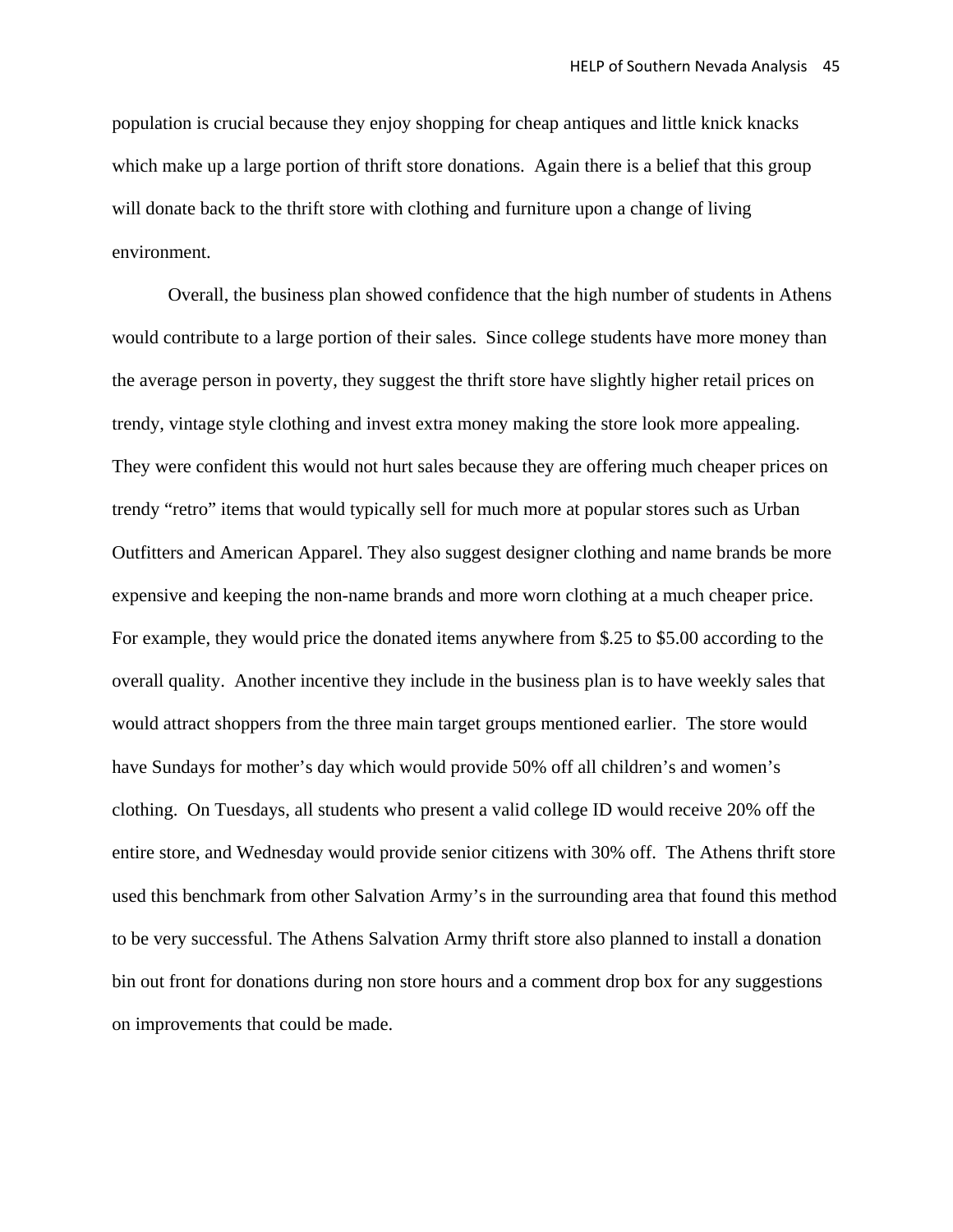The business plan also looked at different methods to promote the thrift store as a way to reach out to shoppers and donors. Again they target the college population in Athens as well as the mothers and senior citizens. They suggest finding volunteer students to hand out leaflets on campus as well as putting flyers at the front desk of local retirement homes to inform the senior citizens. These flyers would include the weekly promotions and discounts they offer as an effective way to advertise the thrift store and bring in more business. Additionally, the Athens Salvation Army website would promote the weekly discount days.

 The business plan also suggests forming alliances with other organizations for donations and volunteers. For example, they plan to work with a computer company as well as a Kinko's as a way to receive donations on computer equipment and free advertisement. They also found a grocery store to provide food for charity projects such as the Christmas baskets and a hardware store to donate products that would be useful around the store.

 Our visit to St. Jude's Ranch in Boulder City also provides us with some insightful information for HELP. St. Jude's Ranch operates a successful gift shop year round as a way to bring in extra donations as well as a profit to benefit the organization. The Ranch is home to 66 children. According to Christina, each child cost them 88 dollars a day; however the county only pays in 44 dollars a day. In order to continue providing the quality of care they want to uphold, they must raise enough money daily for each child. Through the gift shop as well as other fundraising efforts, they have been able to sustain this throughout the recession and even start new programs. They use a majority of their in-kind donations for specific programs. For example, when items arrive the children have first pick for clothing and other needs for their everyday lives. Since they are living in housing provided by the Ranch, any furniture or items needed are offered to the families before being put up for sale. Once they sort through the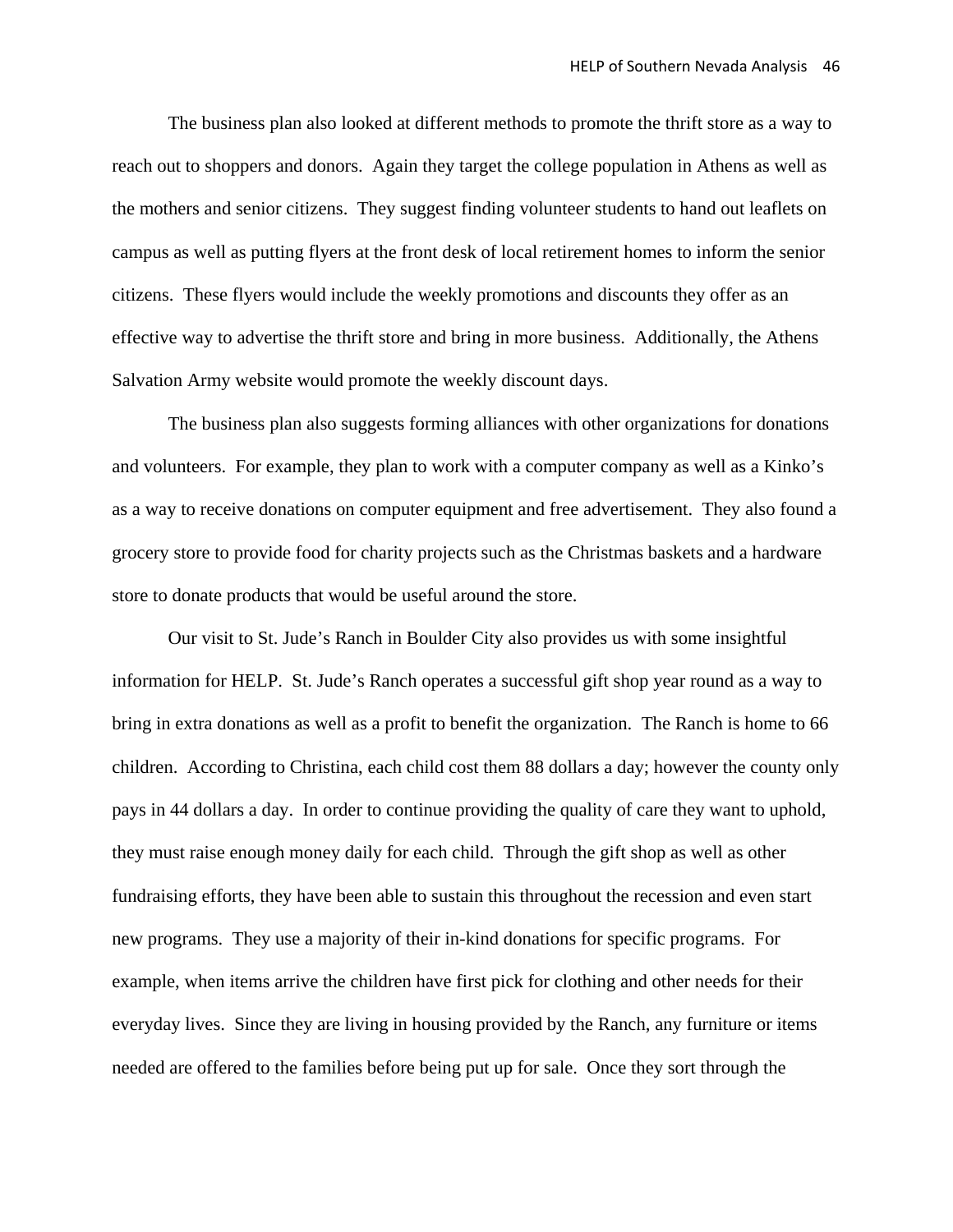donations, the remaining items can be used for sale in the gift shop. Items that are high-end such as name-brand purses are put up for sell on e-bay rather than trying to sell them in the gift shop. Typically, people aren't looking to spend a lot of money on high-priced items when they shop in thrift stores so often time's eBay is the better fit. In addition to private donations, St. Jude's Ranch has partnered with casinos to receive items that are left in the lost and found.

 Christina also discussed the importance of building relationships with other organizations. This is an effective way for everyone in the not-for-profit sector to help each other out. St. Jude's Ranch works with Big Brother Big Sisters by providing them with any extra donations they receive that become surplus and they have no use for. In return, Big Brother Big Sister has donated trucks so they don't have to spend money on renting them. In addition, Christina also mentioned how crucial it is to reach out to corporate America for help. More and more organizations want to get involved with fundraising and not-for-profit efforts. The day of the on-site visit, Ben N Jerry's held an event on their campus that provided new furniture, curtains, and other housing items for the children. This event brought media coverage to St. Jude's Ranch as well as Ben N Jerry's and helped benefit both organizations.

#### *Recommendations from literature*

 In addition to providing HELP with results from the survey instrument, the authors have developed insightful recommendations for Fuilala Riley based on the previous research. Specific ideas were gathered from the business plan created for the Athens Salvation Army as well as the on-site interviews done in Las Vegas. In development of the thrift store, it is highly recommended that HELP integrate discount days for specific groups of people as a way to attract more customers. For example, it would be beneficial to reach out to students at UNLV for a number of reasons. The thrift store will be located very close to campus so it will be easy for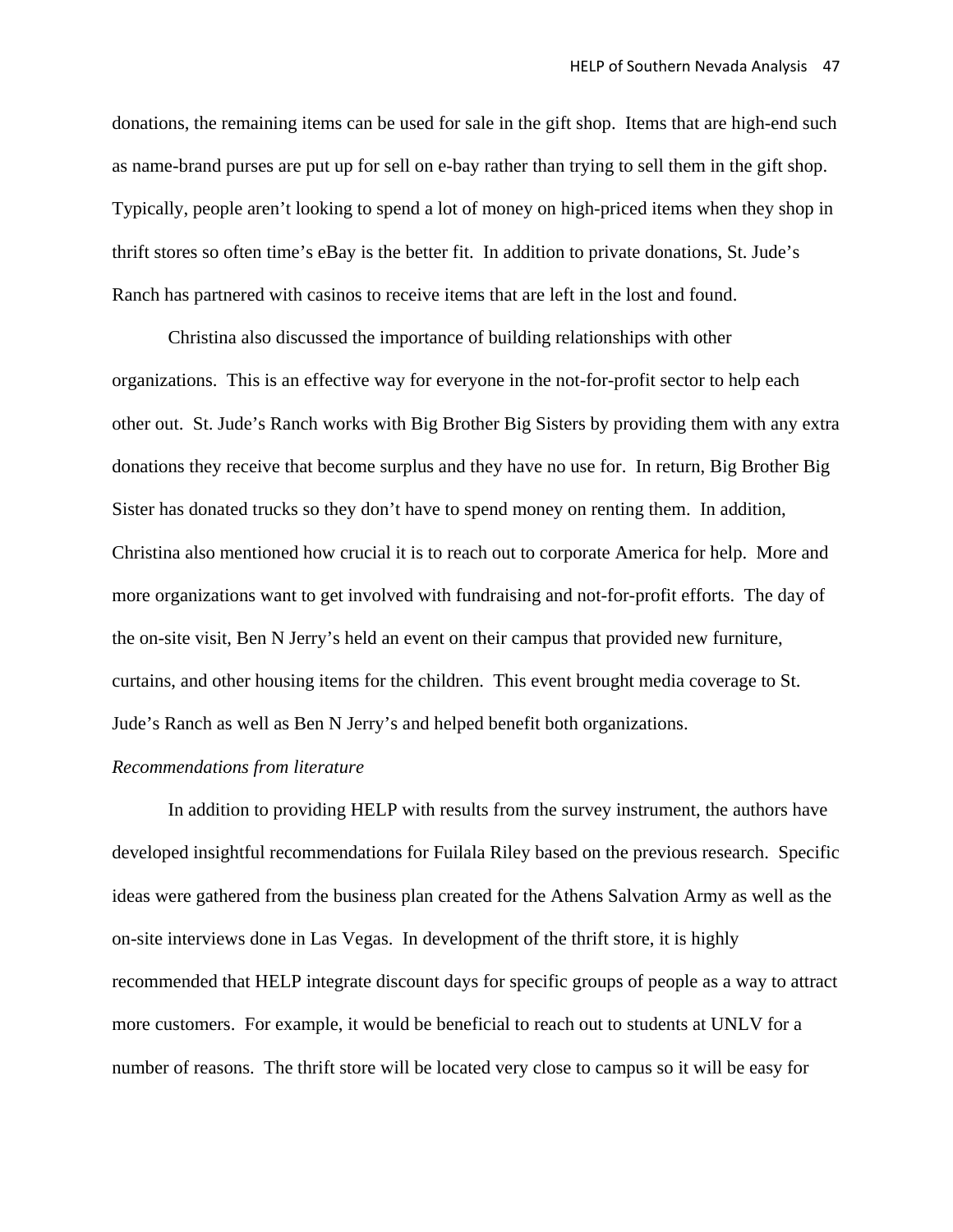students to shop there. It will also be an affordable alternative from buying expensive trendy clothes, as we know many college students are on a tight budget. We also suggest HELP use prestige pricing such as marking up items that are name brand and seen as "trendy" by society. This will bring in extra revenue while still being more affordable than similar items sold at expensive stores. HELP could use the discount days to reach out to other target populations as well.

 In addition to discount days for UNLV students, HELP should consider using campus as a way to reach out to students for volunteer work and donations. As mentioned in the lit review, many students leave behind their belongings after graduation. This would be a great opportunity to get large donations such as furniture and other household items that could be used for the housing for teens or sold in the thrift store. There is also an opportunity to gain volunteer work from students. Fraternities and sororities are constantly holding events and doing charitable work. It may be beneficial to reach out to these groups to see what additional help they could receive.

 The authors also believe it would be helpful to advertise the thrift store with flyers on campus. In order to save money on advertisement, HELP should reach out to local places such as Kinko's to get discounted or free print for flyers. These flyers could be passed out in the dorms, student unions, and classroom as a way to inform everyone about the students discount days.

 The authors also gathered some helpful ideas from the visit to St. Jude's Ranch. As mentioned earlier, the importance of partnering with other organizations is crucial especially for the smaller not-for-profits such as HELP. It is suggested that HELP reach out to local casinos in an effort to gain donations from the lost and found. Not only will this bring in extra items for the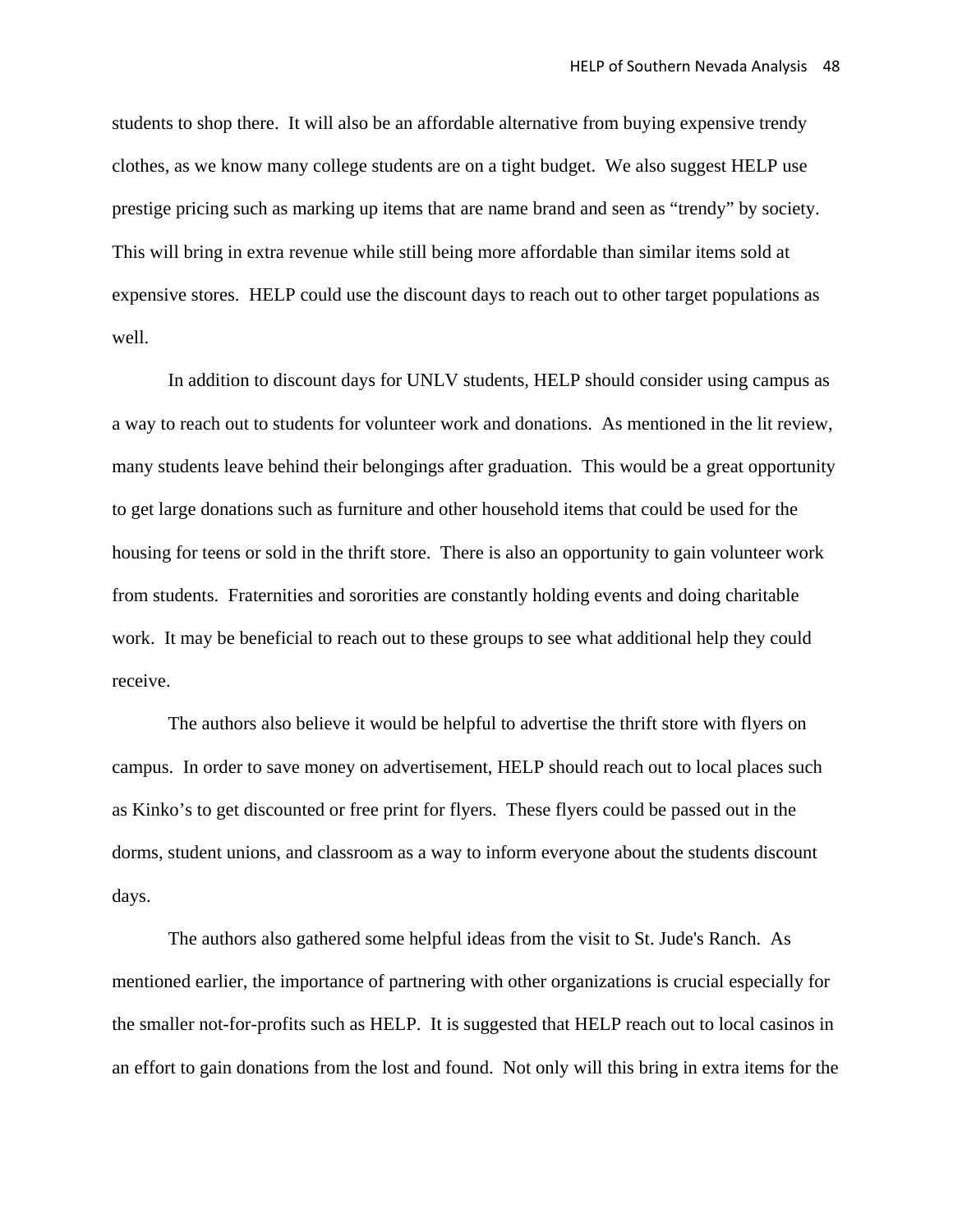thrift store but also higher-end items that could potentially be sold on eBay for a higher profit. Additionally, partnering with other local organizations, especially during events such as the holiday drive, could provide HELP with media coverage which will ultimately lead to more support in the future.